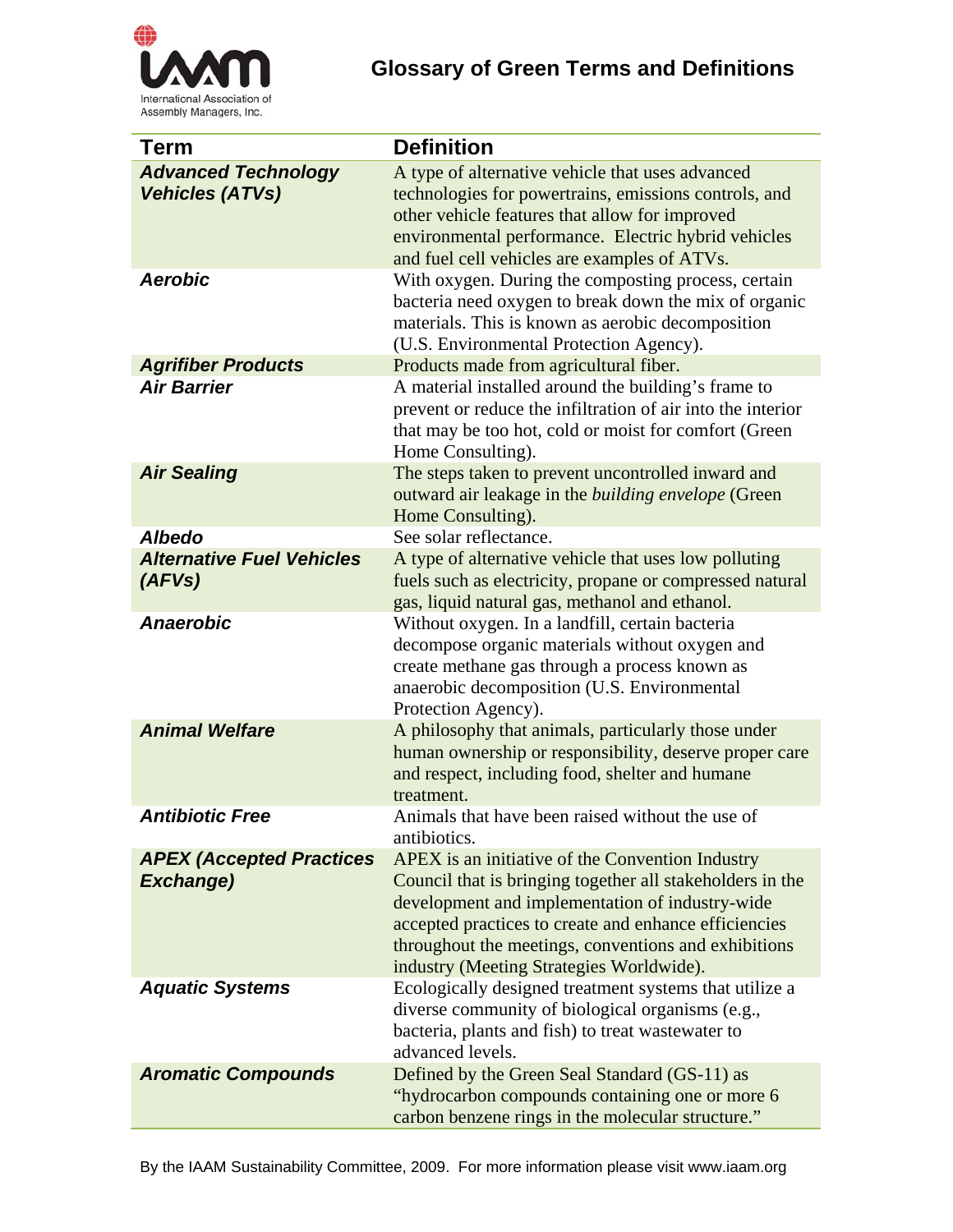

| <b>Ash (also combustion</b><br>ash)                | Solid residue that remains after the combustion, or<br>burning, of waste (U.S. Environmental Protection<br>Agency).                                                                                                                                                                                                                                                                                                                                                                                                          |
|----------------------------------------------------|------------------------------------------------------------------------------------------------------------------------------------------------------------------------------------------------------------------------------------------------------------------------------------------------------------------------------------------------------------------------------------------------------------------------------------------------------------------------------------------------------------------------------|
| <b>Battery Cages</b>                               | In industrial agriculture, battery cages (often called<br>laying cages in the United States) are a confinement<br>system used primarily for egg-laying hens. The battery<br>cage has generated controversy among advocates for<br>animal welfare and animal rights.                                                                                                                                                                                                                                                          |
| <b>Bedding</b>                                     | Organic material, such as shredded newspaper, used to<br>retain moisture and allow proper air circulation and<br>drainage to provide a healthy environment for worms in<br>a vermicomposting container (U.S. Environmental<br>Protection Agency).                                                                                                                                                                                                                                                                            |
| <b>Beef/Pork Non Poultry</b><br><b>Products</b>    | The USDA has no specific definition for free range<br>beef, pork and other non poultry meat sources. All<br>current USDA definitions of free range refer<br>specifically to poultry. No other such criteria such as<br>the size of the range or the amount of space given to<br>each animal are required before beef, lamb or pork can<br>be called free range. Claims and labeling using free<br>range are therefore unregulated. The USDA relies upon<br>producer testimonials to support the accuracy of these<br>claims. |
| <b>Bicycle Racks</b>                               | Include outdoor bicycle racks, bicycle lockers or indoor<br>bicycle storage rooms.                                                                                                                                                                                                                                                                                                                                                                                                                                           |
| <b>Bioaccumulants</b>                              | Substances that increase in concentration in the living<br>organisms exposed to them because they are very<br>slowly metabolized or excreted.                                                                                                                                                                                                                                                                                                                                                                                |
| <b>Biodegradable</b>                               | Used to describe products made of materials that can be<br>broken down by the natural action of a living<br>ecosystem. Not all biodegradable products are the<br>same, however. Some take longer to break down than<br>others (Expo).                                                                                                                                                                                                                                                                                        |
| <b>Biodiesel</b>                                   | A renewable diesel fuel created from natural oils such<br>as soybeans. (Expo) A clean burning, alternative fuel<br>derived from animal fats or vegetable oil that can be<br>used in diesel burning engines. It does not contain<br>petroleum products, but may be blended with<br>petroleum-based diesel (Meeting Strategies<br>Worldwide).                                                                                                                                                                                  |
| <b>Biodiversity (also</b><br>biological diversity) | Indicated by the numbers of different species of plants<br>and animals found in a natural environment. Many<br>different species of plants and animals within an<br>ecosystem is indicative of a healthy environment (U.S.<br>Environmental Protection Agency).                                                                                                                                                                                                                                                              |
| <b>Biomass</b>                                     | Plant material such as trees, grasses and crops that can                                                                                                                                                                                                                                                                                                                                                                                                                                                                     |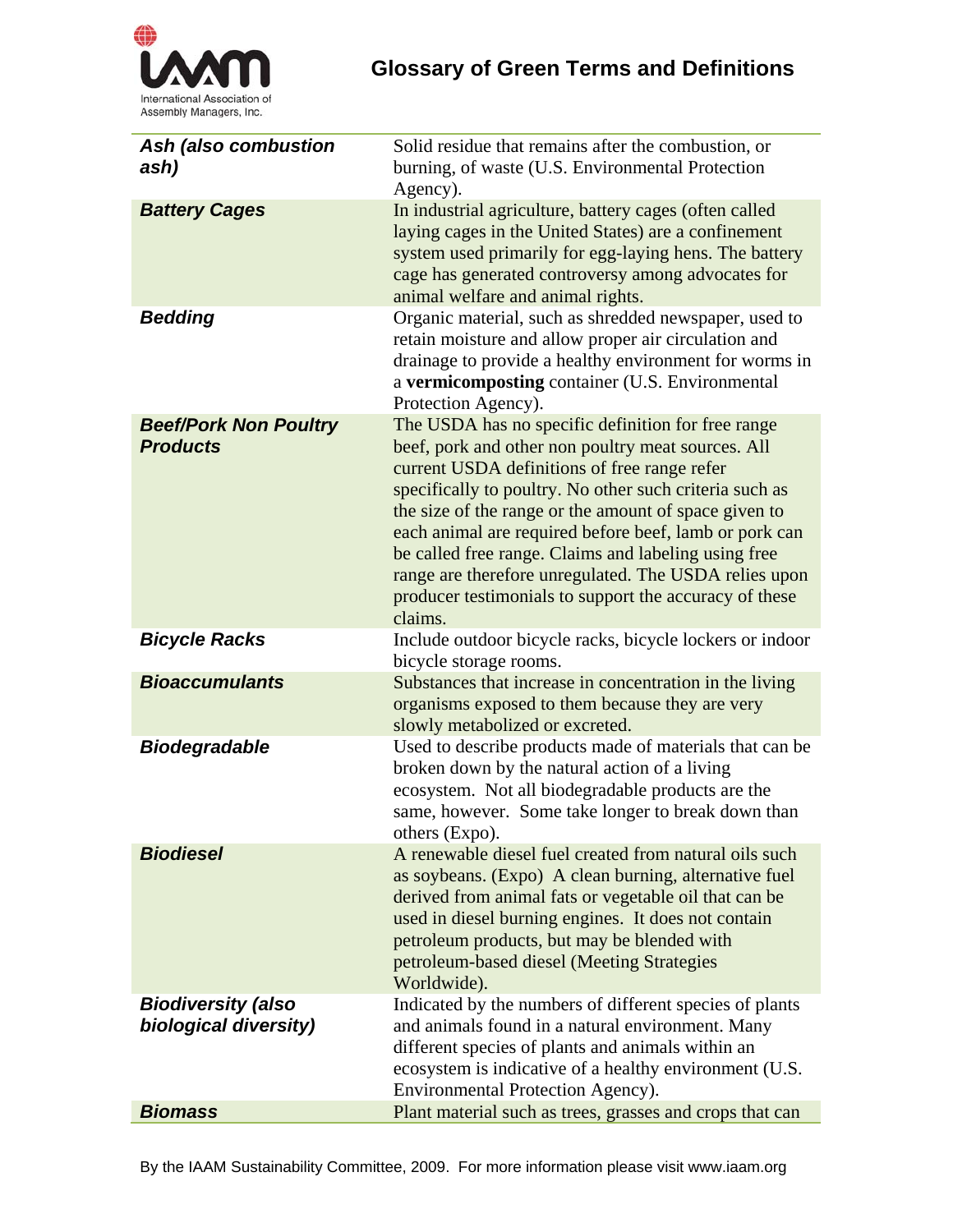

|                                                       | be converted to heat energy to produce electricity.                                                                                                                                                                                                                                                                                                                                                                                      |
|-------------------------------------------------------|------------------------------------------------------------------------------------------------------------------------------------------------------------------------------------------------------------------------------------------------------------------------------------------------------------------------------------------------------------------------------------------------------------------------------------------|
| <b>Blackwater</b>                                     | No single definition is accepted nationwide.<br>Wastewater from toilets and urinals is always<br>considered blackwater. Wastewater from kitchen sinks<br>(perhaps differentiated by the use of a garbage<br>disposal), showers, or bathtubs may be considered<br>blackwater by state or local codes. Project teams<br>should comply with blackwater definition as<br>established by the authority having jurisdiction in their<br>areas. |
| <b>Breathing Zone</b>                                 | The region is an occupied space from 3 inches above<br>the floor to 72 inches above the floor and greater than 2<br>feet from walls or fixed air conditioning equipment.                                                                                                                                                                                                                                                                 |
| <b>Brown Power</b>                                    | Electricity generated from the combustion of fossil<br>fuels, such as coal, oil, and natural gas, which generates<br>significant amounts of greenhouse gases (Exhibitor<br>Magazine).                                                                                                                                                                                                                                                    |
| <b>Building Density</b>                               | The floor area of the building divided by the total area<br>of the property (square feet per acre).                                                                                                                                                                                                                                                                                                                                      |
| <b>Building Energy</b><br><b>Performance Baseline</b> | The average building performance for the specific type<br>of building. For building types covered by ENERGY<br>STAR, this is a score of 50. For building types not<br>covered by ENERGY STAR, the building energy<br>performance baseline is established with historic<br>building energy use data and/or energy use data from<br>other, similar buildings.                                                                              |
| <b>Building Envelope</b>                              | Building elements (e.g., walls, roofs, floors, windows,<br>etc.) that enclose conditioned (heated and cooled)<br>spaces and through which energy may be transferred to<br>and from the outdoors (Green Home Consulting).                                                                                                                                                                                                                 |
| <b>Building Footprint</b>                             | The area of the site that is occupied by the building<br>structure, not including parking lots, landscapes and<br>other non-building facilities.                                                                                                                                                                                                                                                                                         |
| <b>Building Related Illness</b>                       | Diagnosable illnesses that can be directly attributed to<br>airborne building contaminants.                                                                                                                                                                                                                                                                                                                                              |
| <b>Bycatch</b>                                        | Unwanted fish and animals caught accidently in fishing<br>gear and discarded overboard, usually dead or dying.                                                                                                                                                                                                                                                                                                                           |
| <b>Byproduct</b>                                      | Excess material or waste produced in addition to the<br>primary product. Sludge is a byproduct from the<br>manufacture of paper, for example. Many<br>manufacturers look for innovative ways to reuse or<br>recycle the byproducts created during the production<br>process to reduce waste (U.S. Environmental Protection<br>Agency).                                                                                                   |
| <b>Cage Free</b>                                      | Birds not confined in battery cages. Generally this<br>means that the birds live on the floor of a large barn.                                                                                                                                                                                                                                                                                                                           |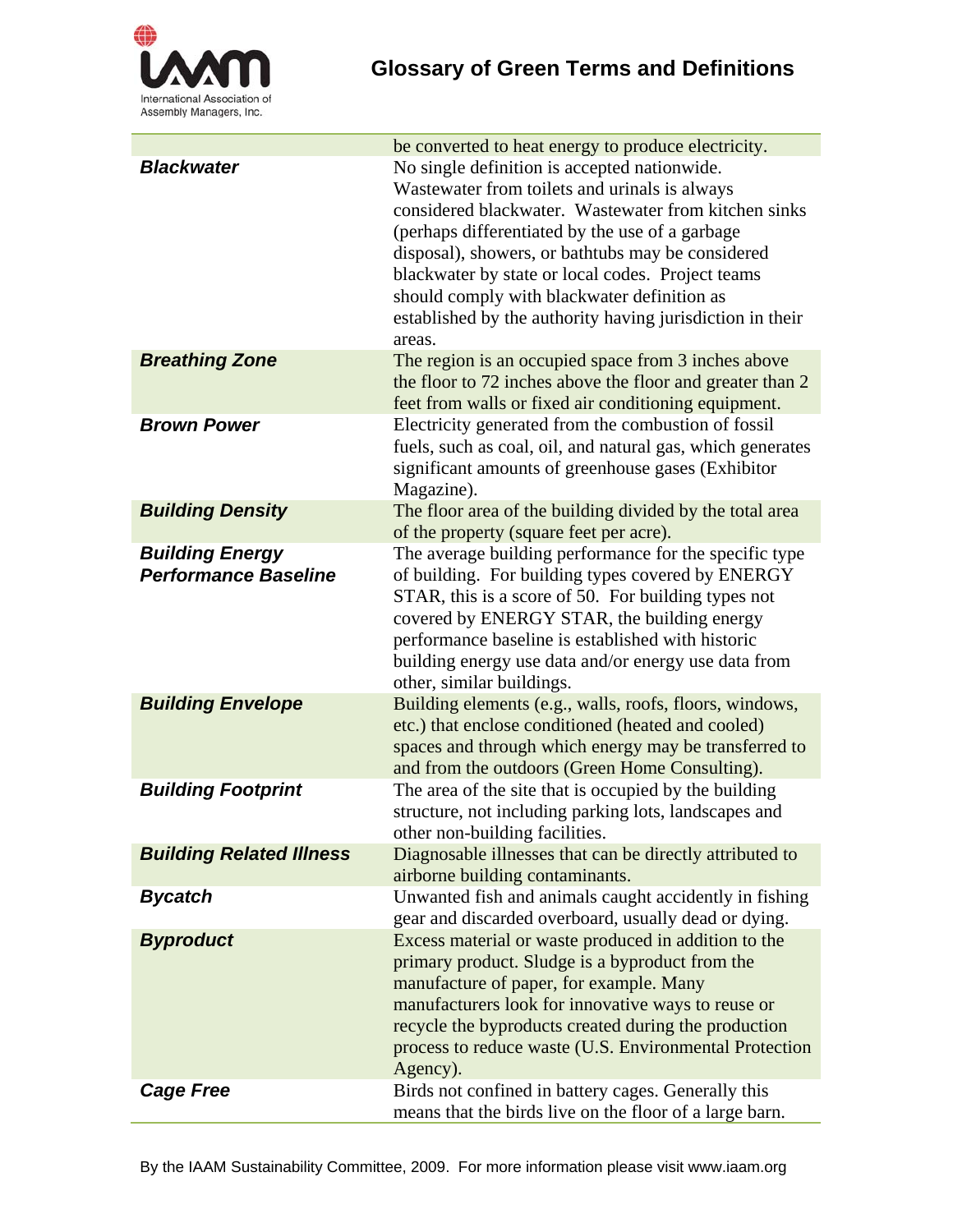

|                                                  | They may have access to the outdoors, but not<br>necessarily.                                                                                                                                                                                                                                                                                                                                                  |
|--------------------------------------------------|----------------------------------------------------------------------------------------------------------------------------------------------------------------------------------------------------------------------------------------------------------------------------------------------------------------------------------------------------------------------------------------------------------------|
| <b>CO2 Emissions</b>                             | The amount of carbon dioxide emitted due to the<br>facility's energy consumption (Energystar).                                                                                                                                                                                                                                                                                                                 |
| <b>CO2 Emissions Reduction</b>                   | The CO2 reduction is a measure of how much better<br>your facility performs compared to an average building<br>(target rating of 50). It is calculated by comparing the<br>design or target CO2 emissions against the CO2<br>emissions for that facility with a rating of 50<br>(Energystar).                                                                                                                  |
| <b>Carbon Advantage</b>                          | You can create a carbon advantage for your company in<br>two ways: First, you can use efficiency and resource<br>reduction to provide a fundamental cost advantage in<br>your operations and products. Second, you can use<br>innovation in green products and services to offer<br>customers a competitive advantage, thus differentiating<br>your offerings" (Sustainable Business Design/Business<br>Week). |
| <b>Carbon Dioxide (CO2)</b>                      | A heavy, colorless gas that does not support<br>combustion. Made of one carbon atom and two oxygen<br>atoms, it is formed especially in animal respiration and<br>in the decay of combustion of animal and vegetable<br>matter. It is absorbed by plants in photosynthesis, and<br>is an atmospheric greenhouse gas (Meeting Strategies<br>Worldwide).                                                         |
| <b>Carbon Dioxide (CO2)</b><br><b>Monitoring</b> | An indicator of ventilation effectiveness inside<br>buildings, CO2 concentrations greater than 530 ppm<br>above outdoor CO2 conditions are generally considered<br>an indicator of inadequate ventilation. Absolute<br>concentrations of CO2 greater than 800 to 1000 ppm<br>are generally considered an indicator of poor breathing<br>air quality.                                                           |
| <b>Carbon Footprint</b>                          | A measurement of the impact a given activity has on<br>the environment based on the amount of greenhouse<br>gases that are produced. It's measured in terms of the<br>units of carbon dioxide (CO2) (Expo).                                                                                                                                                                                                    |
| <b>Carbon Offset</b>                             | A tool used to limit the impact a given activity has on<br>the environment. It has both supporters and critics.<br>Essentially, the carbon footprint is "offset" by<br>purchasing some form of clean energy somewhere else<br>in the system, such as wind or solar power (Expo).                                                                                                                               |
| <b>Carbon Neutral</b>                            | Refers to achieving zero carbon release. This can be<br>accomplished by using alternative fuels to completely<br>eliminate any carbon release or through a system of<br>balancing or off-setting the carbon release by paying                                                                                                                                                                                  |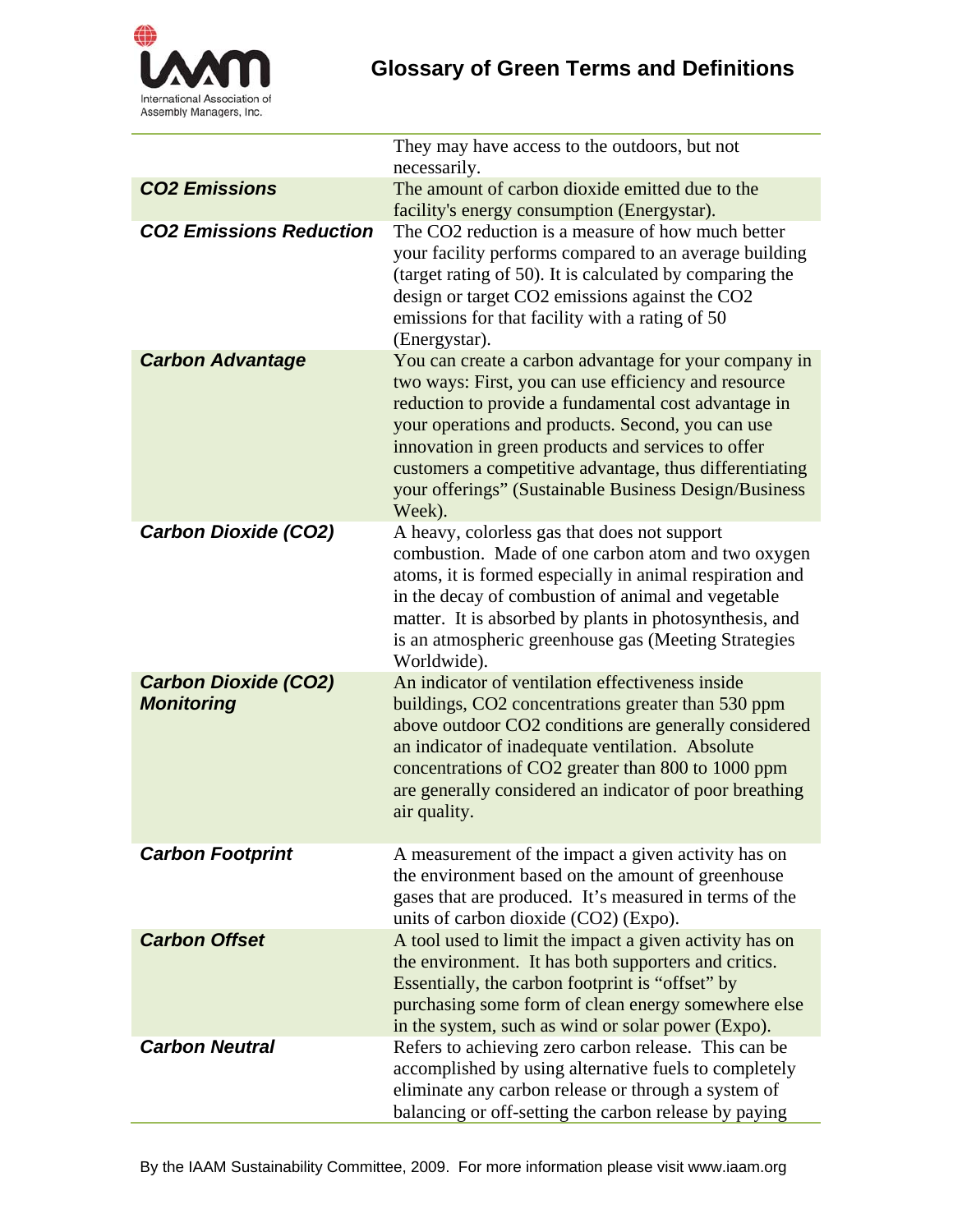

| others to make up the difference, by planting trees, for<br>example. (Expo) Products or services that reduce and<br>offset the greenhouse gases generated at each stage of<br>their life-cycle on a cradle-to-cradle basis: the sourcing<br>of their materials, the manufacturing or production,<br>their distribution, use, and ultimate end-of-life<br>disposition (Meeting Strategies Worldwide).<br>An arrangement in which two or more people share a<br><b>Carpool</b><br>vehicle together for transportation.<br><b>Certified Humane Raised</b><br>The Certified Humane Raised and Handled <sup>®</sup> program<br>and Handled<br>is a certification and labeling program that is the only<br>animal welfare label requiring the humane treatment of<br>farm animals from birth through slaughter. The goal of<br>the program is to improve the lives of farm animals by<br>driving consumer demand for kinder and more<br>responsible farm animal practices. When you see the<br>Certified Humane Raised and Handled <sup>®</sup> label on a<br>product you can be assured that the food products have<br>come from facilities that meet precise, objective<br>standards for farm animal treatment.<br><b>Chain-of-Custody</b><br>A tracking procedure for documenting the status of a<br>product from the point of harvest or extraction to the<br>ultimate consumer end use.<br><b>Chemical Component</b><br>A set of restrictions set by the Green Seal Standard<br><b>Restrictions</b><br>(GS-11) requiring that the manufacturer demonstrate<br>that the chemical compounds included on the Chemical<br>Component Restrictions list are not used as ingredients<br>in the manufacture of the product.<br><b>Chlorofluorocarbons</b><br>Hydrocarbons that cause depletion of the stratospheric<br>ozone layer and are used as refrigerants in buildings.<br>(CFCs)<br>Refers to any significant change in measures of climate<br><b>Climate Change</b><br>(such as temperature, precipitation, or wind) lasting for<br>an extended period (decades or longer) (International<br>Protection Agency).<br><b>Closing the Loop</b><br>Purchasing products made with recycled content.<br>Purchasing recycled products promotes continued<br>manufacture of these products, thus completing the<br>recycling loop (International Protection Agency).<br><b>Combustion/Incineration</b><br>A rapid chemical process that produces heat, gas, ash,<br>and usually light through burning. This process is one<br>option for the disposal of municipal solid waste. It can<br>also be used as a treatment or disposal option for |  |
|-------------------------------------------------------------------------------------------------------------------------------------------------------------------------------------------------------------------------------------------------------------------------------------------------------------------------------------------------------------------------------------------------------------------------------------------------------------------------------------------------------------------------------------------------------------------------------------------------------------------------------------------------------------------------------------------------------------------------------------------------------------------------------------------------------------------------------------------------------------------------------------------------------------------------------------------------------------------------------------------------------------------------------------------------------------------------------------------------------------------------------------------------------------------------------------------------------------------------------------------------------------------------------------------------------------------------------------------------------------------------------------------------------------------------------------------------------------------------------------------------------------------------------------------------------------------------------------------------------------------------------------------------------------------------------------------------------------------------------------------------------------------------------------------------------------------------------------------------------------------------------------------------------------------------------------------------------------------------------------------------------------------------------------------------------------------------------------------------------------------------------------------------------------------------------------------------------------------------------------------------------------------------------------------------------------------------------------------------------------------------------------------------------------------------------------------------------------------------------------------------------------------------------------------------------------------------------------------------------------------------------------|--|
|                                                                                                                                                                                                                                                                                                                                                                                                                                                                                                                                                                                                                                                                                                                                                                                                                                                                                                                                                                                                                                                                                                                                                                                                                                                                                                                                                                                                                                                                                                                                                                                                                                                                                                                                                                                                                                                                                                                                                                                                                                                                                                                                                                                                                                                                                                                                                                                                                                                                                                                                                                                                                                     |  |
|                                                                                                                                                                                                                                                                                                                                                                                                                                                                                                                                                                                                                                                                                                                                                                                                                                                                                                                                                                                                                                                                                                                                                                                                                                                                                                                                                                                                                                                                                                                                                                                                                                                                                                                                                                                                                                                                                                                                                                                                                                                                                                                                                                                                                                                                                                                                                                                                                                                                                                                                                                                                                                     |  |
|                                                                                                                                                                                                                                                                                                                                                                                                                                                                                                                                                                                                                                                                                                                                                                                                                                                                                                                                                                                                                                                                                                                                                                                                                                                                                                                                                                                                                                                                                                                                                                                                                                                                                                                                                                                                                                                                                                                                                                                                                                                                                                                                                                                                                                                                                                                                                                                                                                                                                                                                                                                                                                     |  |
|                                                                                                                                                                                                                                                                                                                                                                                                                                                                                                                                                                                                                                                                                                                                                                                                                                                                                                                                                                                                                                                                                                                                                                                                                                                                                                                                                                                                                                                                                                                                                                                                                                                                                                                                                                                                                                                                                                                                                                                                                                                                                                                                                                                                                                                                                                                                                                                                                                                                                                                                                                                                                                     |  |
|                                                                                                                                                                                                                                                                                                                                                                                                                                                                                                                                                                                                                                                                                                                                                                                                                                                                                                                                                                                                                                                                                                                                                                                                                                                                                                                                                                                                                                                                                                                                                                                                                                                                                                                                                                                                                                                                                                                                                                                                                                                                                                                                                                                                                                                                                                                                                                                                                                                                                                                                                                                                                                     |  |
|                                                                                                                                                                                                                                                                                                                                                                                                                                                                                                                                                                                                                                                                                                                                                                                                                                                                                                                                                                                                                                                                                                                                                                                                                                                                                                                                                                                                                                                                                                                                                                                                                                                                                                                                                                                                                                                                                                                                                                                                                                                                                                                                                                                                                                                                                                                                                                                                                                                                                                                                                                                                                                     |  |
|                                                                                                                                                                                                                                                                                                                                                                                                                                                                                                                                                                                                                                                                                                                                                                                                                                                                                                                                                                                                                                                                                                                                                                                                                                                                                                                                                                                                                                                                                                                                                                                                                                                                                                                                                                                                                                                                                                                                                                                                                                                                                                                                                                                                                                                                                                                                                                                                                                                                                                                                                                                                                                     |  |
|                                                                                                                                                                                                                                                                                                                                                                                                                                                                                                                                                                                                                                                                                                                                                                                                                                                                                                                                                                                                                                                                                                                                                                                                                                                                                                                                                                                                                                                                                                                                                                                                                                                                                                                                                                                                                                                                                                                                                                                                                                                                                                                                                                                                                                                                                                                                                                                                                                                                                                                                                                                                                                     |  |
|                                                                                                                                                                                                                                                                                                                                                                                                                                                                                                                                                                                                                                                                                                                                                                                                                                                                                                                                                                                                                                                                                                                                                                                                                                                                                                                                                                                                                                                                                                                                                                                                                                                                                                                                                                                                                                                                                                                                                                                                                                                                                                                                                                                                                                                                                                                                                                                                                                                                                                                                                                                                                                     |  |
| hazardous waste. See combustor, waste-to-energy                                                                                                                                                                                                                                                                                                                                                                                                                                                                                                                                                                                                                                                                                                                                                                                                                                                                                                                                                                                                                                                                                                                                                                                                                                                                                                                                                                                                                                                                                                                                                                                                                                                                                                                                                                                                                                                                                                                                                                                                                                                                                                                                                                                                                                                                                                                                                                                                                                                                                                                                                                                     |  |
| <b>Combustor/Incinerator</b><br>A facility for the controlled burning of waste. Burning<br>municipal solid waste can reduce its volume and                                                                                                                                                                                                                                                                                                                                                                                                                                                                                                                                                                                                                                                                                                                                                                                                                                                                                                                                                                                                                                                                                                                                                                                                                                                                                                                                                                                                                                                                                                                                                                                                                                                                                                                                                                                                                                                                                                                                                                                                                                                                                                                                                                                                                                                                                                                                                                                                                                                                                          |  |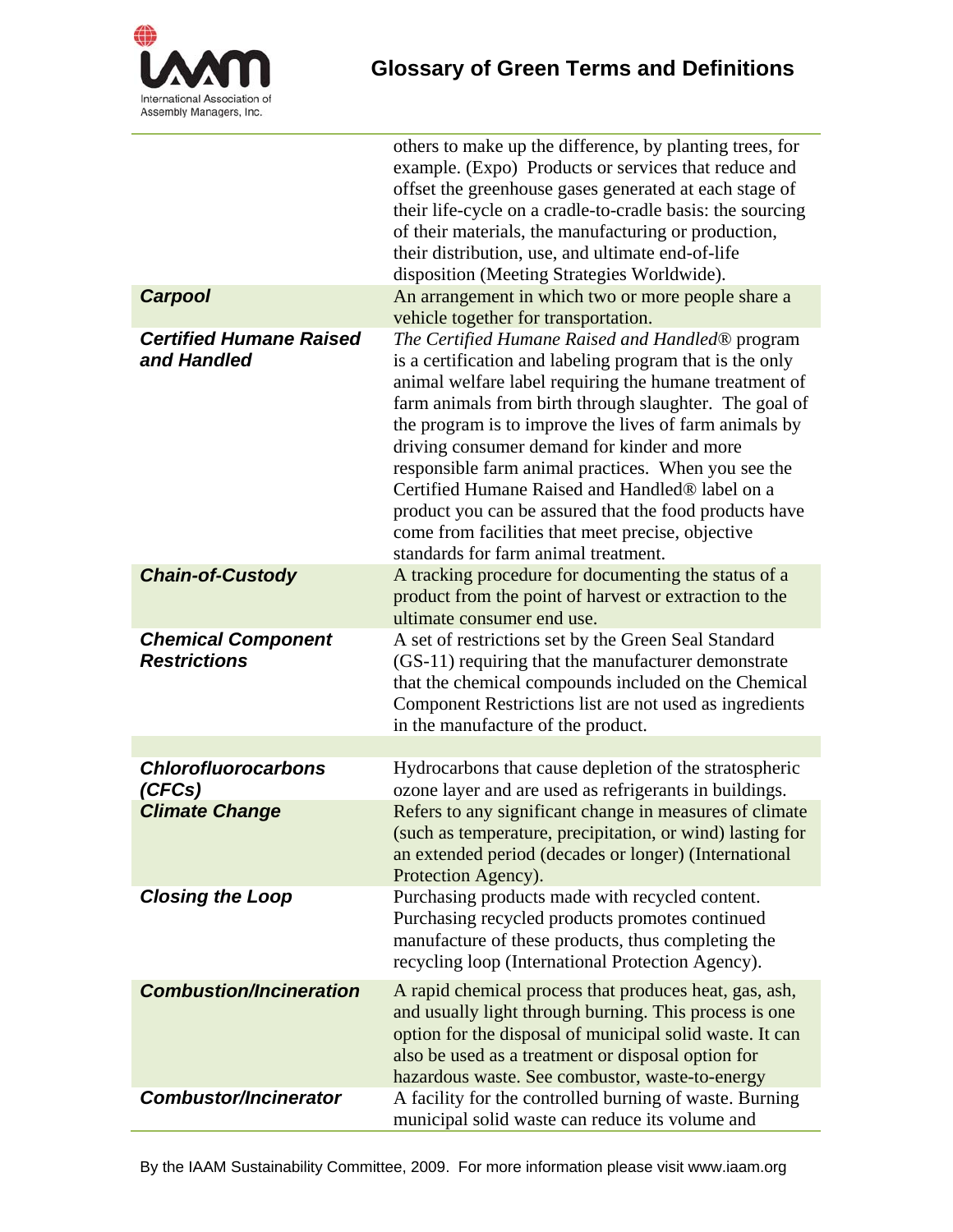

| <b>Compact Fluorescent</b><br>Lamp (CFL)                          | weight. Some facilities capture energy from the steam<br>or heat that is produced during the burning process.<br>Burning hazardous waste can be considered a form of<br>treatment and can reduce the hazardous components<br>(U.S. Environmental Protection Agency).<br>Compact fluorescent lamps combine the energy<br>efficiency of fluorescent lighting with the convenience<br>and popularity of incandescent lamps. CFL's can<br>replace incandescent's that are roughly three-to-four<br>times their wattage, saving up to 75 percent of the<br>initial lighting energy. Although CFL's cost 3-10 times<br>more than comparable incandescent bulbs, they last 6-                                                                          |
|-------------------------------------------------------------------|-------------------------------------------------------------------------------------------------------------------------------------------------------------------------------------------------------------------------------------------------------------------------------------------------------------------------------------------------------------------------------------------------------------------------------------------------------------------------------------------------------------------------------------------------------------------------------------------------------------------------------------------------------------------------------------------------------------------------------------------------|
|                                                                   | 15 times as long (6,000-15,000 hours) (Go Green<br>Virginia).                                                                                                                                                                                                                                                                                                                                                                                                                                                                                                                                                                                                                                                                                   |
| <b>Composite Panels</b>                                           | Panels made from several materials. Plywood and OSB<br>(oriented strand board) are two examples of composite<br>panels.                                                                                                                                                                                                                                                                                                                                                                                                                                                                                                                                                                                                                         |
| <b>Composting</b>                                                 | The practice of mixing organic waste that can<br>biodegrade quickly to create a soil-like substance called<br>compost that can be used for soil enrichment (Expo). A<br>crumbly, earthy, sweet-smelling mixture of<br>decomposing organic matter (e.g., leaves, food scraps)<br>created in a controlled, thermophilic environment that<br>is often used to improve the texture, water-retaining<br>capacity, and aeration of soil (U.S. Environmental<br>Protection Agency).                                                                                                                                                                                                                                                                    |
| <b>Composting Toilet</b><br><b>Systems</b>                        | Dry plumbing fixtures that contain and treat human<br>waste via microbiological processes.                                                                                                                                                                                                                                                                                                                                                                                                                                                                                                                                                                                                                                                      |
| <b>Concentrate</b>                                                | A product that must be diluted by at least eight parts by<br>volume water (1:8 dilution ratio) prior to its intended<br>use.                                                                                                                                                                                                                                                                                                                                                                                                                                                                                                                                                                                                                    |
| <b>Conditioned Space</b>                                          | The portion of the building that is heated and/or cooled<br>for the comfort of building occupants.                                                                                                                                                                                                                                                                                                                                                                                                                                                                                                                                                                                                                                              |
| <b>Confined Animal Feeding</b><br><b>Operation (Factory Farm)</b> | Factory farming is the practice of raising farm animals<br>in confinement at high stocking density, where a farm<br>operates as a factory — a practice typical in industrial<br>farming by agribusinesses. Confinement at high<br>stocking density is one part of a systematic effort to<br>produce the highest output at the lowest cost by relying<br>on economies of scale, modern machinery,<br>biotechnology, and global trade. Confinement at high<br>stocking density requires antibiotics and pesticides to<br>mitigate the spread of disease and pestilence<br>exacerbated by these crowded living conditions. There<br>are differences in the way factory farming techniques<br>are practiced around the world. There is a continuing |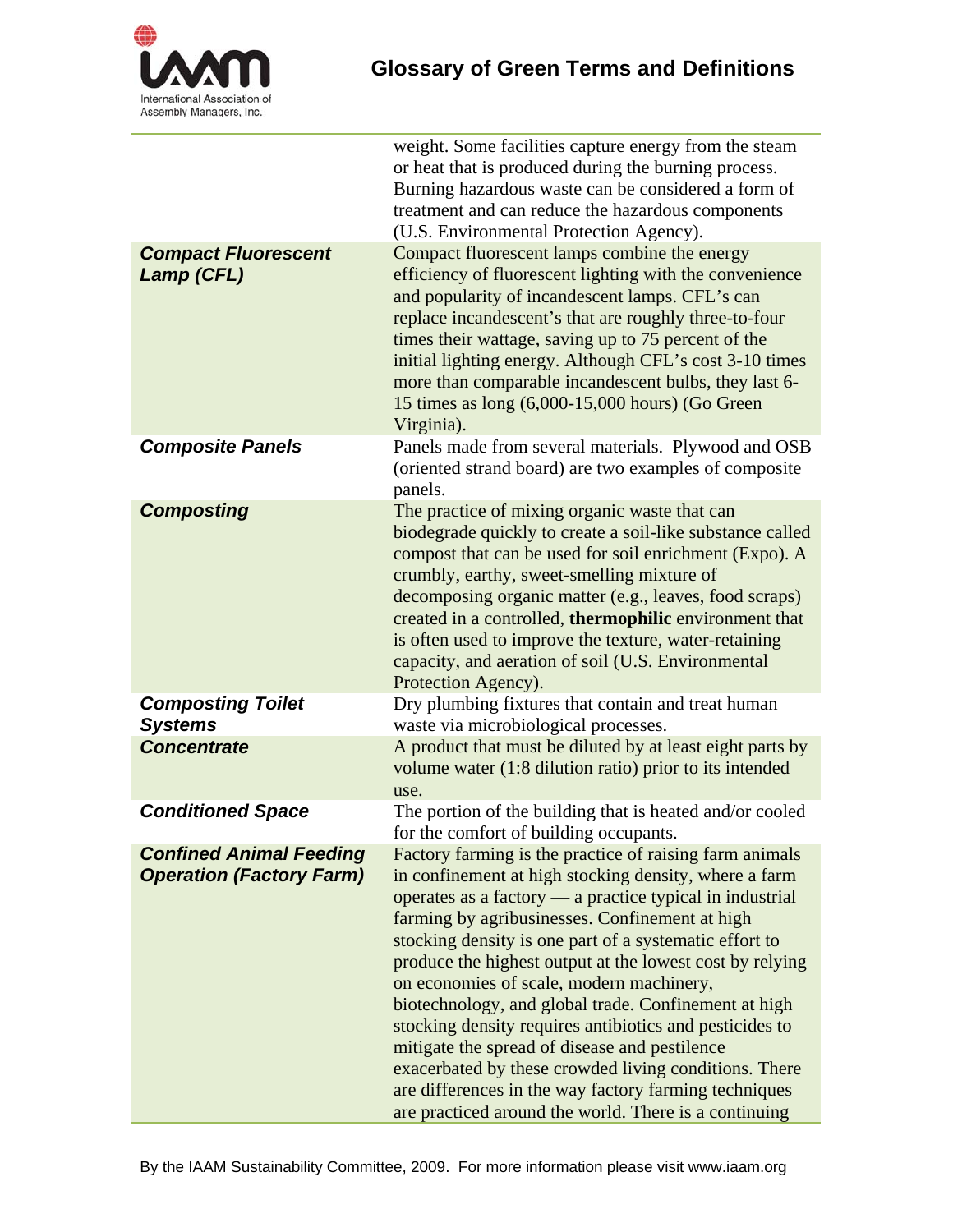

|                                                                             | debate over the benefits and risks of factory farming.<br>The issues include: the efficiency of food production,<br>animal welfare, whether it is essential for feeding the<br>growing global human population, the environmental<br>impact and the health risks. |
|-----------------------------------------------------------------------------|-------------------------------------------------------------------------------------------------------------------------------------------------------------------------------------------------------------------------------------------------------------------|
| <b>Conservation</b>                                                         | The protection or wise use of natural resources that<br>ensures their continuing availability to future<br>generations; the intelligent use of natural resources for<br>long-term benefits (U.S. Environmental Protection<br>Agency).                             |
| <b>Constructed Wetlands</b>                                                 | Wastewater treatment systems designed to simulate<br>natural wetland functions for water purification by<br>removing contaminants from wastewaters.                                                                                                               |
| <b>Construction, Demolition</b><br>and Land Clearing (CDL)<br><b>Debris</b> | Includes waste and recyclables generated from<br>construction, land clearing (e.g., vegetation, but not<br>soil), renovation, and demolition or deconstructing of<br>pre-existing structures.                                                                     |
| <b>Construction IAQ</b><br><b>Management Plan</b>                           | A document specific to a building project that outlines<br>measures to minimize contamination in the building<br>during construction, and procedures to flush the<br>building or contaminants prior to occupancy.                                                 |
| <b>Consumption</b>                                                          | The amount of any product or resource (e.g., material<br>or energy) used in a given time by a given number of<br>consumers (U.S. Environmental Protection Agency).                                                                                                |
| <b>Contamination</b>                                                        | Foreign material that makes a recyclable or<br>compostable material impure, such as food scraps on<br>paper products or trash mixed with recyclables in a<br>recycling bin (International Protection Agency).                                                     |
| <b>Controlled Atmosphere</b><br><b>Stunning</b>                             | A fairly new process in the US where birds are given<br>gas which renders them unconscious prior to processing<br>in a slaughterhouse. More prevalent in Europe.                                                                                                  |
| <b>Conventional Irrigation</b>                                              | The most common irrigation system used in the region<br>where the building is located. A common conventional<br>irrigation system that uses pressure to deliver water and<br>distributes it through sprinkler heads above the ground.                             |
| <b>Corporate Responsibility</b>                                             | Our obligation to consider the interest of customers,<br>employees, shareholders, communities and the<br>environment as an aspect of meeting planning,<br>execution and evaluation so that sustainability can be<br>achieved (Meeting Strategies Worldwide).      |
| <b>Corrosive</b>                                                            | A substance capable of dissolving or breaking down<br>other substances (especially metals) or causing skin<br>burns. A corrosive has a pH level below 2 or above<br>12.5 (U.S. Environmental Protection Agency).                                                  |
| "Cradle-to-Grave"                                                           | From generation to disposal; a term used in reference to<br>solid or hazardous waste (U.S. Environmental                                                                                                                                                          |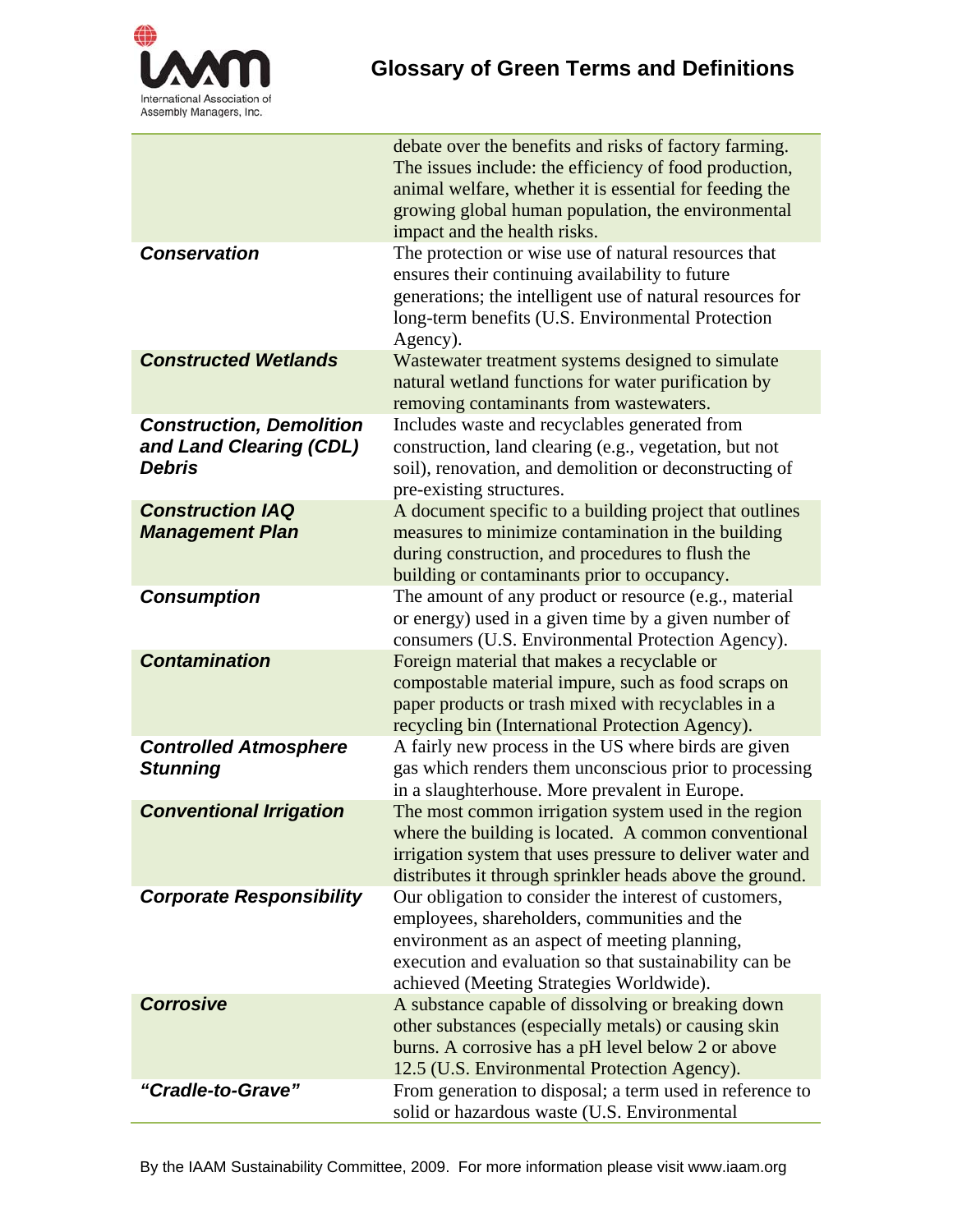

|                             | Protection Agency).                                                                                           |
|-----------------------------|---------------------------------------------------------------------------------------------------------------|
| <b>Cross-Contamination</b>  | The spreading of bacteria among people, food,                                                                 |
|                             | surfaces, and/or equipment. Proper cleaning                                                                   |
|                             | processes can prevent this (OneSource).                                                                       |
| <b>Curfew Hours</b>         | Locally determined times when greater lighting                                                                |
|                             | restrictions are imposed.                                                                                     |
| <b>Daylight Factor (DF)</b> | The ratio of exterior illumination to interior                                                                |
|                             | illumination and is expressed as a percentage. The                                                            |
|                             | variable used to determine the daylight factor includes                                                       |
|                             | the floor area, window area, window geometry, visible                                                         |
|                             | transmittance (Tvis) and window height.                                                                       |
| <b>Daylight Glazing</b>     | Vertical window area that is located 7'6" above the                                                           |
|                             | floor of the room. Glazing at this height is the most                                                         |
|                             | effective at distributing daylight deep into the interior                                                     |
|                             | space.                                                                                                        |
| <b>Daylighting</b>          | The controlled admission of natural light into a space                                                        |
|                             | through glazing with the intent of reducing or                                                                |
|                             | eliminating electric lighting. By utilizing solar light,                                                      |
|                             | daylighting creates a stimulating and productive                                                              |
|                             | environment for building occupants.                                                                           |
| Decompose                   | To break down into basic components, given the right                                                          |
|                             | conditions of light, air, and moisture; refers to materials                                                   |
|                             | such as food and other plant and animal matter (U.S.                                                          |
|                             | Environmental Protection Agency).                                                                             |
| <b>Design</b>               | Column that displays estimated energy use, costs,<br>rating and % "better than average" for a building design |
|                             | (Energystar).                                                                                                 |
| <b>Design Light Output</b>  | The light output of light bulbs at 40 percent of their                                                        |
|                             | useful life.                                                                                                  |
| <b>Detention Ponds</b>      | Ponds that capture stormwater runoff and allow                                                                |
|                             | pollutants to drop out before release to a stormwater or                                                      |
|                             | water body. A variety of detention pond designs are                                                           |
|                             | available, with some utilizing only gravity while others                                                      |
|                             | use mechanical equipment such as pipes and pumps to                                                           |
|                             | facilitate transport. Some ponds are dry except during                                                        |
|                             | storm events and other ponds permanently store water                                                          |
|                             | volumes.                                                                                                      |
| <b>Dioxins</b>              | A toxic chemical byproduct created by many industrial                                                         |
|                             | processes, especially prevalent in waste from pulp and                                                        |
|                             | paper mills. This toxic waste is believed to cause                                                            |
|                             | cancer and birth defects (Exhibitor Magazine).                                                                |
| <b>Disposable/Disposal</b>  | Products or materials that can be or are usually thrown                                                       |
|                             | away after one use or a limited amount of time. For                                                           |
|                             | example, used paper plates are disposable.                                                                    |
|                             | Refers to the process of throwing away unwanted                                                               |
|                             | materials. These materials are placed in a landfill or                                                        |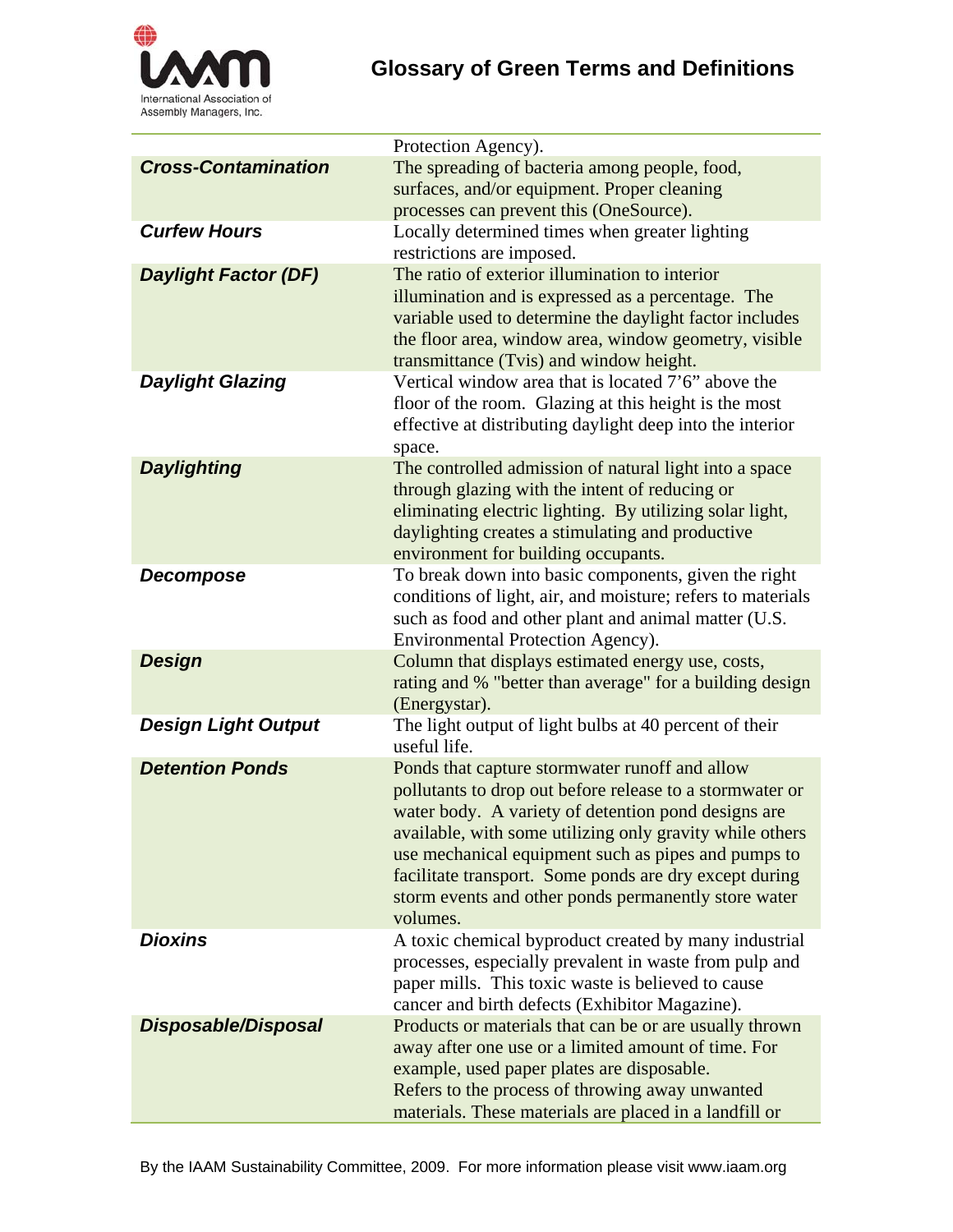

|                                                         | combusted rather than recycled, reused, or composted<br>(U.S. Environmental Protection Agency).                                                                                                                                                                                                                |
|---------------------------------------------------------|----------------------------------------------------------------------------------------------------------------------------------------------------------------------------------------------------------------------------------------------------------------------------------------------------------------|
| <b>Disposed Tons</b>                                    | The weight, in tons, of all waste created which is<br>disposed at permitted landfills, at transformation<br>facilities, or is exported from the State.                                                                                                                                                         |
| <b>Diverted Tons</b>                                    | The weight, in tons, of all materials that through any<br>combination of waste prevention (source reduction),<br>recycling, reuse and composting activities that would<br>have otherwise been disposed at permitted landfills and<br>transformation facilities.                                                |
| <b>Dredging</b>                                         | A net that is attached to a frame and dragged along the<br>ocean floor to collect fish. Generally this method of<br>fishing is very destructive to the habitat in which it is<br>used.                                                                                                                         |
| <b>Drip Irrigation</b>                                  | A high-efficiency irrigation method in which water is<br>delivered at low pressure through buried mains and<br>sub-mains. From the sub-mains, water is distributed to<br>the soil from a network of perforated tubes or emitters.<br>Drip irrigation is a type of micro-irrigation.                            |
| <b>Ecological/Environmental</b><br><b>Footprint</b>     | The measure of area needed to supply national<br>populations with the resources and area needed to<br>absorb their wastes (Meeting Strategies Worldwide).                                                                                                                                                      |
| <b>Ecology</b>                                          | A community of living organisms interacting with<br>themselves and with their environment (Meeting<br>Strategies Worldwide).                                                                                                                                                                                   |
| <b>Ecological Restoration</b>                           | The process of assisting in the recovery and<br>management of ecological integrity, which includes a<br>critical range of variability in biodiversity, ecological<br>processes and structures, regional and historical<br>context, and sustainable cultural practices.                                         |
| <b>Ecologically Appropriate</b><br><b>Site Features</b> | Natural site elements that maintain or restore the<br>ecological integrity of the site, and may include<br>native/adapted vegetation, water bodies, exposed rock,<br>un-vegetated ground, or other features that are part of<br>the historic natural landscape within the region and<br>provide habitat value. |
| <b>Ecosystem</b>                                        | A community of living organisms interacting with<br>themselves and with their environment (Meeting<br>Strategies Worldwide).                                                                                                                                                                                   |
| <b>Ecotourism</b>                                       | Tourism that respects the culture, natural history and<br>environment of destinations and seeks to minimize the<br>negative impact of travel on the environment (Meeting<br>Strategies Worldwide).                                                                                                             |
| <b>Efficacy</b>                                         | The amount of energy service or useful energy<br>delivered per unit of energy input. Often used in<br>reference to lighting systems, where the visible light                                                                                                                                                   |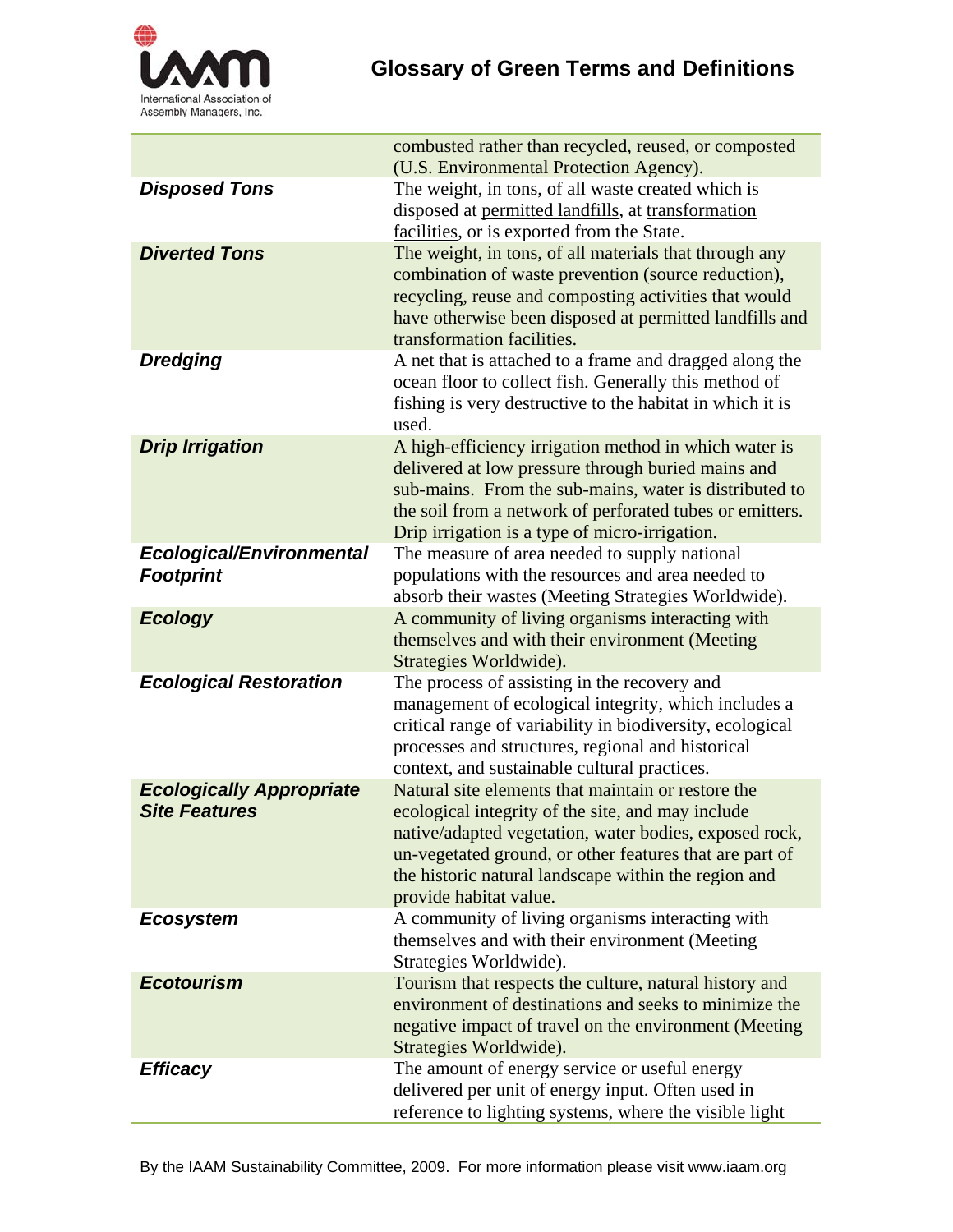

|                                                            | output of a luminary is relative to power input;<br>expressed in lumens per Watt; the higher the efficacy<br>value, the higher the energy efficiency (Go Green<br>Virginia).                                                                                                                                                                                                                                                                              |
|------------------------------------------------------------|-----------------------------------------------------------------------------------------------------------------------------------------------------------------------------------------------------------------------------------------------------------------------------------------------------------------------------------------------------------------------------------------------------------------------------------------------------------|
| <b>Effluent</b>                                            | Waste material discharged into the environment Refers<br>to the treated liquid emitted from a manufacturing<br>facility or municipal wastewater treatment plant (U.S.<br>Environmental Protection Agency).                                                                                                                                                                                                                                                |
| <b>Elemental Mercury</b>                                   | Pure mercury rather than a mercury containing<br>compound, the vapor of which is commonly used in<br>fluorescent and other light bulb types.                                                                                                                                                                                                                                                                                                              |
| <b>Emissions Offsets</b>                                   | Emissions reductions from one set of actions that are<br>used to offset emission caused by another set of<br>actions.                                                                                                                                                                                                                                                                                                                                     |
| <b>Emissivity</b>                                          | The ratio of the radiation emitted by a surface to the<br>radiation emitted by a blackbody at the same<br>temperature.                                                                                                                                                                                                                                                                                                                                    |
| <b>Energy Performance</b><br><b>Contracts</b>              | Energy performance contracts are generally financing<br>or operating leases provided by an Energy Service<br>Company (ESCo) or equipment manufacturer for<br>energy-saving installations. What distinguishes these<br>contracts is that they provide a guarantee on energy<br>savings from the installed retrofit measures, and they<br>usually also offer a range of associated design,<br>installation and maintenance services (Go Green<br>Virginia). |
| <b>Energy Performance</b><br><b>Rating (Target Rating)</b> | The benchmark rating for a facility on a scale of 1-100<br>relative to similar buildings nationwide using EPA's<br>national energy performance rating system<br>(Energystar).                                                                                                                                                                                                                                                                             |
| <b>Energy Reduction %</b>                                  | The energy reduction is a measure of how much better<br>your facility performs as compared to an average<br>building (target rating of 50). It is calculated by<br>comparing the design or target energy consumption<br>against the consumption for that facility with a rating of<br>50 (Energystar).                                                                                                                                                    |
| <b>Energy Star Equipment</b>                               | A voluntary labeling program of the U.S.<br>Environmental Protection Agency (EPA) and the U.S.<br>Department of Energy that identifies energy efficient<br>products. Qualified products exceed minimum federal<br>standards for energy consumption by a certain amount,<br>or where no federal standards exist, have certain energy<br>saving features. Such products may display the Energy<br>Star label (Meeting Strategies Worldwide).                |
| <b>Energy/Water</b><br><b>Conservation</b>                 | Practices and strategies that are designed to minimize<br>the amount of energy and water used (Meeting                                                                                                                                                                                                                                                                                                                                                    |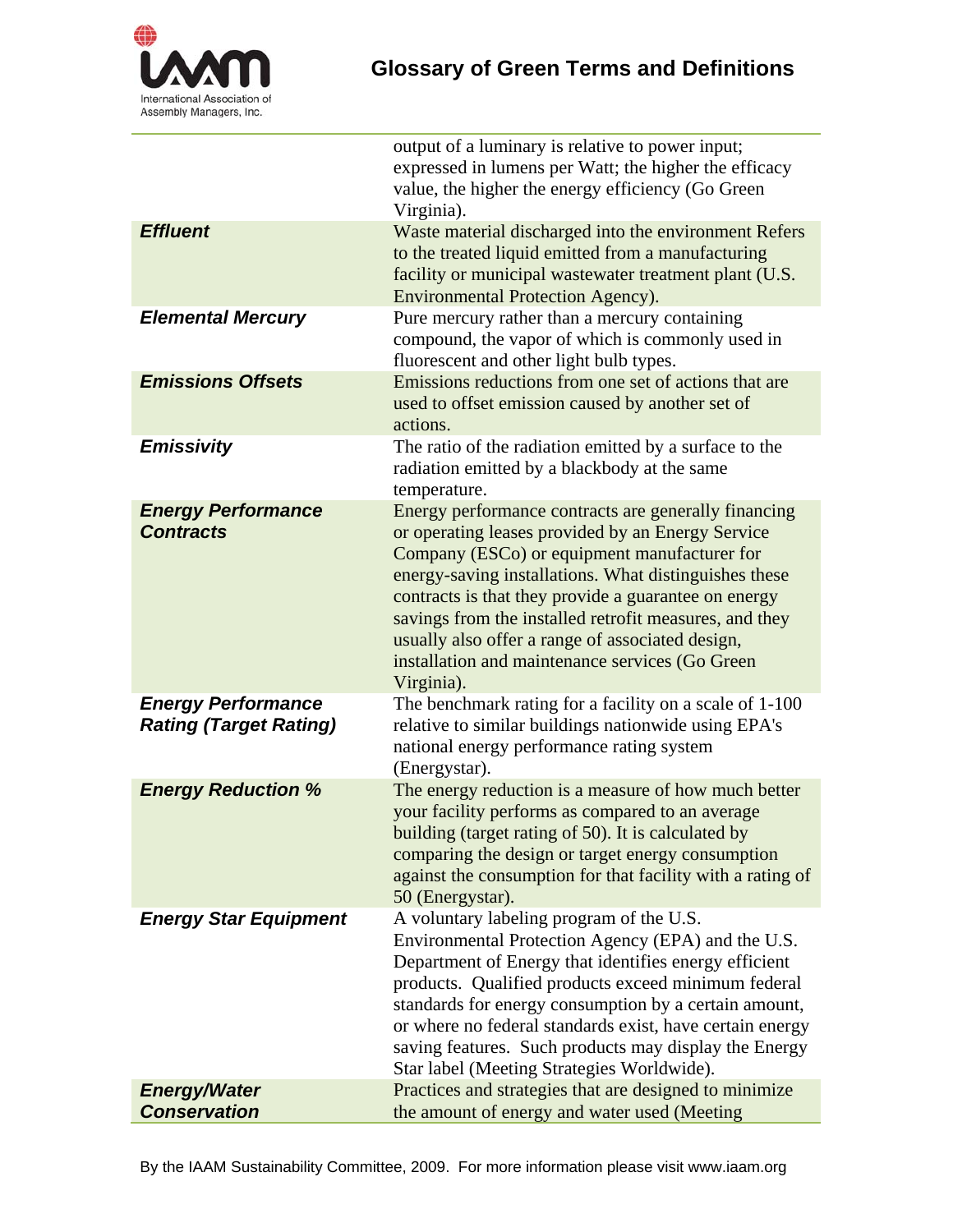

|                                                                                   | Strategies Worldwide).                                                                                                                                                                                                                                                                                                                                                                                                     |
|-----------------------------------------------------------------------------------|----------------------------------------------------------------------------------------------------------------------------------------------------------------------------------------------------------------------------------------------------------------------------------------------------------------------------------------------------------------------------------------------------------------------------|
| <b>Environmental Attributes</b><br>of Green Power                                 | Emission reduction benefits that result from green<br>power being used instead of conventional power<br>sources.                                                                                                                                                                                                                                                                                                           |
| <b>Environmental Tobacco</b><br><b>Smoke (ETS) or Second</b><br><b>Hand Smoke</b> | Airborne particles emitted from the burning end of<br>cigarettes, pipes and cigars, and exhaled by smokers.<br>These particles contain roughly 4,000 different<br>compounds, up to 50 of which are known carcinogens.                                                                                                                                                                                                      |
| <b>Environmentally</b><br><b>Preferable Products</b>                              | Those products that have a reduced effect on human<br>health and the environment when compared to other<br>products that serves the same purpose. For example,<br>products that contain recycled content, require less<br>energy or create less waste during production and<br>manufacture, use less packaging, or are reusable or<br>recyclable are preferable (U.S. Environmental<br>Protection Agency).                 |
| <b>Environmentally</b><br><b>Responsible</b><br><b>Transportation</b>             | Transportation options that minimize environmental<br>impact such as mass public transportation (light rail,<br>subway, electric/hybrid/biodiesel buses) and<br>electric/hybrid vehicles (Meeting Strategies<br>Worldwide).                                                                                                                                                                                                |
| <b>Erosion</b>                                                                    | A combination of processes by which materials of the<br>earth's surface are loosened, dissolved, or worn away,<br>and transported from one place to another by natural<br>agents.                                                                                                                                                                                                                                          |
| <b>Eutrophication</b>                                                             | The process by which lakes and ponds age. Water,<br>through natural or human sources, becomes rich in<br>nutrients and promotes the proliferation of plant life<br>(especially algae) that reduces the dissolved oxygen<br>content of the water and often causes the extinction of<br>other organisms within the water body.                                                                                               |
| E-Waste                                                                           | Waste materials generated from using or discarding<br>electronic devices, such as computers, televisions, and<br>mobile phones. E-waste tends to be highly toxic to<br>humans, plants, and animals, and has been known to<br>contaminate water, air, and dirt (Meeting Strategies<br>Worldwide). It causes concern because many of the<br>components used in these products are toxic and are not<br>biodegradable (Expo). |
| <b>Existing Building</b><br><b>Commissioning</b>                                  | Developing a building operation plan that identifies<br>current building operating requirements and needs,<br>conducting tests to proactively determine if the building<br>and fundamental systems are operating in accordance<br>with the building operation plan, and making any<br>repairs needed so that the building and fundamental<br>systems are operating according to the plan.                                  |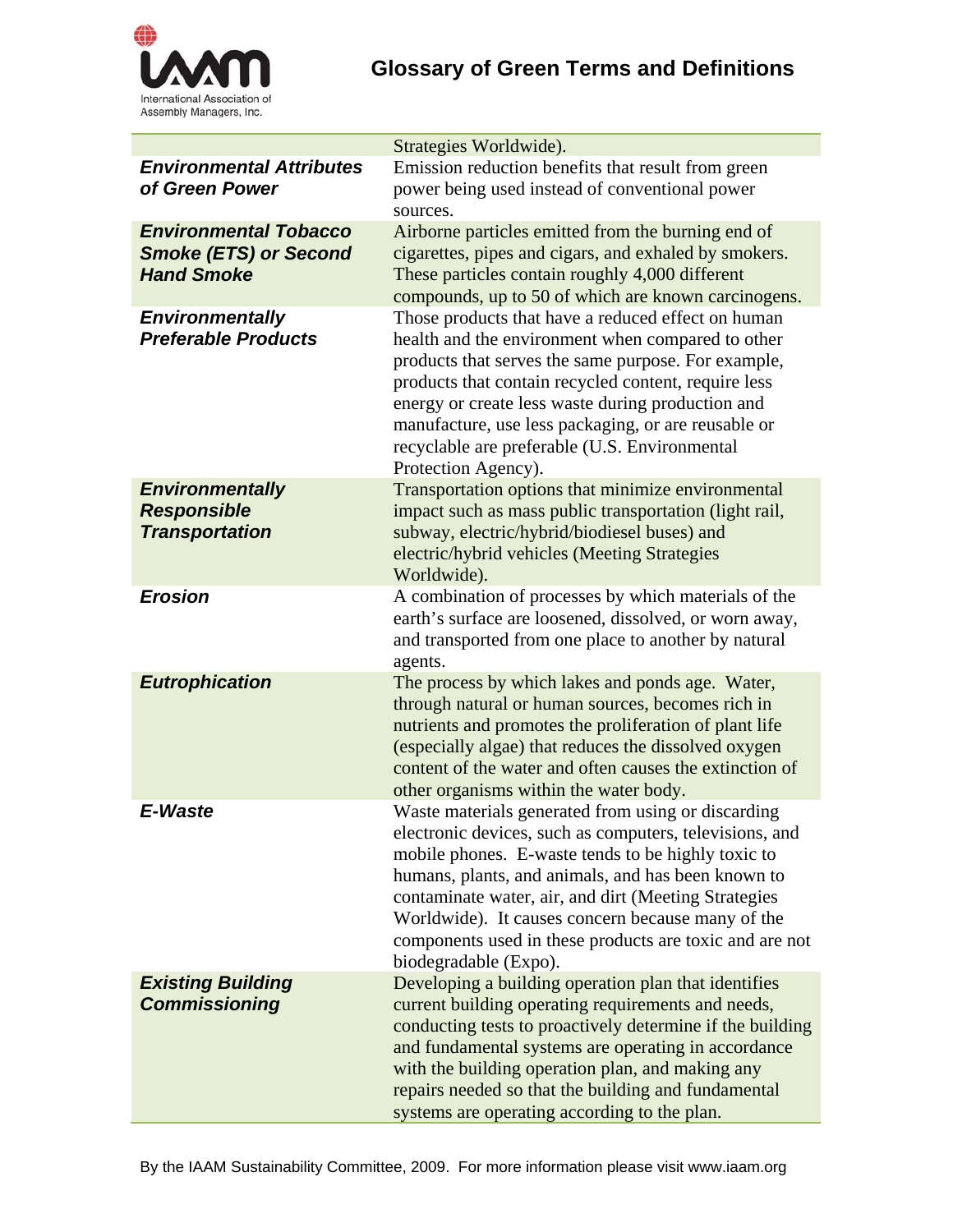

| <b>Facility Walk-Through</b> | A method to assess a facility's waste generation and<br>handling practices through interviewing, observation,<br>and estimation (International Protection Agency).                                                                                                                                                                                                                                    |
|------------------------------|-------------------------------------------------------------------------------------------------------------------------------------------------------------------------------------------------------------------------------------------------------------------------------------------------------------------------------------------------------------------------------------------------------|
| <b>Fair Trade</b>            | An organized movement that advocates for producers<br>in developing countries to receive fair prices for their<br>goods. The movement also advocates promoting eco-<br>friendly production standards (Expo). Typically small<br>farmers who are paid a fair market price that enables<br>them to improve their standard of living (Meeting<br>Strategies Worldwide).                                  |
| <b>Factory Farming</b>       | Large scale industrialized agriculture.                                                                                                                                                                                                                                                                                                                                                               |
| <b>Filtration Basins</b>     | Basins that remove sediment and pollutants from<br>stormwater runoff using a filter media such as sand or<br>gravel. A sediment trap is usually included to remove<br>sediment from stormwater before filtering to avoid<br>clogging.                                                                                                                                                                 |
| <b>Fixture Sensors</b>       | Motion sensors that automatically turn on/off<br>lavatories, sinks, water closets and urinals.                                                                                                                                                                                                                                                                                                        |
| <b>Footcandle (FC)</b>       | A unit of light intensity that is equal to the quantity of<br>light falling on a one square foot area from a one<br>candela light source at a distance of one foot.                                                                                                                                                                                                                                   |
| Formaldehyde                 | A chemical used to manufacture adhesives, plastics,<br>fabric treatments, etc., which is emitted from those<br>materials as a gas, and may be a carcinogen to humans<br>(Exhibitor Magazine).                                                                                                                                                                                                         |
| <b>Fossil Fuels</b>          | Hydrocarbons found in the top layer of the earth's crust<br>that are believed to have been formed from the<br>fossilized remains of plants and animals subjected to<br>high levels of heat and pressure over millions of years.<br>Some fossil fuels include methane, liquid petroleum<br>and coal. Fossil fuels are considered nonrenewable<br>because they take millions of years to create (Expo). |
| <b>Free Range</b>            | The method of farming husbandry where the animals<br>are permitted to roam freely instead of being contained<br>in any manner. Free range may apply to meat, eggs and<br>dairy.                                                                                                                                                                                                                       |
| <b>Free Range Chicken</b>    | The USDA requires that chickens raised for their meat<br>have access to the outdoors in order to receive the free<br>range designation.                                                                                                                                                                                                                                                               |
| <b>Free Range Egg</b>        | Free range chicken eggs have no legal definition in the<br>United States. Likewise, free range egg producers have<br>no common standard on what this terminology means.<br>Many egg farmers sell their eggs "free range" merely<br>because their cages are 2 or 3 inches above the average<br>size, or there is a window or access door in the barn<br>that may or may not be used.                   |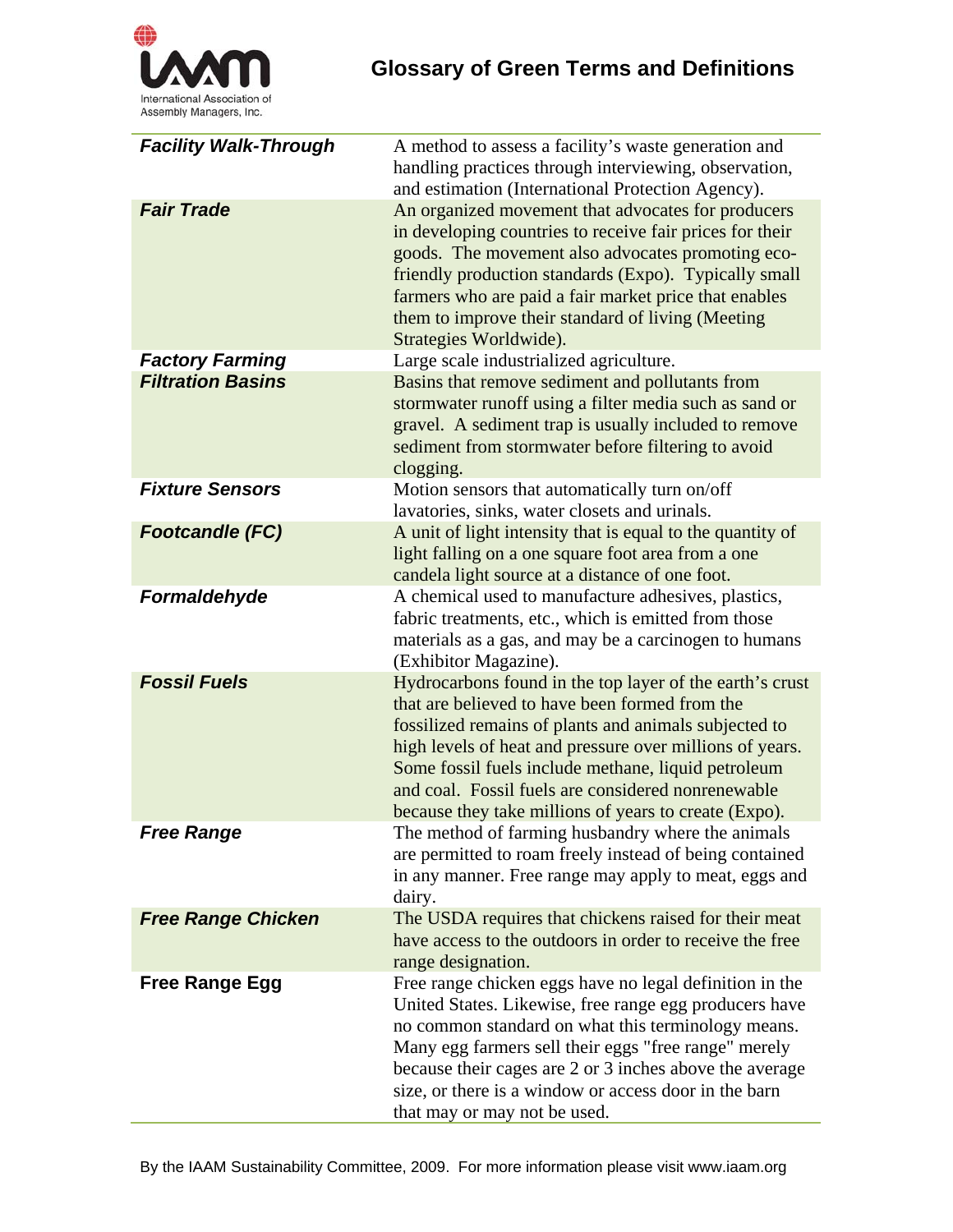

## **Glossary of Green Terms and Definitions**

| <b>Friable</b>                                           | The term used in the asbestos industry to describe                                                                                                                                                                                                                                                                                                                                                                                                                                                                                                                                                                                                                                                                                                                                                                                                                                                                                                                                                                                                                                        |
|----------------------------------------------------------|-------------------------------------------------------------------------------------------------------------------------------------------------------------------------------------------------------------------------------------------------------------------------------------------------------------------------------------------------------------------------------------------------------------------------------------------------------------------------------------------------------------------------------------------------------------------------------------------------------------------------------------------------------------------------------------------------------------------------------------------------------------------------------------------------------------------------------------------------------------------------------------------------------------------------------------------------------------------------------------------------------------------------------------------------------------------------------------------|
| <b>Full Disclosure</b>                                   | asbestos that can be reduced to dust by hand pressure.<br>For products that are not formulated with listed suspect<br>carcinogens, full disclosure is defined as (i) disclosure<br>of all ingredients (both hazardous and non-hazardous)<br>that make up 1 percent or more of the undiluted product<br>(ii) use of concentration ranges for each of the<br>disclosed ingredients. "Full Disclosure" for products<br>that are formulated with listed suspect carcinogens is<br>defined as (i) disclosure of listed suspect carcinogens<br>that make up 0.1 percent or more of the undiluted<br>product, (ii) disclosure of all remaining ingredients<br>(both hazardous and non-hazardous) that make up 1.0<br>percent or more of the undiluted product (iii) use of<br>concentration ranges for each of the disclosed<br>ingredients. Suspect carcinogens are those that are<br>listed on authoritative lists available for MSDS<br>preparations: IARC, NTP, and California Proposition<br>65 lists. Concentration range definitions are available<br>from OSHA or Canada WHMI Standards. |
| <b>Full-Time Equivalent</b><br><b>Building Occupants</b> | The total number of hours all building occupants spend<br>in the building during the peak 8-hour occupancy<br>period divided by 8 hours. For buildings used for<br>multiple shifts each day, the shift with the greatest<br>number of FTE building occupants sets the overall FTE<br>building occupants for the building.                                                                                                                                                                                                                                                                                                                                                                                                                                                                                                                                                                                                                                                                                                                                                                 |
| <b>Gestation Stalls</b>                                  | Gestation stalls are specifically designed to confine<br>pregnant sows on hog farms. Several states have<br>already passed legislation to restrict the use of this<br>method on raising pigs as the practice is considered, by<br>some, as inhumane.                                                                                                                                                                                                                                                                                                                                                                                                                                                                                                                                                                                                                                                                                                                                                                                                                                      |
| <b>Gillnetting</b>                                       | Gillnetting is a common commercial fishing technique.<br>It is an effective method which is closely monitored by<br>fisheries management and enforcement agencies to<br>prevent against over fishing and unnecessary bycatch.                                                                                                                                                                                                                                                                                                                                                                                                                                                                                                                                                                                                                                                                                                                                                                                                                                                             |
| Glare                                                    | Any excessively bright source of light within the visual<br>field that creates discomfort or loss in visibility.                                                                                                                                                                                                                                                                                                                                                                                                                                                                                                                                                                                                                                                                                                                                                                                                                                                                                                                                                                          |
| <b>Global Climate Change</b>                             | Natural or human induced change in the average global<br>temperature of the atmosphere near the Earth's surface.<br>This condition poses serious dangers around the world,<br>potentially prompting such disasters as flooding,<br>drought, and disease (U.S. Environmental Protection<br>Agency).                                                                                                                                                                                                                                                                                                                                                                                                                                                                                                                                                                                                                                                                                                                                                                                        |
| <b>Global Warming</b>                                    | A gradual, long-term increase in the near surface<br>temperature of the Earth. The terms are most often<br>used to refer to the warming predicted to occur as a                                                                                                                                                                                                                                                                                                                                                                                                                                                                                                                                                                                                                                                                                                                                                                                                                                                                                                                           |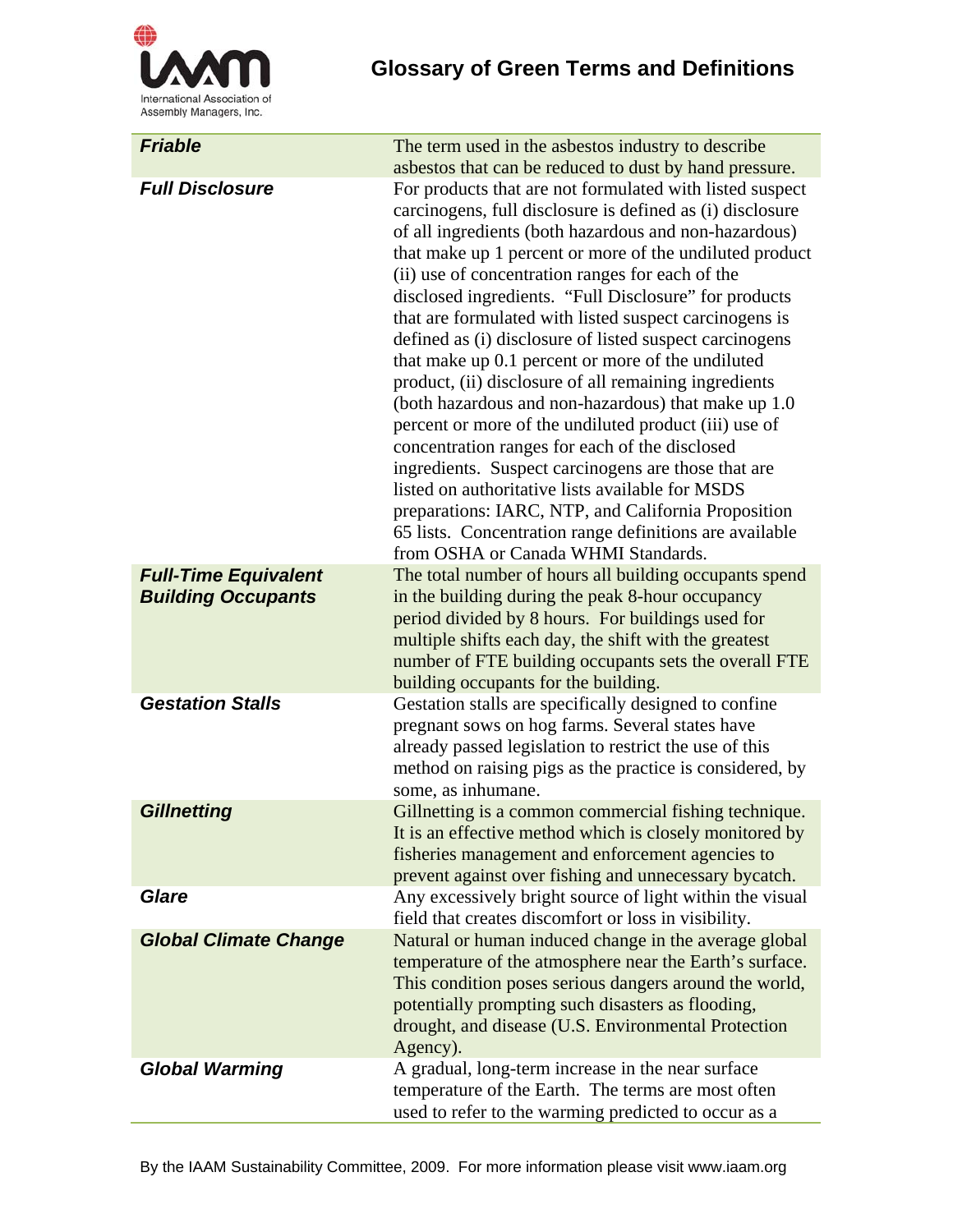

|                         | result of increased emissions of greenhouse gases<br>(Meeting Strategies Worldwide).                                 |
|-------------------------|----------------------------------------------------------------------------------------------------------------------|
| Grasscycling            | Leaving grass clippings on the lawn to decompose and                                                                 |
|                         | return nutrients back to the soil rather than bagging and                                                            |
|                         | disposing them (International Protection Agency).                                                                    |
| <b>Grass Fed</b>        | Animals that have been raised entirely on grass and are                                                              |
|                         | fed little to no grain, corn or soy.                                                                                 |
| <b>Grassed Swales</b>   | Trenches or ditches covered with vegetation to                                                                       |
|                         | encourage subsurface infiltration, similar to infiltration<br>basins and trenches. They utilize vegetation to filter |
|                         | sediment and pollutants from stormwater.                                                                             |
| <b>Graywater</b>        | Defined by the Uniform Plumbing Code (UPC) in its                                                                    |
|                         | Appendix G, titled "Gray Water Systems for Single-                                                                   |
|                         | Family Dwellings" as "untreated household waste                                                                      |
|                         | water which has not come into contact with toilet                                                                    |
|                         | waste. Gray water includes used water from bathtubs,                                                                 |
|                         | showers, bathroom wash basins, and water from                                                                        |
|                         | clothes-washer and laundry tubs. It shall not include<br>waste water from kitchen sinks or dishwashers. "The         |
|                         | International Plumbing Code (IPC) defines graywater                                                                  |
|                         | in its Appendix C, titled "Gray Water Recycling                                                                      |
|                         | Systems" as "waste water discharged from lavatories,                                                                 |
|                         | bathtubs, showers, clothes washers, and laundry sinks."                                                              |
|                         | Some states and local authorities allow kitchen sink                                                                 |
|                         | wastewater to be included in graywater. Other                                                                        |
|                         | differences with the UPC and IPC definitions can                                                                     |
|                         | probably be found in state and local codes.                                                                          |
| Green                   | A common express meaning environmentally                                                                             |
|                         | responsible (Meeting Strategies).                                                                                    |
| <b>Green Cleaning</b>   | The use of cleaning products and practices that have                                                                 |
|                         | reduced environmental impacts in comparison with                                                                     |
|                         | conventional products and practices.                                                                                 |
| <b>Green Collar Job</b> | A job connected to eco-friendly products and services                                                                |
|                         | (Meeting Strategies Worldwide).                                                                                      |
| <b>Green Label</b>      | The Carpet and Rug Institute's certification program for                                                             |
|                         | vacuum cleaners.                                                                                                     |
|                         | To qualify for the Green Label, vacuums must go                                                                      |
|                         | through a stringent testing process that measures three                                                              |
|                         | key performance factors:                                                                                             |
|                         | Soil Removal - The vacuum must remove a set                                                                          |
|                         | quantity of soil from carpet in four passes.                                                                         |
|                         | Dust Containment - The vacuum must not                                                                               |
|                         | release more than 100 micrograms of dust particles                                                                   |
|                         | per cubic meter of air. This protocol evaluates the                                                                  |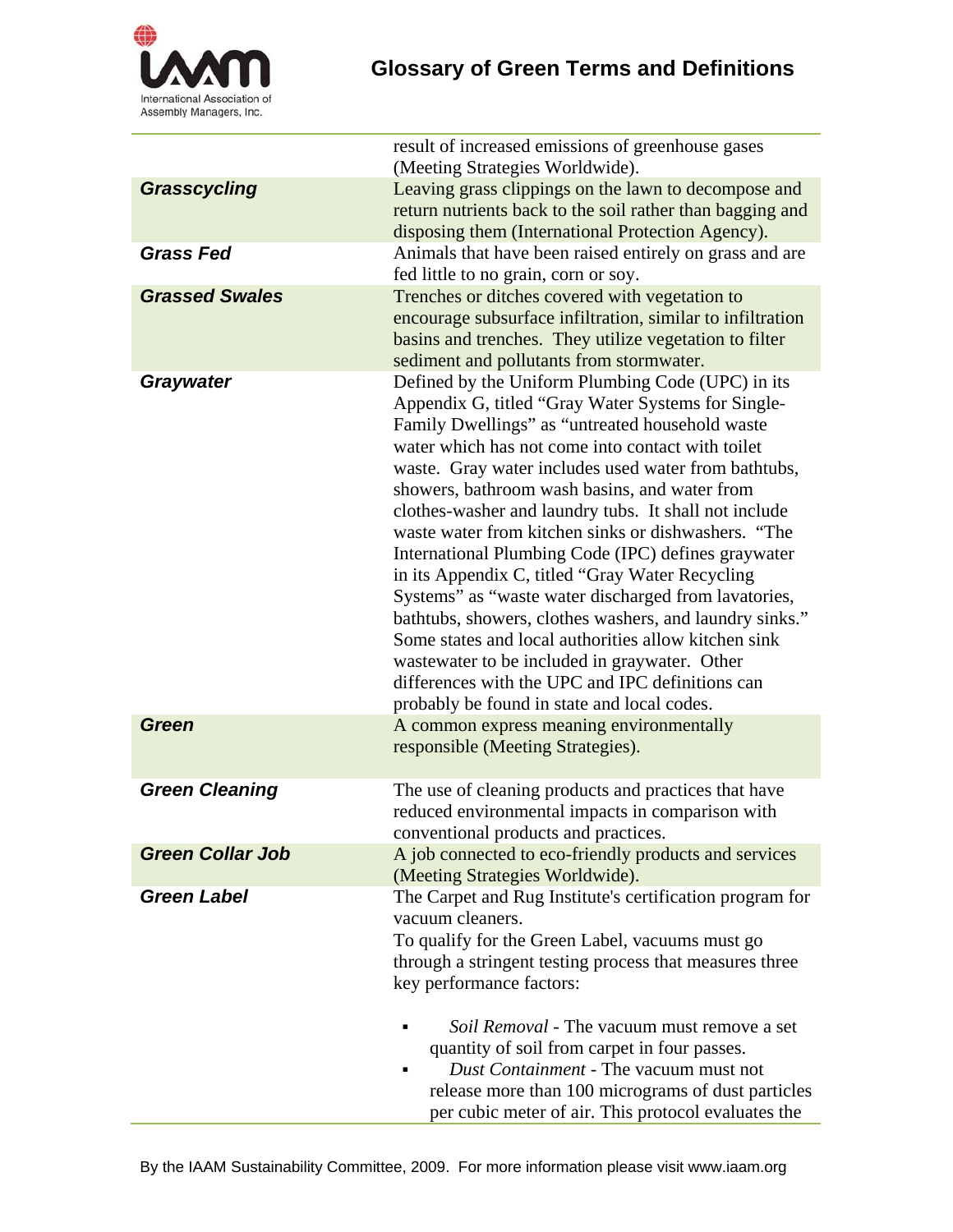

|                                             | total amount of dust particles released by the brush<br>rolls, through the filtration bag and via any air<br>leaks from the system, and is more stringent than<br>the National Ambient Air Quality Standards.<br>Carpet Appearance Retention - The vacuum<br>should not affect the appearance of the carpet<br>more than a one-step change based on one year of<br>normal vacuum use.                                                                                                                                                                                                              |
|---------------------------------------------|----------------------------------------------------------------------------------------------------------------------------------------------------------------------------------------------------------------------------------------------------------------------------------------------------------------------------------------------------------------------------------------------------------------------------------------------------------------------------------------------------------------------------------------------------------------------------------------------------|
|                                             | High performance vacuum cleaners have a significant<br>impact on improved indoor air quality (IAQ). At the<br>same time, vacuums that effectively remove and<br>contain soil while keeping the carpet looking good will<br>help carpets last longer. Ultimately, better performing<br>vacuums provide a greater return on investment and<br>ensure a healthier indoor environment (OneSource).                                                                                                                                                                                                     |
| <b>Greenfield</b>                           | Undeveloped land or land that has not been impacted<br>by human activity.                                                                                                                                                                                                                                                                                                                                                                                                                                                                                                                          |
| <b>Greenflation</b>                         | "In the wake of so much publicity, we (are) now<br>undergoing a wave of "greenflation," where the term<br>"green" is used to justify almost everything and<br>anything, as long as it can make the claim of lowering<br>carbon" (Sustainable Business Design).                                                                                                                                                                                                                                                                                                                                     |
| <b>Green Meeting</b>                        | An event that incorporates eco-friendly practices in<br>order to reduce its impact on the environment (Expo).                                                                                                                                                                                                                                                                                                                                                                                                                                                                                      |
| <b>Greenmuting</b>                          | Not talking about environmental efforts (Sustainable<br>Business Design).                                                                                                                                                                                                                                                                                                                                                                                                                                                                                                                          |
| <b>Green Power Marketers</b>                | Due to increased customer awareness of the<br>environmental implications associated with power<br>generation, a growing number of utilities and other<br>types of energy service providers have begun offering<br>green power products. The term "green power<br>marketers" usually refers to energy providers operating<br>in states that permit retail competition in the electricity<br>markets. In states that do not allow this retail<br>competition, many utilities have begun offering green<br>power options under what are typically referred to as<br>green pricing programs (Green-e). |
| <b>Green Power</b><br><b>Product/Option</b> | Green power electricity products are supplied from<br>renewable energy resources and include both green<br>pricing and green marketing. These products are<br>delivered through the utility grid, a utility, or a<br>competitive electricity supplier. Green power products<br>always contain a higher percentage of renewable-based<br>electricity than standard electrical service. Green power<br>sold by regulated utilities is called green pricing, and                                                                                                                                      |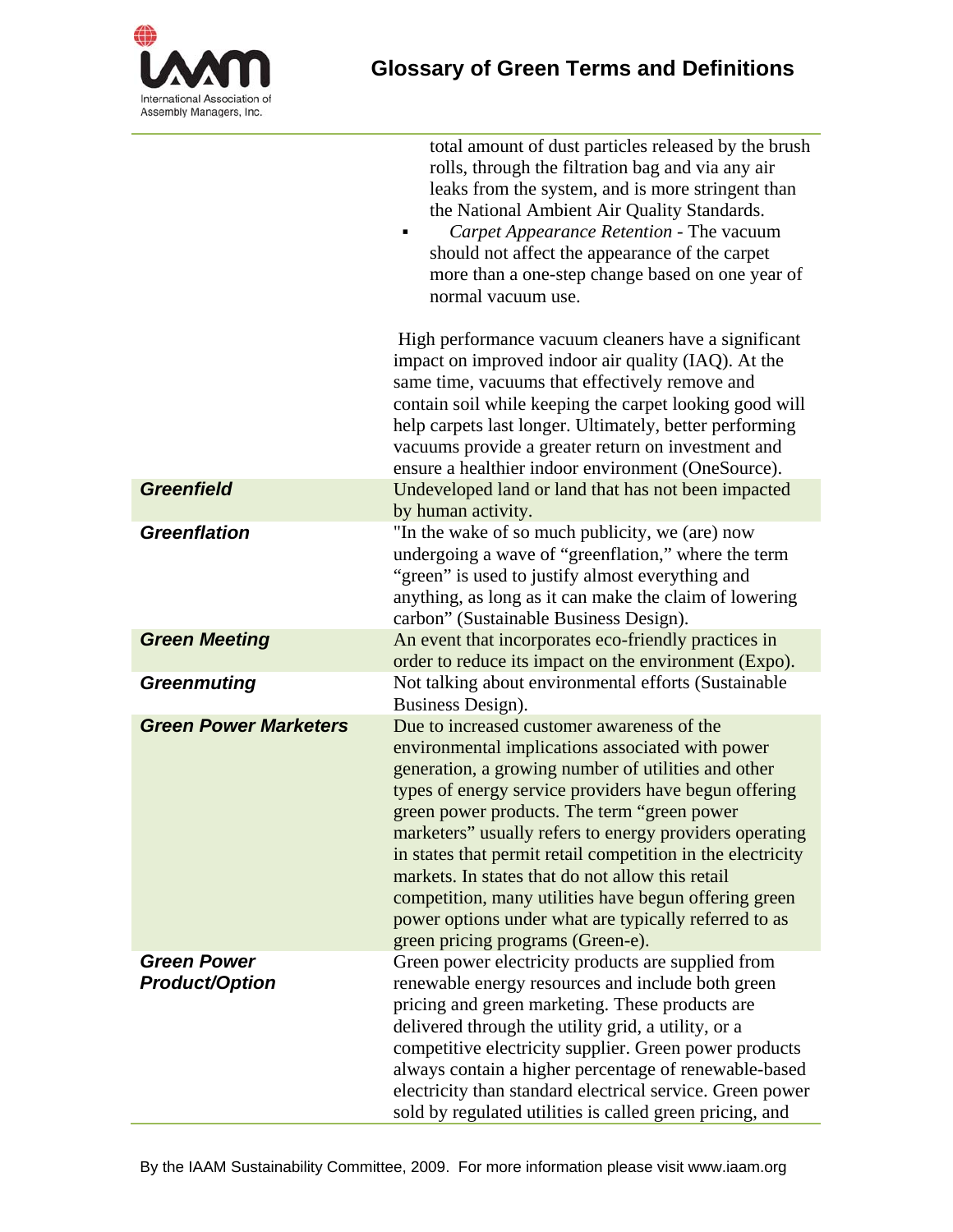

|                               | when sold in competitive electric markets green power<br>is called green marketing or retail green (Green-e).                                                                                                                                                                                                                                                                                                                                                                                                                                                                                                                                                                                      |
|-------------------------------|----------------------------------------------------------------------------------------------------------------------------------------------------------------------------------------------------------------------------------------------------------------------------------------------------------------------------------------------------------------------------------------------------------------------------------------------------------------------------------------------------------------------------------------------------------------------------------------------------------------------------------------------------------------------------------------------------|
| <b>Green Power Purchasing</b> | Green power can be purchased nationwide from several<br>sources. Green power marketers offer green power<br>products to consumers in deregulated markets—such as<br>New Jersey, Pennsylvania, and New England. In states<br>that do not allow retail competition in the electricity<br>markets, many utilities offer renewable energy products<br>through green pricing programs. In addition, all<br>customers nationwide have the opportunity to buy<br>renewable energy and stimulate the development of<br>renewable generation sources through renewable<br>energy certificates. Finally, customers can choose to<br>install on-site renewable generation, such as solar<br>panels (Green-e). |
| <b>Green Pricing</b>          | Green pricing refers to an optional utility service that<br>enables customers of traditional utilities to support a<br>greater level of utility investment in renewable energy<br>by paying a premium on their electric bill to cover any<br>above-market costs of acquiring renewable energy<br>resources (Green-e).                                                                                                                                                                                                                                                                                                                                                                              |
| <b>Green Seal</b>             | A widely recognized green product certification. The<br>Green Seal organization is "an independent, non-profit<br>organization that strives to achieve a healthier and<br>cleaner environment by identifying and promoting<br>products and services that cause a less toxic pollution<br>and waste, conserve resources and habitats, and<br>minimize global warming and ozone depletion. Green<br>Seal has no financial interest in the products that it<br>certifies or recommends nor in any manufacturer or<br>company" (OneSource).                                                                                                                                                            |
| <b>Green Seal Certified</b>   | Products that have earned green seal certification from<br>Green Seal, a 501c3 nonprofit. To earn the<br>certification, products must meet scientific and<br>transparent standards (Expo).                                                                                                                                                                                                                                                                                                                                                                                                                                                                                                         |
| <b>Greenhouse Effect</b>      | Heating of the atmosphere that results from the<br>absorption of solar radiation by certain gases (Meeting<br>Strategies Worldwide).                                                                                                                                                                                                                                                                                                                                                                                                                                                                                                                                                               |
| <b>Greenhouse Gases (GHG)</b> | Present in the Earth's near-surface atmosphere, these<br>gases help maintain the planet's temperature. Without<br>them, the planet would be too cold to inhabit.<br>However, too much of these gases will make the planet<br>too hot to inhabit, like a greenhouse in the middle of<br>summer. These gases come from both natural and<br>industrial sources. Gases that come from industrial<br>sources are also called "greenhouse emissions." One of                                                                                                                                                                                                                                             |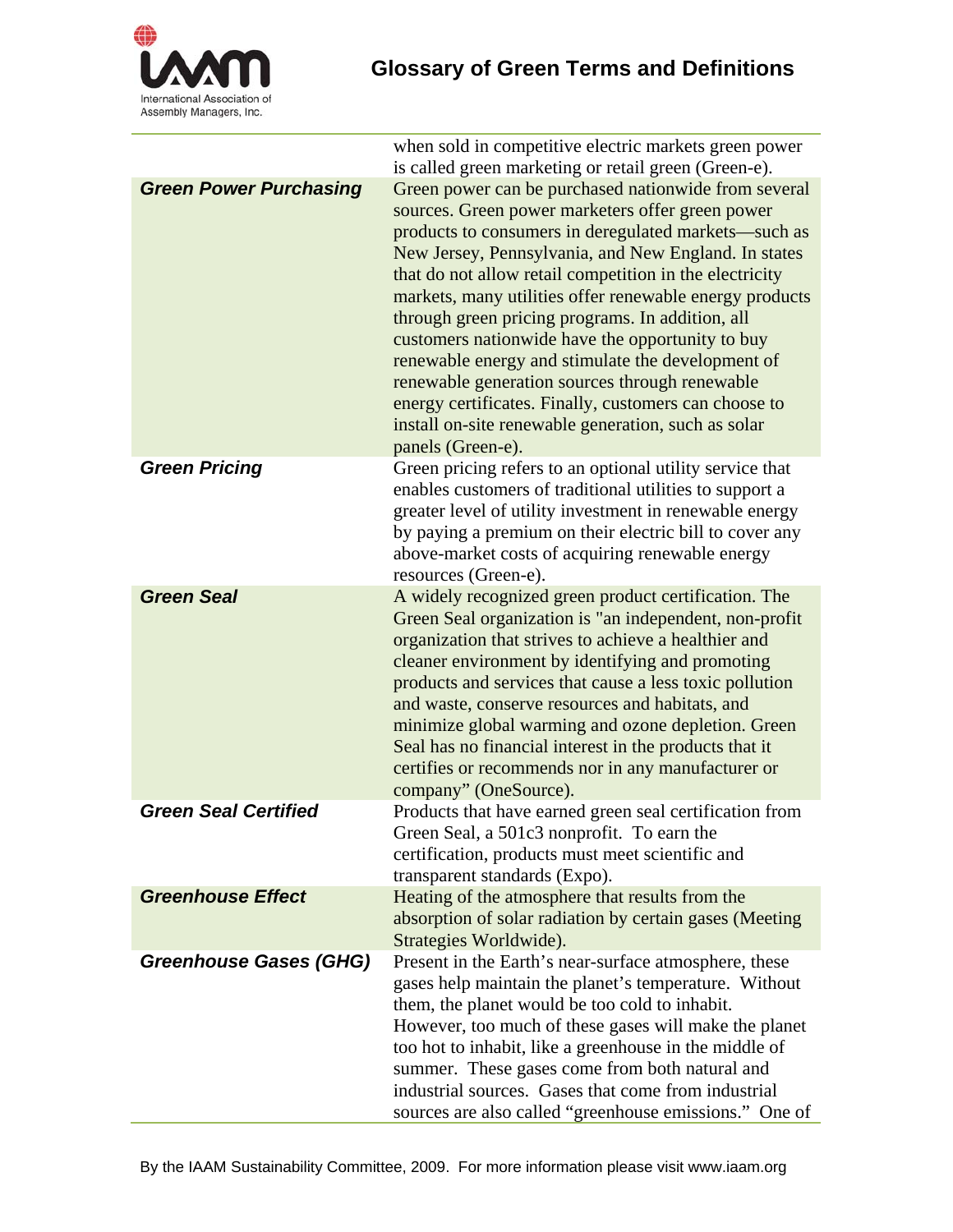

|                                               | the primary problematic gases from man-made sources<br>is CO2 (Expo). Including water vapor (H2O), carbon<br>dioxide (CO2), methane (CH4), nitrous oxide (N2O),<br>ozone (O3), and fluorinated gases (International<br>Protection Agency).                                                                                                                                                    |
|-----------------------------------------------|-----------------------------------------------------------------------------------------------------------------------------------------------------------------------------------------------------------------------------------------------------------------------------------------------------------------------------------------------------------------------------------------------|
| Greenwashing                                  | Used to describe the practice of overstating green<br>claims or capitalizing on the marketing value of green<br>initiatives without producing real results (Expo). To<br>falsely claim a product is environmentally sound. Also<br>known as faux green. Disinformation disseminated by<br>an organization so as to present an environmentally<br>public image (Meeting Strategies Worldwide). |
| <b>Group Multi-Occupant</b><br><b>Spaces</b>  | Conference rooms, classrooms and other indoor spaces<br>used as place of congregation for presentations, training<br>sessions, etc. Individuals using these spaces share the<br>lighting and temperature controls. Group multi-<br>occupant spaces do not include open office plans that<br>contain standard individual workstations.                                                         |
| <b>Halons</b>                                 | Substances that are used in fire suppression systems<br>and fire extinguishers in buildings and deplete the<br>stratospheric ozone layer.                                                                                                                                                                                                                                                     |
| <b>Hauler</b>                                 | A company that collects and removes trash from a<br>facility; many also collect recyclables (International<br>Protection Agency).                                                                                                                                                                                                                                                             |
| <b>Hazardous Waste</b>                        | Waste that is often produced in large quantities by<br>businesses and industrial facilities that can be defined<br>as toxic, ignitable, corrosive, or reactive. This type of<br>waste is regulated by a law called the Resource<br>Conservation and Recovery Act (RCRA) to minimize<br>risks to human health and the environment (U.S.<br><b>Environmental Protection Agency).</b>            |
| <b>Heat Island Effect</b>                     | Urban air and surface temperatures that are higher than<br>nearby rural areas. Principle contributing factors<br>include additions of dark, non-reflective surfaces,<br>elimination of trees and vegetation, waste heat from<br>vehicles, factories, and air conditioners and reduced<br>airflow from tall buildings and narrow streets.                                                      |
| <b>Heat recovery</b><br>ventilator/exchangers | Exhaust fans that warm the incoming air with the heat<br>from the outgoing air, recovering about 50-70% of the<br>energy (Green Home Consulting).                                                                                                                                                                                                                                             |
| <b>HEPA</b>                                   | High Efficiency Particulate Air filters used in HVAC<br>systems, vacuum cleaners, etc. A HEPA filter removes<br>a minimum of 99.97% of contaminants at 0.3 microns<br>in size. In comparison, a human hair is about 60-75<br>microns in diameter. Particles less than 35 microns<br>cannot be seen with the naked eye. Pollen is in the 10-                                                   |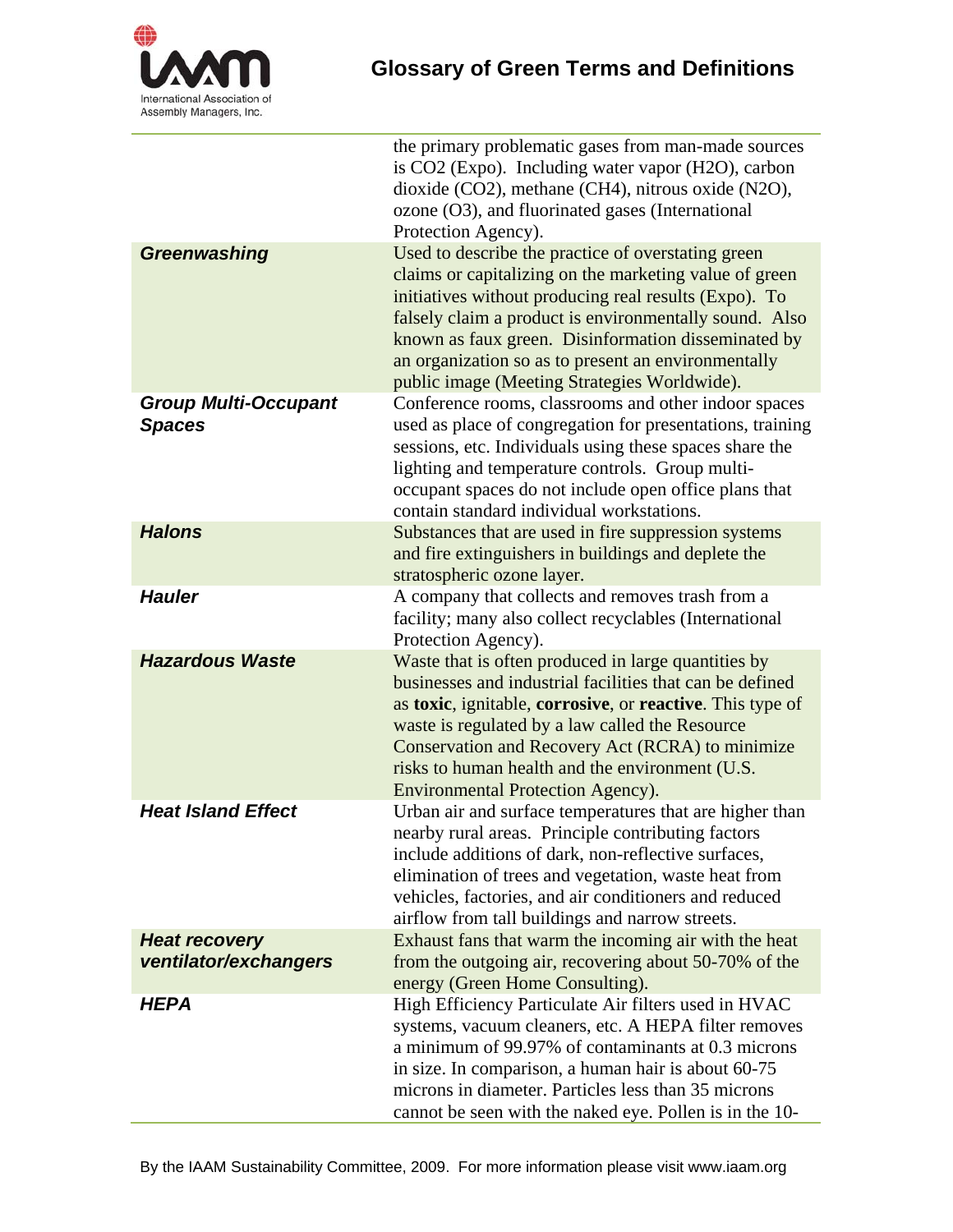

|                                                 | 100 micron range, with dust in the .5-5 micron range.                                                                                                                                                                                                                                                                                                                                                                                                                                                                                                                                                                 |
|-------------------------------------------------|-----------------------------------------------------------------------------------------------------------------------------------------------------------------------------------------------------------------------------------------------------------------------------------------------------------------------------------------------------------------------------------------------------------------------------------------------------------------------------------------------------------------------------------------------------------------------------------------------------------------------|
|                                                 | Particles under 5 microns can penetrate deep into the                                                                                                                                                                                                                                                                                                                                                                                                                                                                                                                                                                 |
|                                                 | lungs (OneSource).                                                                                                                                                                                                                                                                                                                                                                                                                                                                                                                                                                                                    |
| <b>High Occupancy Vehicles</b>                  | Vehicles with more than one occupant.                                                                                                                                                                                                                                                                                                                                                                                                                                                                                                                                                                                 |
| <b>High-Volume Copiers</b>                      | Machines used to copy many pages on a continuous<br>basis.                                                                                                                                                                                                                                                                                                                                                                                                                                                                                                                                                            |
| <b>HVAC</b>                                     | Heating, Ventilation and Air Conditioning. Using<br>efficient systems and keeping them maintained are<br>important to a green program (OneSource).                                                                                                                                                                                                                                                                                                                                                                                                                                                                    |
| <b>Hybrid Vehicle</b>                           | Vehicle that uses a combination of two engine types.<br>Cars are most commonly gasoline-electric hybrids<br>(Meeting Strategies Worldwide).                                                                                                                                                                                                                                                                                                                                                                                                                                                                           |
| <b>Hydrochlorofluorocarbons</b><br>(HCFCs)      | Refrigeration that deplete the stratosperic ozone layer<br>and are used in building equipment.                                                                                                                                                                                                                                                                                                                                                                                                                                                                                                                        |
| <b>Hydrofluorocarbons</b><br>(HFCs)             | Refrigerants that do not deplete the stratospheric ozone<br>layer. However, some HFCs have high global warming<br>potential, and thus are not environmentally benign.                                                                                                                                                                                                                                                                                                                                                                                                                                                 |
| <b>Impervious Cover</b>                         | A ground cover that does not allow water to pass<br>through it to the soil below such as blacktop, brick,<br>cobble, or bluestone, increasing storm water runoff and<br>resulting in non-point source pollution (Green Home<br>Consulting).                                                                                                                                                                                                                                                                                                                                                                           |
| <b>Impervious Surfaces</b>                      | Surfaces that promote runoff of precipitation volumes<br>instead of infiltration into the subsurface. The<br>imperviousness or degree of runoff potential can be<br>estimated for different surface materials.                                                                                                                                                                                                                                                                                                                                                                                                        |
| <b>Incandescent Lamps</b>                       | Incandescent lamps operate without a ballast. They<br>light up instantly, providing a warm light and excellent<br>color rendition. You can also dim them. Light is<br>emitted when electricity flows through and heats a<br>tungsten filament. However, incandescent lamps have a<br>low efficacy compared to other lighting options (10-17)<br>lumens per Watt) and a short average operating life<br>(750-2500 hours). Incandescent lamps are the least<br>expensive to buy, but because of their relative<br>inefficiency and short life spans, they usually are more<br>expensive to operate (Go Green Virginia). |
| <b>Incinerator</b>                              | A furnace or container for burning waste materials.                                                                                                                                                                                                                                                                                                                                                                                                                                                                                                                                                                   |
| <b>Individual Occupant</b><br><b>Workspaces</b> | Workspaces in which individuals occupy standard<br>workstations for the purpose of conducting individual<br>tasks. These workstations can be located in private<br>offices or mutli-occupant spaces, such as open office<br>areas.                                                                                                                                                                                                                                                                                                                                                                                    |
| <b>Indoor Air Quality (IAQ)</b>                 | Indoor Air Quality. An important environmental<br>consideration, because people spend approximately 90<br>percent of their time indoors. Common factors that                                                                                                                                                                                                                                                                                                                                                                                                                                                          |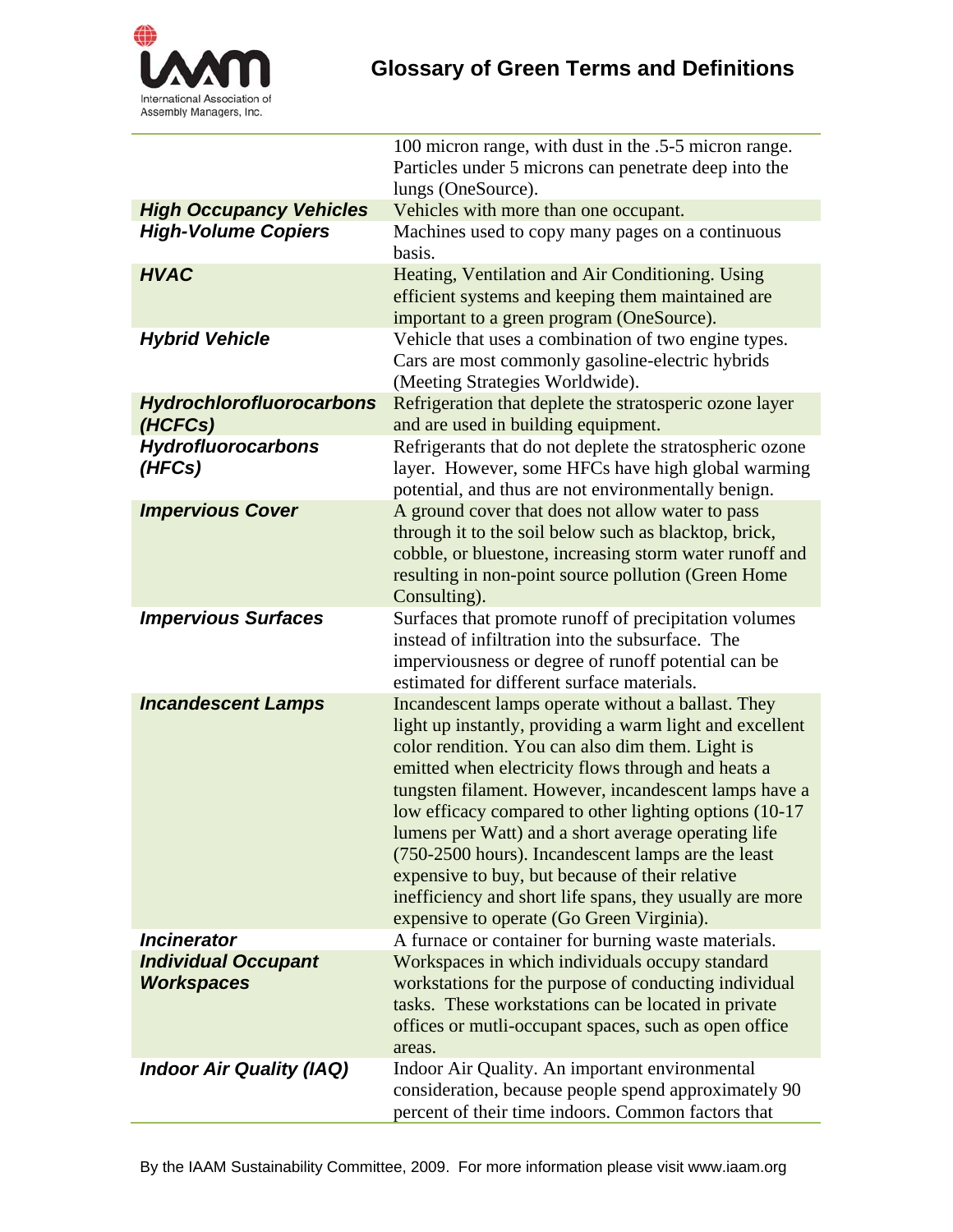

## affect IAQ are:

|                                                     | People (exhalation, body odors, diseases)<br>Activities (work such as cleaning, using correction<br>fluid, carbonless paper, pest control products, and<br>activities such as wearing fragrances and<br>personal<br>smoking)<br>Technology (photocopiers and laser printers)<br>$\bullet$<br>Furnishings (furniture, draperies, floor coverings)<br>$\bullet$<br>Finishes (paint, varnish, vinyl wall coverings)<br>Building materials (caulking compounds,<br>$\bullet$<br>adhesives, wood<br>laminates)<br>Outdoor air quality<br>$\bullet$<br>Inadequate or contaminated air handling units<br>$\bullet$<br>Inadequate cleaning practices (OneSource)<br>$\bullet$ |
|-----------------------------------------------------|-----------------------------------------------------------------------------------------------------------------------------------------------------------------------------------------------------------------------------------------------------------------------------------------------------------------------------------------------------------------------------------------------------------------------------------------------------------------------------------------------------------------------------------------------------------------------------------------------------------------------------------------------------------------------|
| <b>Infiltration Basins &amp;</b><br><b>Trenches</b> | Land forms used to encourage subsurface infiltration of<br>runoff volumes through temporary surface storage.<br>Basins are ponds that can store large volumes of<br>stormwater. They need to drain within 72 hours to<br>maintain aerobic conditions and to be available for the<br>next storm event. Trenches are similar to infiltration<br>basins except that they are shallower and function as a<br>subsurface reservoir for stormwater volumes.<br>Pretreatment to remove sediment and oil may be<br>necessary to avoid clogging of infiltration devices.<br>Infiltration trenches are more common in areas where<br>infiltration basins are not possible.      |
| <b>Infrared Emittance</b>                           | A parameter between 0 and 1 that indicates the ability<br>of a material to shed infrared radiation. The<br>wavelength of this radiant energy is roughly 5 to 40<br>micrometers. Most building materials (including glass)<br>are opaque in this part of the spectrum, and have an<br>emittance of roughly 0.9. Materials such as clean, bare<br>metals are the most important exceptions to the 0.9<br>rule. Thus clean, untarnished galvanized steel has low<br>emittance and aluminum roof coatings have<br>intermediate emittance levels                                                                                                                           |
| <b>Integrated Pest</b><br>management (IPM)          | The coordinated use of pest and environmental<br>information and pest control methods to prevent<br>unacceptable levels of pest damage by the most<br>economical means, and with the least possible hazard to<br>people, property and the environment.                                                                                                                                                                                                                                                                                                                                                                                                                |
| <b>Integrated Waste</b><br><b>Management</b>        | The complementary use of a variety of waste<br>management practices to safely and effectively handle<br>municipal solid waste. These practices include source                                                                                                                                                                                                                                                                                                                                                                                                                                                                                                         |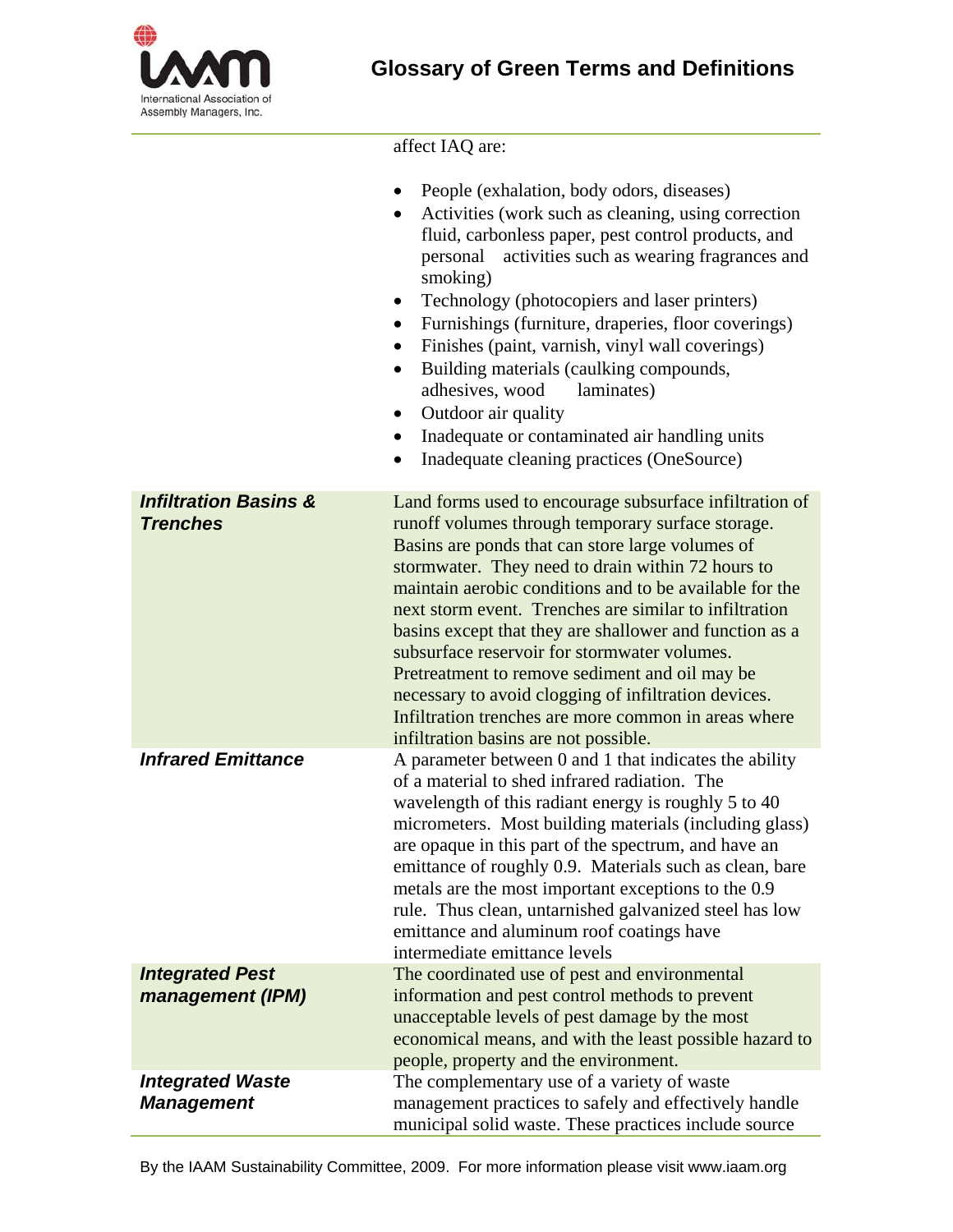

|                                                                       | reduction, recycling, composting, combustion, waste-<br>to-energy, and landfilling (U.S. Environmental<br>Protection Agency).                                                                                                                                                                                                                                                                                                                                                                                                                                                                                                                                                                                                                                                                                                                   |
|-----------------------------------------------------------------------|-------------------------------------------------------------------------------------------------------------------------------------------------------------------------------------------------------------------------------------------------------------------------------------------------------------------------------------------------------------------------------------------------------------------------------------------------------------------------------------------------------------------------------------------------------------------------------------------------------------------------------------------------------------------------------------------------------------------------------------------------------------------------------------------------------------------------------------------------|
| <b>Janitorial Closets</b>                                             | Rooms where janitorial equipment and supplies are<br>stored.                                                                                                                                                                                                                                                                                                                                                                                                                                                                                                                                                                                                                                                                                                                                                                                    |
| <b>Kilowatt Hour</b>                                                  | 1,000 watts of electricity used for one hour (Meeting<br>Strategies Worldwide).                                                                                                                                                                                                                                                                                                                                                                                                                                                                                                                                                                                                                                                                                                                                                                 |
| <b>Landfills</b>                                                      | Waste disposal sites for the deposit of solid waste from<br>human activities.                                                                                                                                                                                                                                                                                                                                                                                                                                                                                                                                                                                                                                                                                                                                                                   |
| <b>Landscape Architecture</b>                                         | The analysis, planning, design, management and<br>stewardship of the natural and built environments.                                                                                                                                                                                                                                                                                                                                                                                                                                                                                                                                                                                                                                                                                                                                            |
| <b>Landscape Area</b>                                                 | Equal to the total site area less the building footprint,<br>paved surfaces, water bodies, patios, etc.                                                                                                                                                                                                                                                                                                                                                                                                                                                                                                                                                                                                                                                                                                                                         |
| <b>The Leadership in Energy</b><br>and Environmental Design<br>(LEED) | Leadership in Energy and Environment Design is the<br>U.S. Green Building Council's certification program<br>for green buildings. It sets specific standards that a<br>building must adhere to. For new buildings, the LEED<br>certification designates that green construction<br>practices were used. For existing buildings, the LEED<br>EB designation evaluates the building's operational<br>procedures (Expo). Green Building Rating System is a<br>voluntary, consensus-based national rating system for<br>developing high-performance, sustainable buildings.<br>LEED addresses all building types and emphasizes<br>state-of-the-art strategies in five areas: sustainable site<br>development, water savings, energy efficiency,<br>materials and resources selection, and indoor<br>environmental quality (USGBC).                 |
| <b>Least Toxic Pesticides</b>                                         | These include boric acid and disodium octoborate<br>tetrahydrate; silica gels; diatomaceous earth;<br>nonvolatile insect and rodent baits in tamper-resistant<br>containers or for crack and crevice treatment only;<br>microbe-based insecticides; pesticides made with<br>essential oils (not including synthetic pyrethroids)<br>without toxic synergists; and materials for which the<br>inert ingredients are nontoxic and disclosed. A least<br>toxic pesticide does not include a pesticide that is<br>determined by the U.S. Environmental Protection<br>Agency as a probable, likely, or known carcinogen or<br>endocrine disruptor; is a mutagen, reproductive toxin,<br>developmental neurotoxin, or immune system toxin; is<br>classified by the U.S. Environmental Protection<br>Agency as a toxicity I or II pesticide; is in the |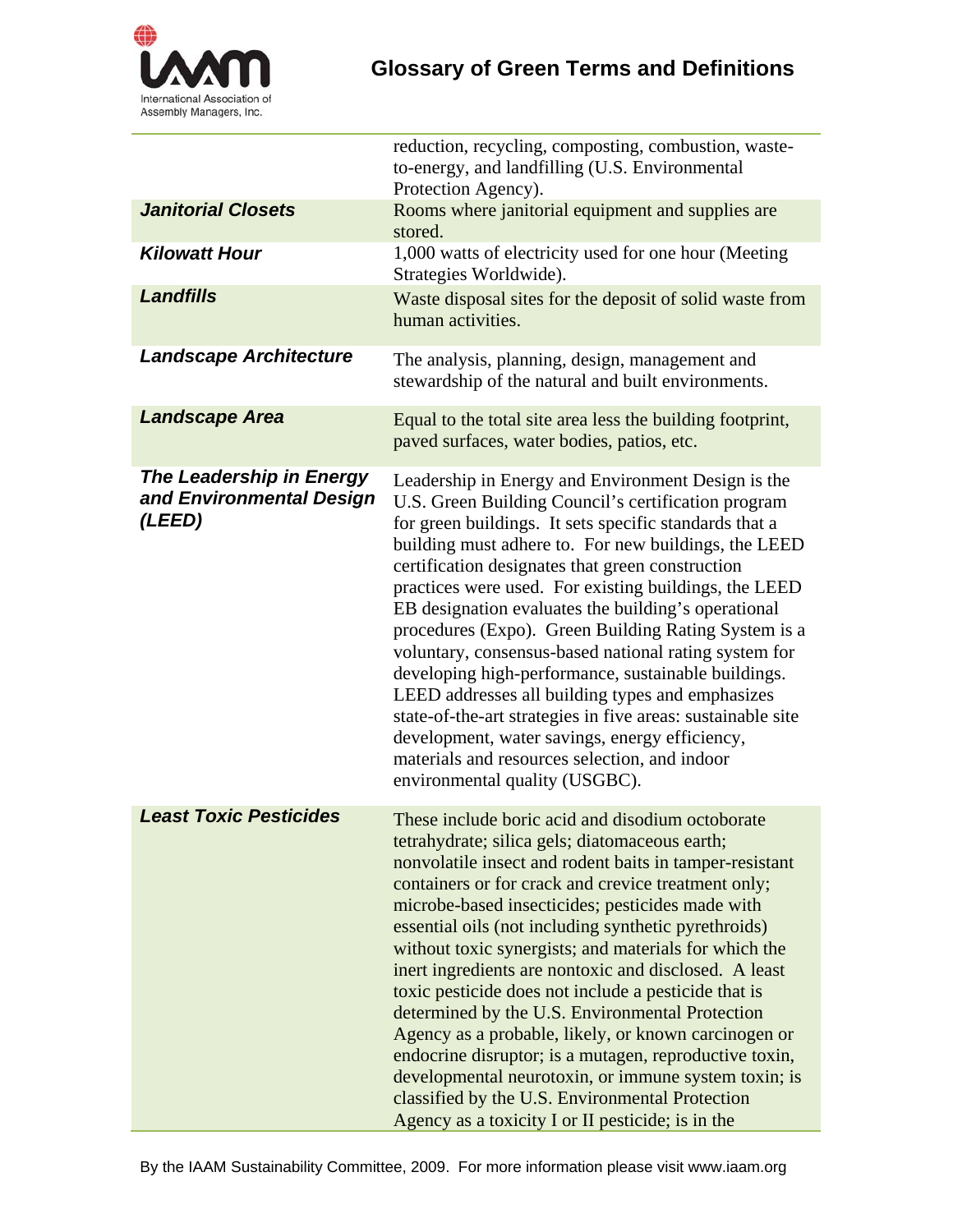

|                                                           | organophosphate or carbamate chemical family; or<br>contains inert ingredients categorized as "List 1: Inerts<br>of Toxicological Concern: Least toxic pesticides do not<br>include any application of pesticides using a broadcast<br>spray, dust, tenting, and fogging or baseboard spray<br>application."                                                                                                                          |
|-----------------------------------------------------------|---------------------------------------------------------------------------------------------------------------------------------------------------------------------------------------------------------------------------------------------------------------------------------------------------------------------------------------------------------------------------------------------------------------------------------------|
| <b>LEED Accredited</b><br><b>Professionals (LEED APs)</b> | Have demonstrated a thorough understanding of green<br>building techniques, the LEED Green Building Rating<br>System, and the certification process. The LEED AP<br>program is administered by the Green Building<br>Certification Institute (GBCI), which was established<br>with the support of USGBC to allow for objective,<br>balanced management of the credentialing program<br>(USGBC).                                       |
| <b>Life Cycle Analysis</b>                                | A system of reviewing the entire history of a product to<br>determine its impact on the environment. Also known<br>as life cycle assessment, cradle-to-grave analysis and<br>ecobalancing, the process includes analyzing the raw<br>materials used, the manufacturing process, the<br>distribution process—including all transportation steps<br>necessary to bring the product to market—and the<br>disposal of the product (Expo). |
| <b>Light Bulb Life</b>                                    | The useful operating life of light bulbs.                                                                                                                                                                                                                                                                                                                                                                                             |
| <b>Light Bulbs</b>                                        | Devices that produce illumination, and include glass<br>bulbs or tubes that emit light produced by electricity (as<br>an incandescent bulb or fluorescent bulb).                                                                                                                                                                                                                                                                      |
| <b>Light Pollution</b>                                    | Waste Light from building sites that produces glare,<br>compromises astronomical research, and adversely<br>affects the environment. Waste light does not increase<br>nighttime safety, utility, or security and needlessly<br>consumes energy and natural resources.                                                                                                                                                                 |
| <b>Local Zoning</b><br><b>Requirements</b>                | Local government regulations imposed to promote<br>orderly development of private lands and to prevent<br>land use conflicts.                                                                                                                                                                                                                                                                                                         |
| <b>Longline Fishing</b>                                   | Longline fishing is a commercial fishing technique for<br>cod, swordfish, tuna, halibut and other large species<br>fishes that uses hundreds or even thousands of baited<br>hooks hanging from a single line. Longline fishing is<br>controversial because of the high levels of bycatch<br>including seabirds, turtles and other species not<br>intended for commercial fishing.                                                     |
| <b>Low-Emissivity Windows</b>                             | Glazing that has special coatings to permit most of the<br>sun's light radiation to enter the building, but prevents<br>heat radiation from passing through (Green Home<br>Consulting).                                                                                                                                                                                                                                               |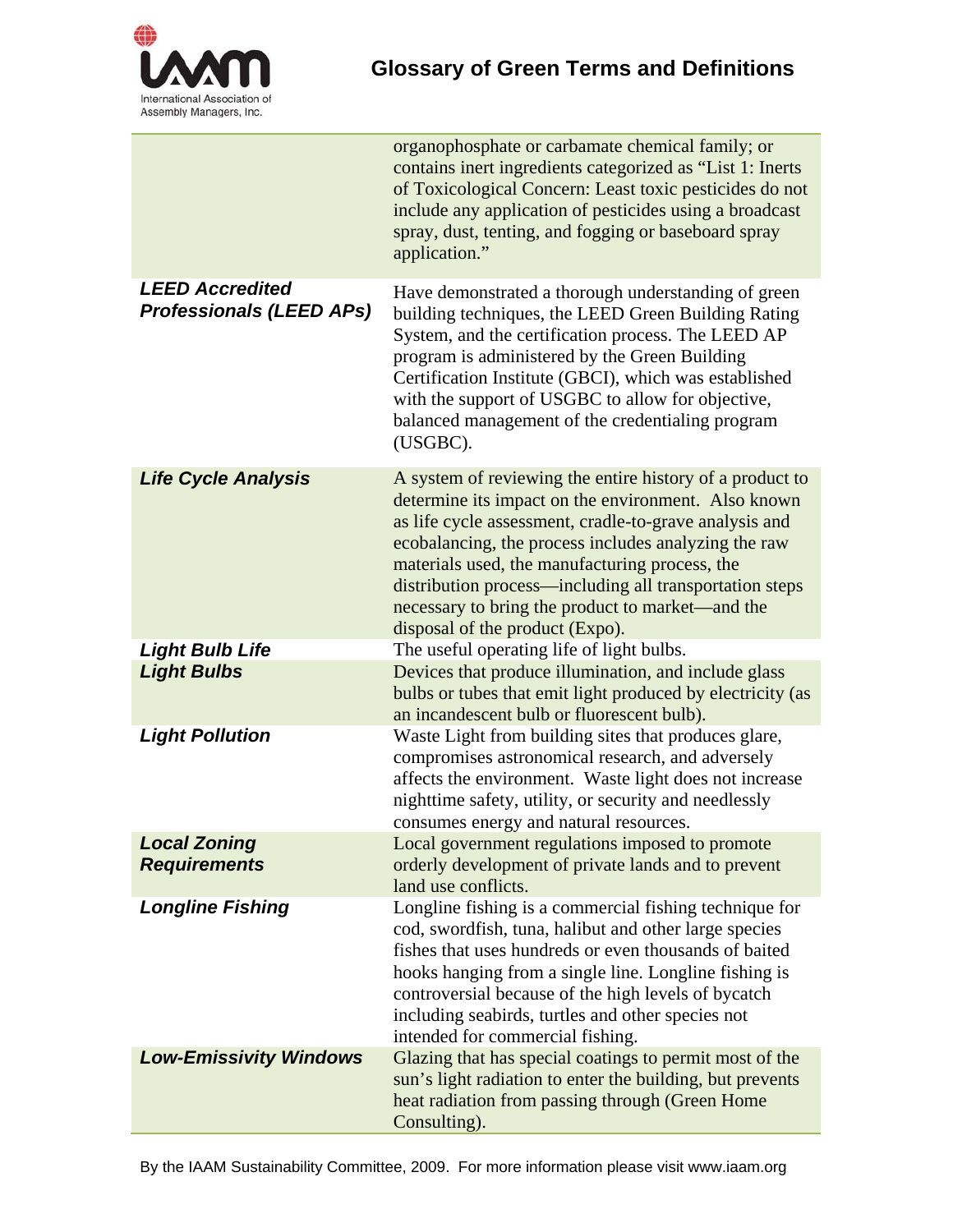

| Lumen                                              | A unit of luminous flux equal to the light emitted in a<br>unit solid angle by a uniform point source of one candle<br>intensity.                                                                                                                                                                                                                                                                                                                                   |
|----------------------------------------------------|---------------------------------------------------------------------------------------------------------------------------------------------------------------------------------------------------------------------------------------------------------------------------------------------------------------------------------------------------------------------------------------------------------------------------------------------------------------------|
| <b>Marine Stewardship</b><br><b>Council (MSC)</b>  | The MSC is an independent, global, non-profit<br>organization whose role is to recognize, via a<br>certification program, well managed fisheries and to<br>harness consumer preference for seafood products<br>bearing the MSC label of approval.                                                                                                                                                                                                                   |
| <b>Market</b>                                      | A recycling business (i.e., a buyer); a municipal<br>recycling facility that accepts recyclable materials for<br>processing and final sale to an end user, either for its<br>own use or for resale; or a nonprofit or charitable<br>organization that accepts donations of unused,<br>unwanted, or reusable materials (International<br>Protection Agency).                                                                                                         |
| <b>Mass Transit</b>                                | Transportation facilities designed to transport large<br>groups of persons in a single vehicle such as buses or<br>trains.                                                                                                                                                                                                                                                                                                                                          |
| <b>Materials Recovery</b><br><b>Facility (MRF)</b> | A site where recyclables are sorted and prepared into<br>marketable commodities for manufacturing (U.S.<br>Environmental Protection Agency).                                                                                                                                                                                                                                                                                                                        |
| Merv 13                                            | A filter efficiency rating category based on a test<br>method established by the "American Society of<br>Heating, Refrigerating, and Air Conditioning Engineers<br>(ASHRAE 52.2-1999, Method of Testing General<br><b>Ventilation Air Cleaning Devices for Removal</b><br>Efficiency by Particle Size), MERV is an acronym for<br>"minimum efficiency reporting value." The MERV<br>efficiency categories range from 1 to 16 (very low to<br>very high efficiency). |
| <b>Methylmercury</b>                               | The term used to describe any of various toxic<br>compounds of mercury containing the complex CH, Hg<br>- that often occur as pollutants and that bioaccumulate<br>in living organisms, especially in higher levels of a<br>food chain.                                                                                                                                                                                                                             |
| <b>Micro-Irrigation</b>                            | Involves irrigation systems with small sprinklers and<br>microjets or drippers designed to apply small volumes<br>of water. The sprinklers and microjets are installed<br>within a few centimeters of the ground, while drippers<br>are laid on or below grade.                                                                                                                                                                                                     |
| <b>Mitigated Stormwater</b>                        | The volume of precipitation falling on the site that does<br>not become runoff. Runoff is defined as stormwater<br>leaving the site via means of uncontrolled surface<br>streams, rivers, drains, or sewers. Factors affecting<br>stormwater mitigation include site perviousness,<br>stormwater management practices (structural and non-                                                                                                                          |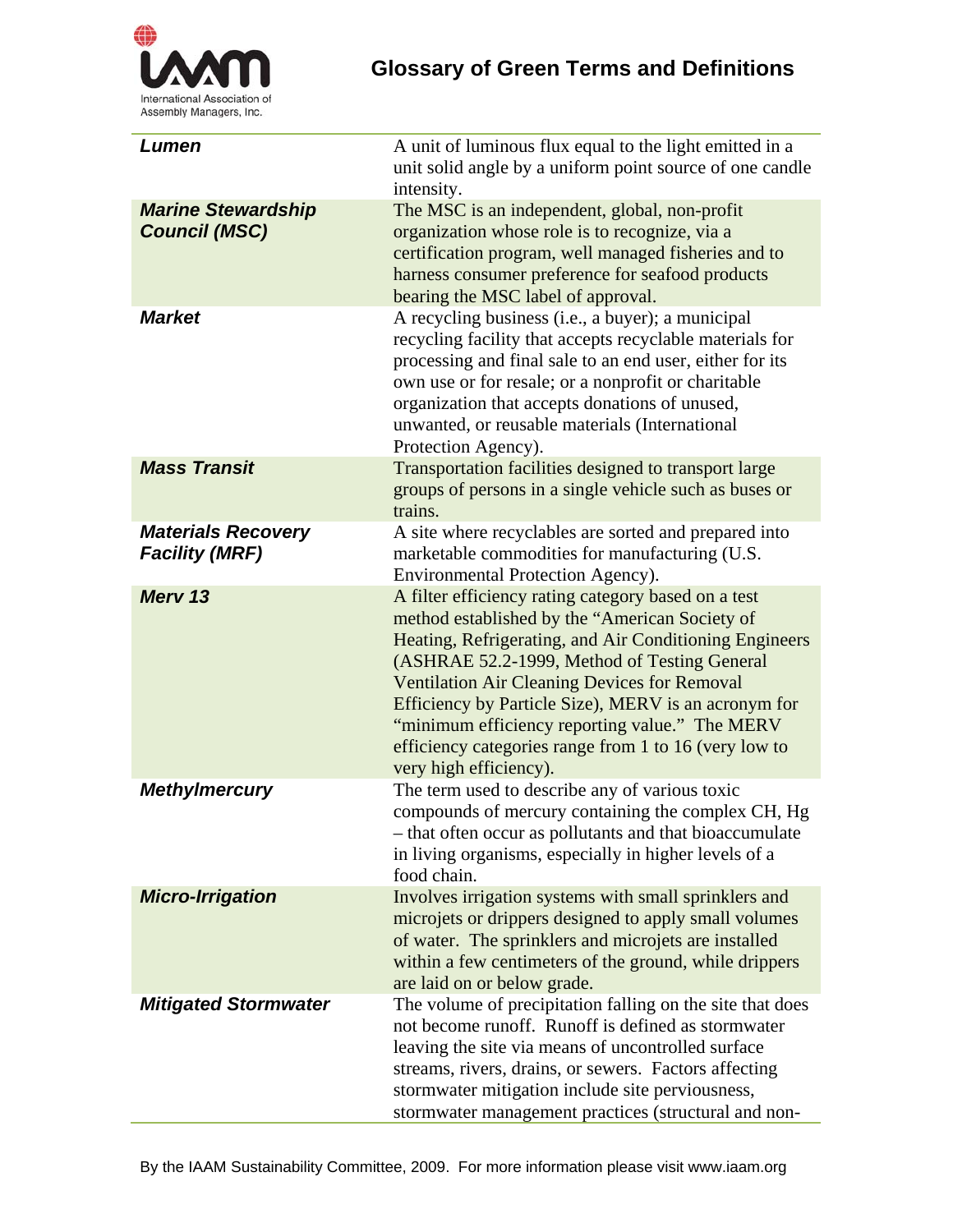

|                                                     | structural), and onsite capture and reuse of rainwater.                                                                                                                                                                                                                                                                                                                                                                                                                                                                                                        |
|-----------------------------------------------------|----------------------------------------------------------------------------------------------------------------------------------------------------------------------------------------------------------------------------------------------------------------------------------------------------------------------------------------------------------------------------------------------------------------------------------------------------------------------------------------------------------------------------------------------------------------|
| <b>Monitoring Points</b>                            | Locations where measurement sensors are installed.                                                                                                                                                                                                                                                                                                                                                                                                                                                                                                             |
| <b>Monterey Bay Aquarium</b>                        | The Seafood Watch program is designed to raise                                                                                                                                                                                                                                                                                                                                                                                                                                                                                                                 |
| <b>Seafood Watch Program</b>                        | consumer awareness about the importance of buying                                                                                                                                                                                                                                                                                                                                                                                                                                                                                                              |
|                                                     | seafood from sustainable sources.                                                                                                                                                                                                                                                                                                                                                                                                                                                                                                                              |
| <b>Municipal Solid Waste</b>                        | Wastes such as durable goods, disposable goods,<br>containers and packaging, food scraps, yard trimmings,<br>and miscellaneous inorganic wastes from households,<br>some commercial establishments (e.g., businesses or<br>restaurants), institutions (e.g., schools or hospitals), and<br>some industrial sources. It does not include<br>nonhazardous industrial wastes, sewage, agricultural<br>waste, hazardous waste, or construction and demolition<br>waste. Also known as garbage, trash, refuse, or debris<br>(U.S. Environmental Protection Agency). |
| <b>National Fisheries</b><br><b>Institute (NFI)</b> | NFI is a leading advocacy organization for the seafood<br>industry. Its member companies represent every<br>element of the industry from the fishing vessels at sea<br>to the national restaurant chains.                                                                                                                                                                                                                                                                                                                                                      |
| <b>Native/Adapted Vegetation</b>                    | Plants indigenous to a locality or cultivars of native<br>plants that are adapted to the local climate and are not<br>considered invasive species or noxious weeds, and<br>which require only limited irrigation following<br>establishment, do not require active maintenance such<br>as mowing, and provide habitat value and promote<br>biodiversity through avoidance of monoculture<br>plantings.                                                                                                                                                         |
| <b>Natural Areas</b>                                | Areas covered with native or adapted vegetation or<br>other ecologically appropriate features.                                                                                                                                                                                                                                                                                                                                                                                                                                                                 |
| <b>Natural Resources</b>                            | Raw materials or energy supplied by nature and its<br>processes (e.g., water, minerals, plants). Trees are a<br>natural resource used to make paper, and sunlight is a<br>natural resource that can be used to heat homes (U.S.<br>Environmental Protection Agency).                                                                                                                                                                                                                                                                                           |
| <b>Natural Ventilation</b>                          | The process of supplying and removing air by natural<br>means in building spaces by using openings such as<br>windows and doors, wind towers, non-powered<br>ventilators, and infiltration processes.                                                                                                                                                                                                                                                                                                                                                          |
| <b>Net Metering</b>                                 | A method of crediting customers for electricity that<br>they generate on site in excess of their own electricity<br>consumption. Customers with their own generation<br>offset the electricity they would have purchased from<br>their utility. If such customers generate more than they<br>use in a billing period, their electric meter turns<br>backwards to indicate their net excess generation.<br>Depending on individual state or utility rules, the net                                                                                              |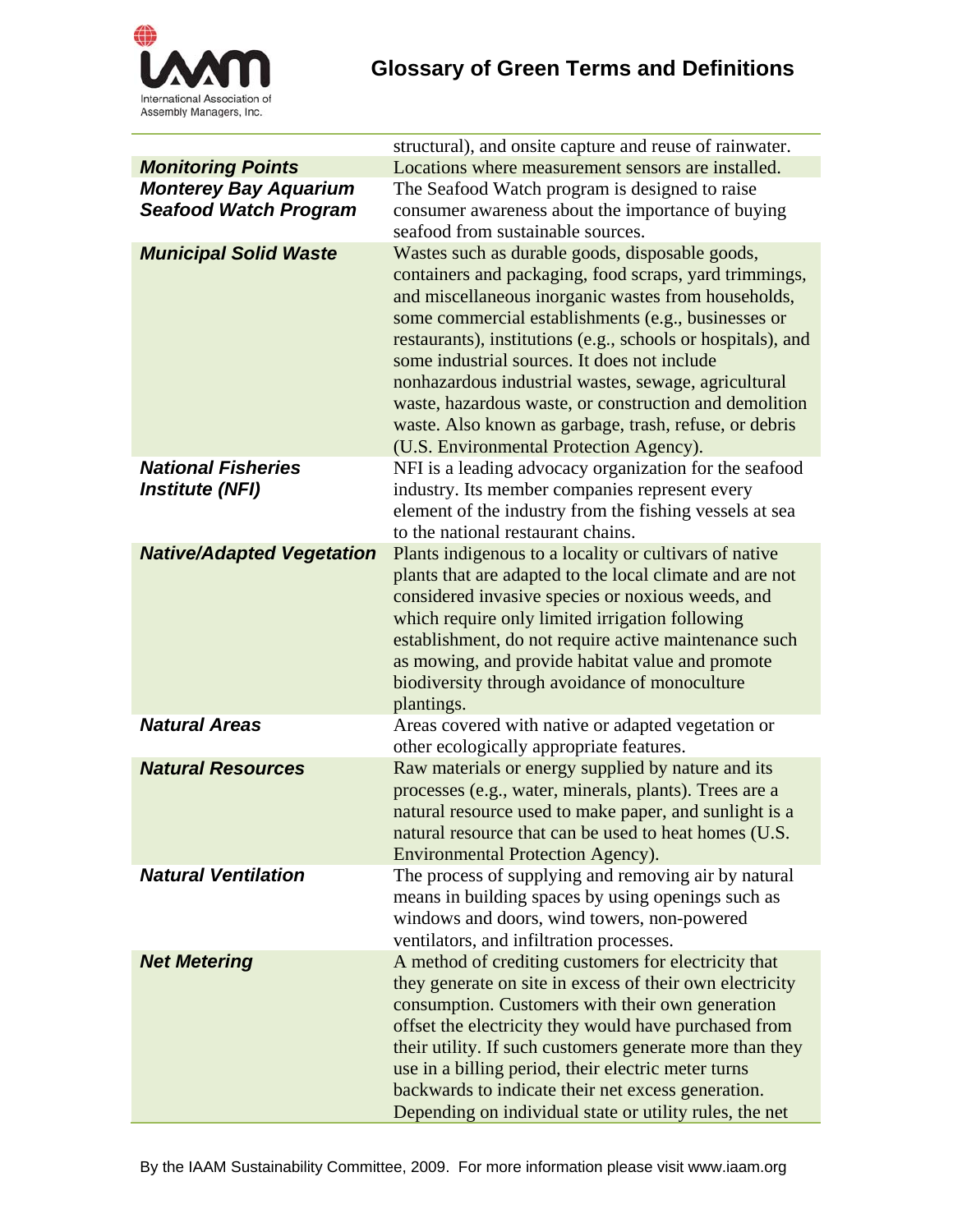

|                                                 | excess generation may be credited to their account (in<br>many cases at the retail price), and carried over to a<br>future billing period, or ignored (Green-e).                                                                                                                                                                                    |
|-------------------------------------------------|-----------------------------------------------------------------------------------------------------------------------------------------------------------------------------------------------------------------------------------------------------------------------------------------------------------------------------------------------------|
| <b>Non-Friable</b>                              | The term used in the asbestos industry to describe<br>asbestos too hard to be reduced to dust by hand.                                                                                                                                                                                                                                              |
| <b>Non-Occupied Spaces</b>                      | All rooms used by maintenance personnel and not open<br>for use by occupants, such as janitorial storage and<br>equipment rooms, and closets.                                                                                                                                                                                                       |
| <b>Non-Regulatory Occupied</b><br><b>Spaces</b> | Corridors, hallways, lobbies, break rooms, copy rooms,<br>storage rooms, kitchens, restrooms, stairwells etc.                                                                                                                                                                                                                                       |
| <b>Nonrenewable Resources</b>                   | A term indicating the attitude of individuals who<br>oppose siting a disposal facility in their communities<br>(U.S. Environmental Protection Agency).                                                                                                                                                                                              |
| <b>Non-Roof Impervious</b><br><b>Surfaces</b>   | All surfaces on the site with a perviousness of less than<br>50 percent, not including the roof of the building.<br>Examples of typically impervious surfaces include<br>parking lots, roads, sidewalks and plazas.                                                                                                                                 |
| <b>Nontoxic</b>                                 | Does not contain substances that are harmful,<br>poisonous, or destructive (U.S. Environmental<br>Protection Agency).                                                                                                                                                                                                                               |
| <b>Non-Water Using Urinal</b>                   | A urinal that uses no water, but instead replaces the<br>water flush with a specially designed trap that contains<br>a layer of buoyant liquid that floats above the urine<br>layer, blocking sewer gas and urine odors from the<br>room.                                                                                                           |
| <b>Occupancy Sensor</b>                         | A monitoring device, commonly connected to a room's<br>lighting but also occasionally to heating or ventilation,<br>that shuts down these services when the space is<br>unoccupied, thus saving energy (Meeting Strategies<br>Worldwide).                                                                                                           |
| <b>Occupied Zone</b>                            | The region normally occupied by people within a<br>space. Per ASHRAE 55-2004, it is defined to generally<br>consist of the space between the floor and 1.8 meters<br>above the floor, and more than 1.0 meters from outside<br>walls/windows or fixed heating, ventilating, or air<br>conditioning equipment and 0.3 meters from internal<br>walls. |
| <b>Off-Gas</b>                                  | The emitting of fumes into the air. Most new paints,<br>carpeting, and many other building materials typically<br>off-gas chemical compounds which are unpleasant to<br>breathe and may be hazardous to occupant health<br>(Green Home Consulting).                                                                                                 |
| Offer vs. Serve Program                         | In a dining area, employees offer food rather than serve<br>it automatically. By taking only the food that is                                                                                                                                                                                                                                       |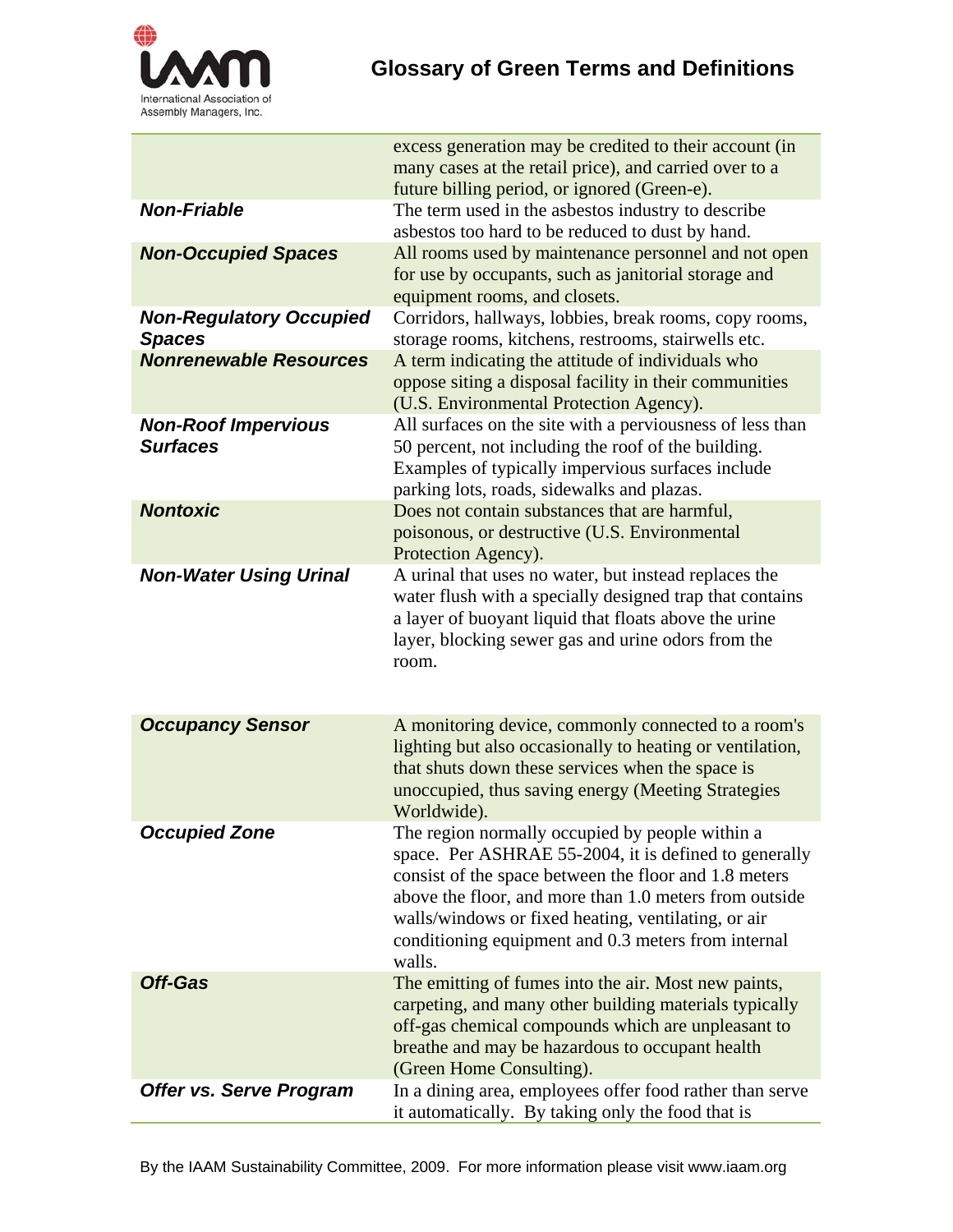

|                                | desired, individuals can help decrease food waste<br>(International Protection Agency).                        |
|--------------------------------|----------------------------------------------------------------------------------------------------------------|
| <b>On-Site Wastewater</b>      | Localized treatment systems to transport, store, treat                                                         |
| <b>Treatment</b>               | and dispose of wastewater volumes generated on the                                                             |
|                                | project site.                                                                                                  |
| <b>Open Site Area</b>          | Total site area less the footprint of the building.                                                            |
| <b>Operation and</b>           | Include staff or contractors involved in operating,                                                            |
| <b>Maintenance Staff</b>       | maintaining and cleaning the building and site.                                                                |
| <b>Organic</b>                 | This word has multiple meanings depending on the                                                               |
|                                | context. Organic material is material that came from a                                                         |
|                                | once living substance. Organic food, however, is food                                                          |
|                                | that was grown without the use of chemicals (Expo).                                                            |
| <b>Organic Cotton</b>          | Cotton that is manufactured from organically grown                                                             |
|                                | cotton plants. No chemicals are used to grow it, and                                                           |
|                                | the final cloth is unbleached and dyed with natural                                                            |
|                                | plants (Exhibitor Magazine).                                                                                   |
| <b>Organic Food</b>            | Grown without chemicals that can harm the land, water<br>or human health. Organic certification of food can be |
|                                | through an independent organization or government                                                              |
|                                | program (Meeting Strategies Worldwide).                                                                        |
| <b>Paints and Coatings</b>     | Defined by the referenced Green Seal Standard as                                                               |
|                                | "liquid, liquefiable or mastic composition that is                                                             |
|                                | converted to a solid protective, decorative, or functional                                                     |
|                                | adherent film after application as a thin layer. These                                                         |
|                                | coatings are intended for on-site application to interior                                                      |
|                                | or exterior surfaces of residential, commercial,                                                               |
|                                | institutional or industrial buildings." "The Green Seal                                                        |
|                                | Standard does not include stains, clear finishes, or                                                           |
|                                | paints sold in aerosol cans within this category.                                                              |
| <b>Parking Subsidies</b>       | The costs of providing occupant parking that are not                                                           |
|                                | recovered in parking fees.                                                                                     |
| <b>Passive Building Design</b> | Building configurations that take advantage of natural,<br>renewable resources (like sunlight, cooling breezes |
|                                | etc.) and typically do not involve any moving parts or                                                         |
|                                | mechanical processes (Green Home Consulting).                                                                  |
|                                |                                                                                                                |
|                                |                                                                                                                |
| <b>PCF (Processed Chlorine</b> | A designation given to eco-friendly paper, meaning that                                                        |
| Free)                          | no chlorine or chlorine compounds were used in its                                                             |
|                                | manufacturing process. In terms of paper, it also means                                                        |
|                                | that all substances that go into making the paper are                                                          |
|                                | chlorine free. The mill also must not use virgin forest                                                        |
|                                | wood for the creation of the paper and it must produce                                                         |
|                                | a final product that has at least 30 percent post-                                                             |
|                                | consumer content (Expo).                                                                                       |
| <b>Performance Rating (1-</b>  | A target rating selected by the user using a 1-100 scale                                                       |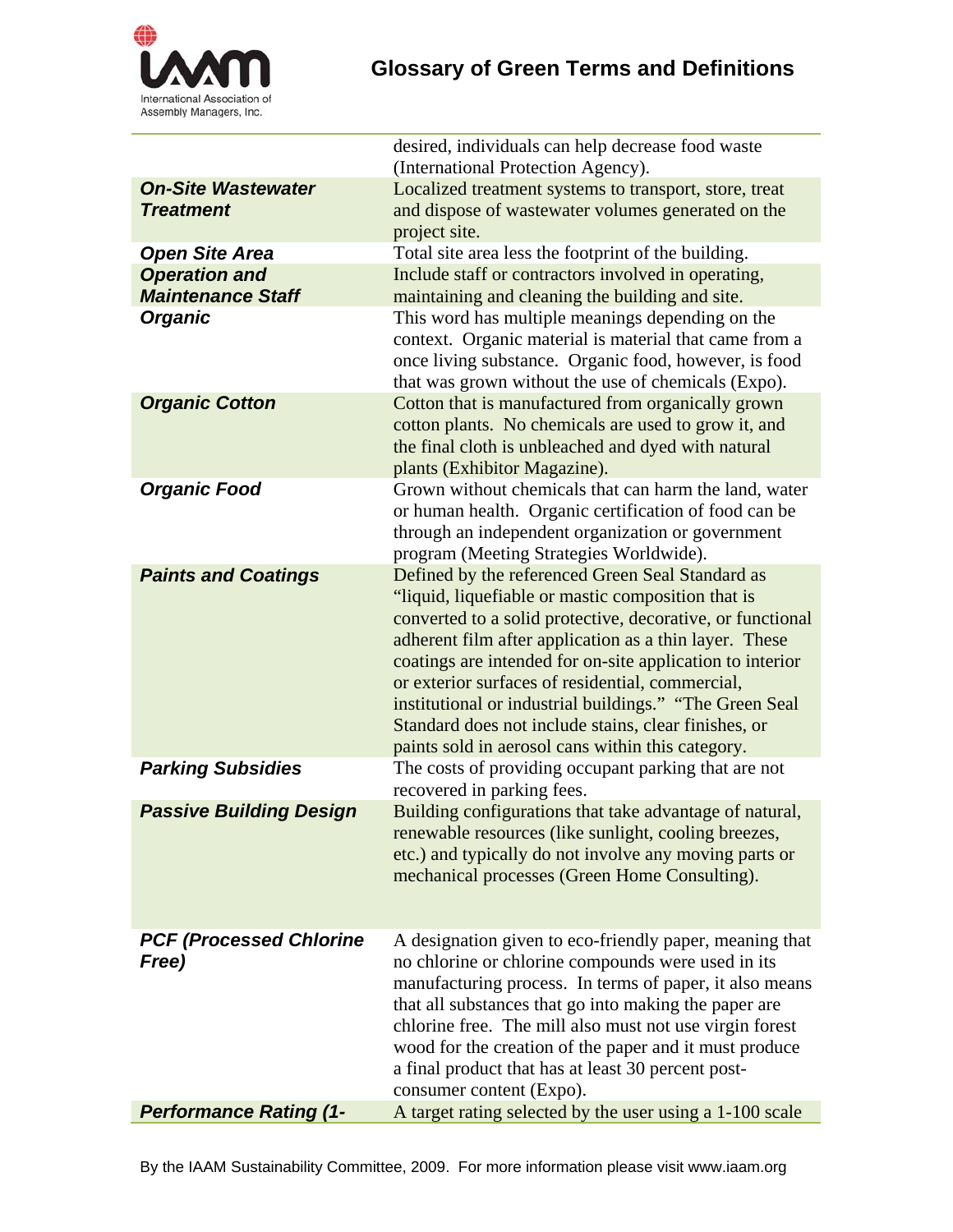

| 100)                                                    | (expressed as a percentage). A 75 target rating would<br>indicate that the energy design intent for the project is<br>in the top quartile (i.e. top 25%). Target Finder also<br>uses the 1-100 scale to establish a rating for your<br>design's energy performance compared to the US<br>commercial building population of similar buildings<br>(Energystar).                                                                                                                                                                                                                                                                                                                                                           |
|---------------------------------------------------------|-------------------------------------------------------------------------------------------------------------------------------------------------------------------------------------------------------------------------------------------------------------------------------------------------------------------------------------------------------------------------------------------------------------------------------------------------------------------------------------------------------------------------------------------------------------------------------------------------------------------------------------------------------------------------------------------------------------------------|
| <b>Permeable Surfaces</b>                               | Surfaces used as a substitute for impermeable surfaces<br>to allow runoff to infiltrate into the subsurface. These<br>surfaces are typically maintained with a vacuuming<br>regime to avoid potential clogging and failure<br>problems. Porous pavement is one type of permeable<br>surface.                                                                                                                                                                                                                                                                                                                                                                                                                            |
| <b>Personal Environmental</b><br><b>Controls (PECs)</b> | Office furniture with heating, ventilation and lighting<br>built into the furniture.                                                                                                                                                                                                                                                                                                                                                                                                                                                                                                                                                                                                                                    |
| <b>Perviousness</b>                                     | The percent of area covered by a paving system that is<br>open and allows moisture to soak into the earth below<br>the paving system.                                                                                                                                                                                                                                                                                                                                                                                                                                                                                                                                                                                   |
| <b>Photovoltaic Energy</b>                              | Electricity from photovoltaic cells that convert the<br>energy in sunlight into electricity.                                                                                                                                                                                                                                                                                                                                                                                                                                                                                                                                                                                                                            |
| Picogram                                                | One trillionth of a gram.                                                                                                                                                                                                                                                                                                                                                                                                                                                                                                                                                                                                                                                                                               |
| <b>Picograms Per Lumen</b><br><b>Hour</b>               | A measure of the amount of mercury in a light bulb per<br>unit of light delivered over its useful life.                                                                                                                                                                                                                                                                                                                                                                                                                                                                                                                                                                                                                 |
| <b>PLA (Polyactides)</b>                                | Typically corn and other plant-based plastics, PLA is<br>meant to biodegrade, while traditional petrochemical<br>plastic must be recycled. The two types of plastics<br>shouldn't be mixed during recycling efforts (Expo).                                                                                                                                                                                                                                                                                                                                                                                                                                                                                             |
| <b>Point Source</b>                                     | A discrete conveyance of a pollutant, such as a pipe or<br>man-made ditch. As stated in the NPDSES Permit<br>Program Basics; Frequently Asked Questions, a point<br>source is "any discernible, confined and discrete<br>conveyance, such as a pipe, ditch, channel, tunnel,<br>conduit, discrete fissure, or container."                                                                                                                                                                                                                                                                                                                                                                                               |
| <b>Pollutants</b>                                       | Include "any type of industrial, municipal, and<br>agricultural waste discharged into water." Those<br>regulated in the NPDES program include conventional<br>pollutants (such as BOD5, total suspended solids, pH,<br>fecal coliform, and oil and grease), toxic pollutants<br>(such as metals and manmade compounds) and non-<br>conventional pollutants (such as ammonia, nitrogen,<br>phosphorus). The definition of "pollutant" as it<br>pertains to the Clean Water Act and NDPES permitting<br>is subject to change based on ongoing litigation and<br>increased understanding about the environmental<br>affects of discharged substances. An agent of the<br>NPDES should be consulted regarding the pollutant |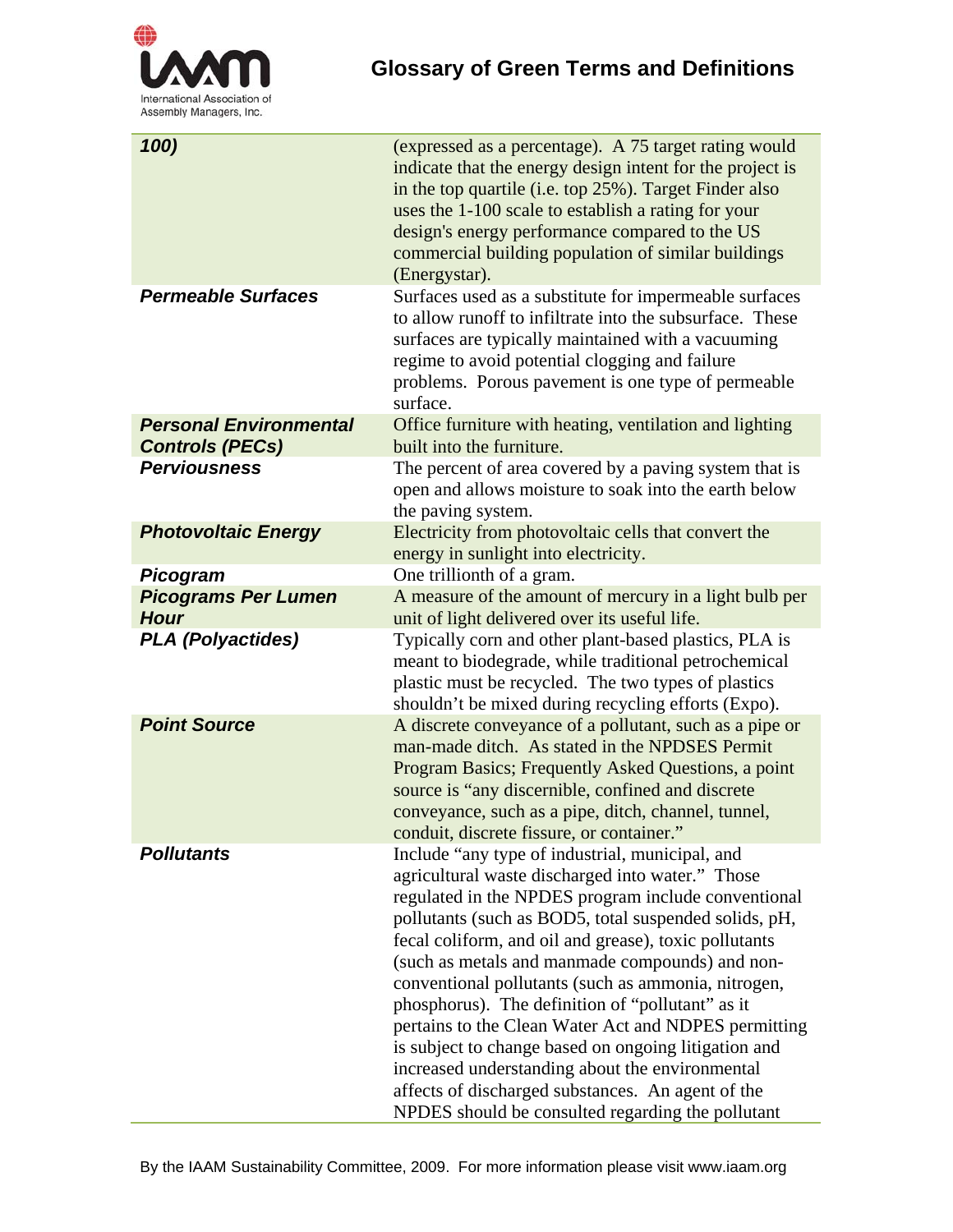

status of discharge from specific buildings.

| <b>Pollution Prevention</b>                | Preventing or reducing pollution where it originates, at<br>the source—including practices that conserve natural<br>resources through increased efficiency in the use of raw<br>materials, energy, water and land. See waste<br>minimization (U.S. Environmental Protection Agency).                                                                                                                                                                                                                                                                                                                                                                                                                                                                                                     |
|--------------------------------------------|------------------------------------------------------------------------------------------------------------------------------------------------------------------------------------------------------------------------------------------------------------------------------------------------------------------------------------------------------------------------------------------------------------------------------------------------------------------------------------------------------------------------------------------------------------------------------------------------------------------------------------------------------------------------------------------------------------------------------------------------------------------------------------------|
| <b>Polychlorinated Biphenyls</b><br>(PCBs) | Mixtures of synthetic organic chemicals with the same<br>basic chemical structure and similar physical properties<br>ranging from oily liquids to waxy solids. More than<br>1.5 billion pounds of PCBs were manufactured in the<br>United States prior to cessation of production in 1977.<br>Concern over the toxicity and persistence in the<br>environment of PCBs led Congress in 1976 to enact of<br>the Toxic Substances Control Act (TSCA) that included<br>among other things, prohibitions on the manufacture,<br>processing, and distribution in commerce of PCBs.<br>TSCA legislated true "cradle to grave" (i.e. from<br>manufacture to disposal) management of PCBs in the<br>United States. (This definition is from the U.S. EPA<br>PCB Web Site, epa.gov/opptintr/pcb/). |
| <b>Post-Consumer Content</b>               | Percentage of materials recovered by consumers (from<br>the municipal solid waste stream). For example, a<br>newspaper might be made from 30 percent recovered<br>newsprint (U.S. Environmental Protection Agency).                                                                                                                                                                                                                                                                                                                                                                                                                                                                                                                                                                      |
| <b>Post-Consumer Material</b>              | An end product that has completed its life cycle as a<br>consumer item and would otherwise have been<br>disposed of a solid waste. Post-consumer materials<br>include recyclables collected in commercial and<br>residential recycling programs, such as office paper,<br>cardboard, aluminum cans, plastics and metals<br>(Meeting Strategies Worldwide).                                                                                                                                                                                                                                                                                                                                                                                                                               |
| <b>Post-Consumer Waste</b>                 | Refers to waste generated after it has been used by a<br>consumer. Almost anything thrown away, from food<br>garbage to packaging, falls in this category (Expo).                                                                                                                                                                                                                                                                                                                                                                                                                                                                                                                                                                                                                        |
| <b>Post-Industrial Waste</b>               | Consists of byproducts of the manufacturing process,<br>such as plastic trimmings in the production of plastic<br>bottles. These waste products are often put back into<br>the manufacturing process and called "recycling."<br>Many dispute whether this truly constitutes recycling or<br>simply good business practices (Expo).                                                                                                                                                                                                                                                                                                                                                                                                                                                       |
| <b>Potable Water</b>                       | Water that is suitable for drinking and is supplied from<br>wells or municipal water systems.                                                                                                                                                                                                                                                                                                                                                                                                                                                                                                                                                                                                                                                                                            |
| <b>Powder Coating</b>                      | Durable finishing method for metals using a dry<br>powdered plastic that is heat-fused onto the surface.<br>Virtually no solvent is required and little waste is                                                                                                                                                                                                                                                                                                                                                                                                                                                                                                                                                                                                                         |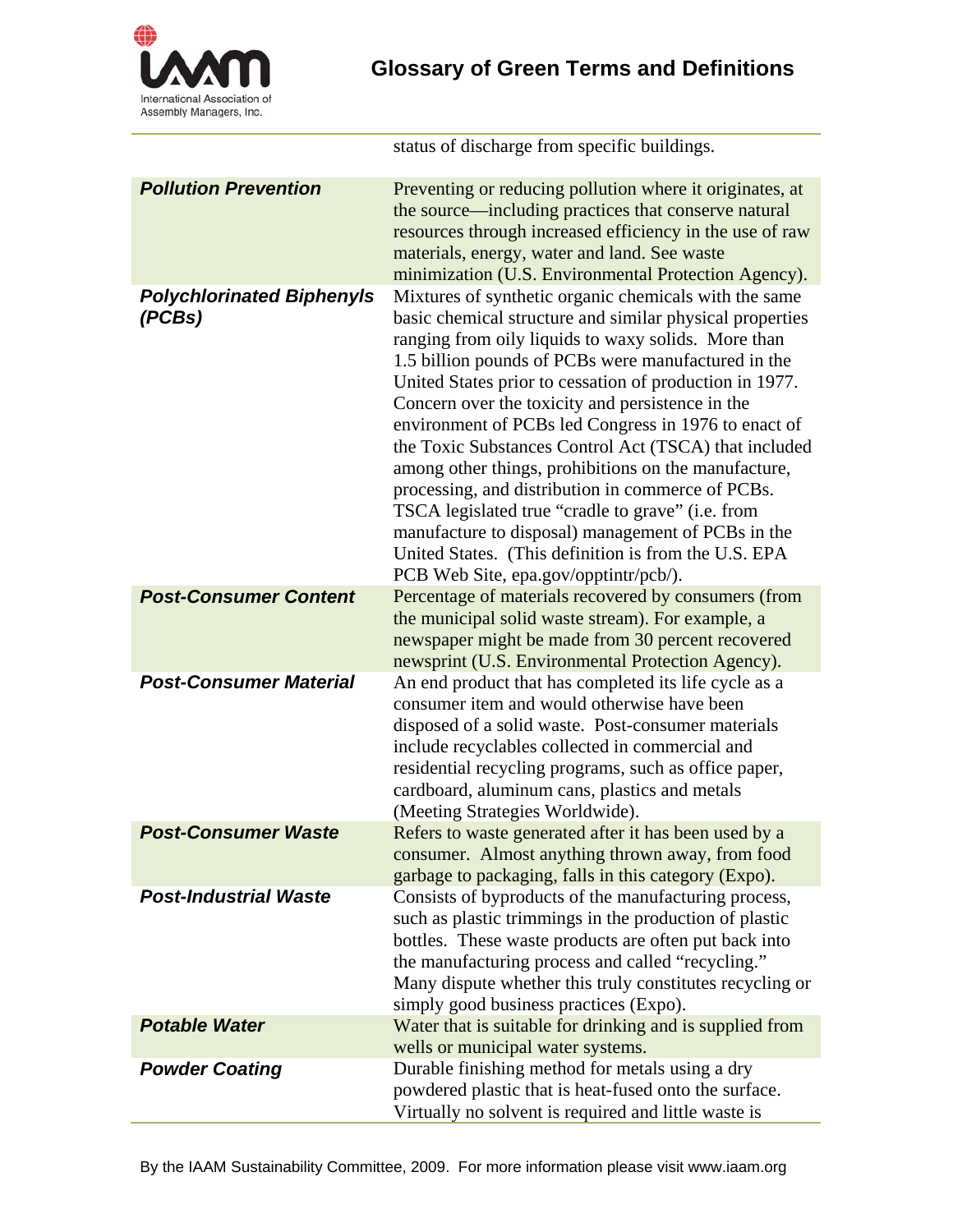

|                                              | produced (Exhibitor Magazine).                                                                                                                                                                                                                                                                                                                                                                |
|----------------------------------------------|-----------------------------------------------------------------------------------------------------------------------------------------------------------------------------------------------------------------------------------------------------------------------------------------------------------------------------------------------------------------------------------------------|
| <b>Pre-Consumer Content</b>                  | Percentage of materials salvaged for reuse from the<br>waste stream of a manufacturing process (rather than<br>from consumers) subsequently used to manufacture a<br>product (U.S. Environmental Protection Agency).                                                                                                                                                                          |
| <b>Preferred Parking</b>                     | Parking that is preferentially available to particular<br>users, usually located closer to the building.                                                                                                                                                                                                                                                                                      |
| <b>Process Water</b>                         | Water used for industrial processes and building<br>systems such as cooling towers, boilers and chillers.                                                                                                                                                                                                                                                                                     |
| <b>Productivity</b>                          | The quantity and quality of employee output per unit<br>time.                                                                                                                                                                                                                                                                                                                                 |
| <b>Property Area</b>                         | The total area within the legal property boundaries of a<br>building and includes all areas of the site including<br>constructed areas and non-constructed areas.                                                                                                                                                                                                                             |
| <b>Public Transportation</b>                 | Bus, rail, or other transportation service provided for<br>the general public on a regular, continual basis that is<br>publicly or privately owned.                                                                                                                                                                                                                                           |
| <b>Rapidly Renewable</b><br><b>Materials</b> | Materials that are planted and harvested in less than 10-<br>year cycle.                                                                                                                                                                                                                                                                                                                      |
| <b>Records Examination</b>                   | An examination of records such as purchasing invoices,<br>sales logs, and waste hauling and recycling records to<br>provide insight into an origination's waste generation<br>and removal patterns (International Protection Agency).                                                                                                                                                         |
| <b>Renewable Resources</b>                   | A resource is renewable if it can be replenished at a rate<br>equal to or faster than it's used by humans or others in<br>the ecosystem (Expo).                                                                                                                                                                                                                                               |
| <b>Recycled/Recycled Paper</b>               | Describes products made from post-consumer waste or<br>used materials that are cleaned and reprocessed into<br>new products bound for manufacturing (Expo).<br>According to U.S. government standards, uncoated<br>paper with at least 30% post-consumer waste and<br>coated paper with at least 10% post-consumer waste<br>can be called "recycled" paper (Meeting Strategies<br>Worldwide). |
| <b>Recyclable</b>                            | Describes products, new previously plastics, PLA is<br>meant to biodegrade, while traditional petrochemical<br>plastic must be recycled. The two types of plastics<br>shouldn't be mixed during recycling efforts (Expo).                                                                                                                                                                     |
| <b>Recycling</b>                             | The collection, reprocessing, marketing and use of<br>materials that were diverted or recovered from the solid<br>waste stream. Recycling provides two categories of<br>environmental benefits (1) diversion of waste from<br>landfilling or incineration and (2) reduces the need for<br>virgin materials for the manufacture of new products.                                               |
| <b>Refrigerants</b>                          | The working fluids of refrigeration cycles that absorb<br>heat from a reservoir at low temperatures and reject                                                                                                                                                                                                                                                                                |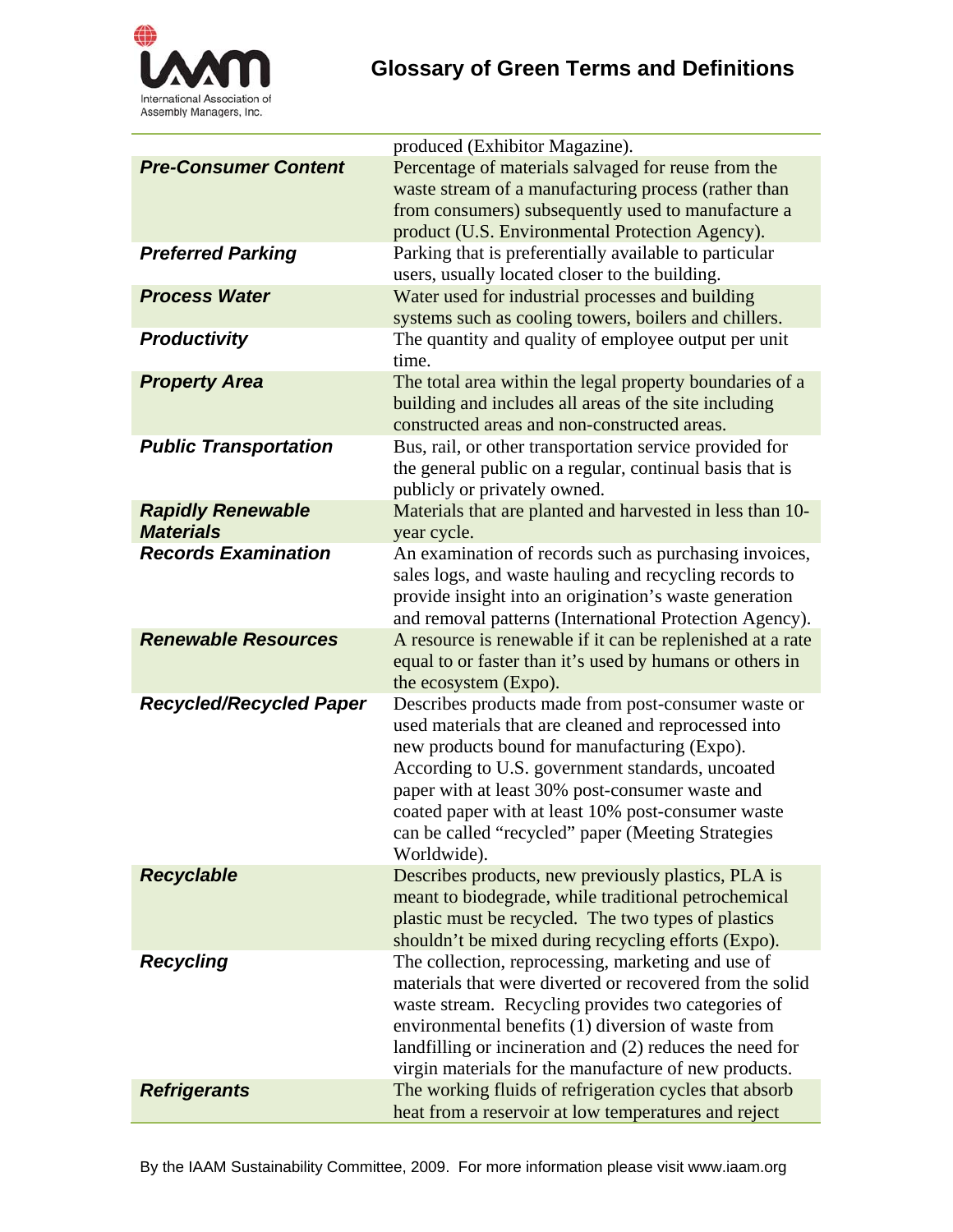

|                                                  | heat at higher temperatures.                                                                     |
|--------------------------------------------------|--------------------------------------------------------------------------------------------------|
| <b>Regularly Occupied</b>                        | Areas where workers are seated or standing as they                                               |
| <b>Spaces</b>                                    | work inside a building.                                                                          |
| <b>Relative Humidity</b>                         | The ratio of partial density of water vapor in the air to                                        |
|                                                  | the saturation density of water vapor at the same                                                |
|                                                  | temperature.                                                                                     |
| <b>Renewable Energy</b>                          | Energy from sources that are renewed on an ongoing                                               |
|                                                  | basis. This includes energy from the sun, wind and                                               |
|                                                  | small hydropower. Ways to capture energy from the                                                |
|                                                  | sun include photovoltaic, thermal solar energy systems,                                          |
|                                                  | and bioenergy. One issue with bioenergy is the amount                                            |
|                                                  | of fossil fuel energy used to produce it.                                                        |
| <b>Renewable Energy</b>                          | A representation of the environmental attributes of                                              |
| <b>Certificates (RECs)</b>                       | green power that are sold separately from the electrons                                          |
|                                                  | that makes up the electricity. RECs allow the purchase                                           |
|                                                  | of green power even when the electrons are not                                                   |
|                                                  | purchased.                                                                                       |
| <b>Resource Conservation</b>                     | A set of regulations that control the management of                                              |
| and Recovery Act (RCRA)                          | hazardous waste to protect human health and the                                                  |
|                                                  | environment (U.S. Environmental Protection Agency).<br>Type of waste management contracting that |
| <b>Resource Management</b><br><b>Contracting</b> | compensates waste and recycling haulers based on                                                 |
|                                                  | performance in achieving waste prevention goals rather                                           |
|                                                  | than the volume of waste disposed, creating an                                                   |
|                                                  | incentive to reduce waste, rather than increase it                                               |
|                                                  | (International Protection Agency).                                                               |
| <b>Return Air</b>                                | Air removed from conditioned spaces that is either re-                                           |
|                                                  | circulated in the building or exhausted to the outside.                                          |
| <b>Reuse</b>                                     | Using items again by repairing, donating, or selling                                             |
|                                                  | them. Reuse is even better than recycling because the                                            |
|                                                  | item does not have to be reprocessed before it can be                                            |
|                                                  | used again (International Protection Agency).                                                    |
| <b>Salvaged Materials (off-</b>                  | Building materials recovered from an offsite source that                                         |
| site)                                            | are reused in the existing building seeking LEED for                                             |
|                                                  | Existing Buildings certification.                                                                |
| <b>Salvaged Materials (on-</b>                   | Building materials recovered from and then reused at                                             |
| site)                                            | the same building site.                                                                          |
| <b>Seasonal Affective</b>                        | A form of depression thought to be triggered by a                                                |
| Disorder (SAD)                                   | decrease in exposure to sunlight.                                                                |
| <b>Sedimentation</b>                             | The addition of soil particles to water bodies by natural                                        |
|                                                  | and human-related activities. Sedimentation often                                                |
|                                                  | decreases water quality and can accelerate the aging                                             |
|                                                  | process of lakes, rivers and streams.                                                            |
| <b>Setpoints</b>                                 | Normal range for building systems and indoor                                                     |
|                                                  | environmental quality outside which action is taken.                                             |
| <b>Sick Building Syndrome</b>                    | A term used to describe situations where building                                                |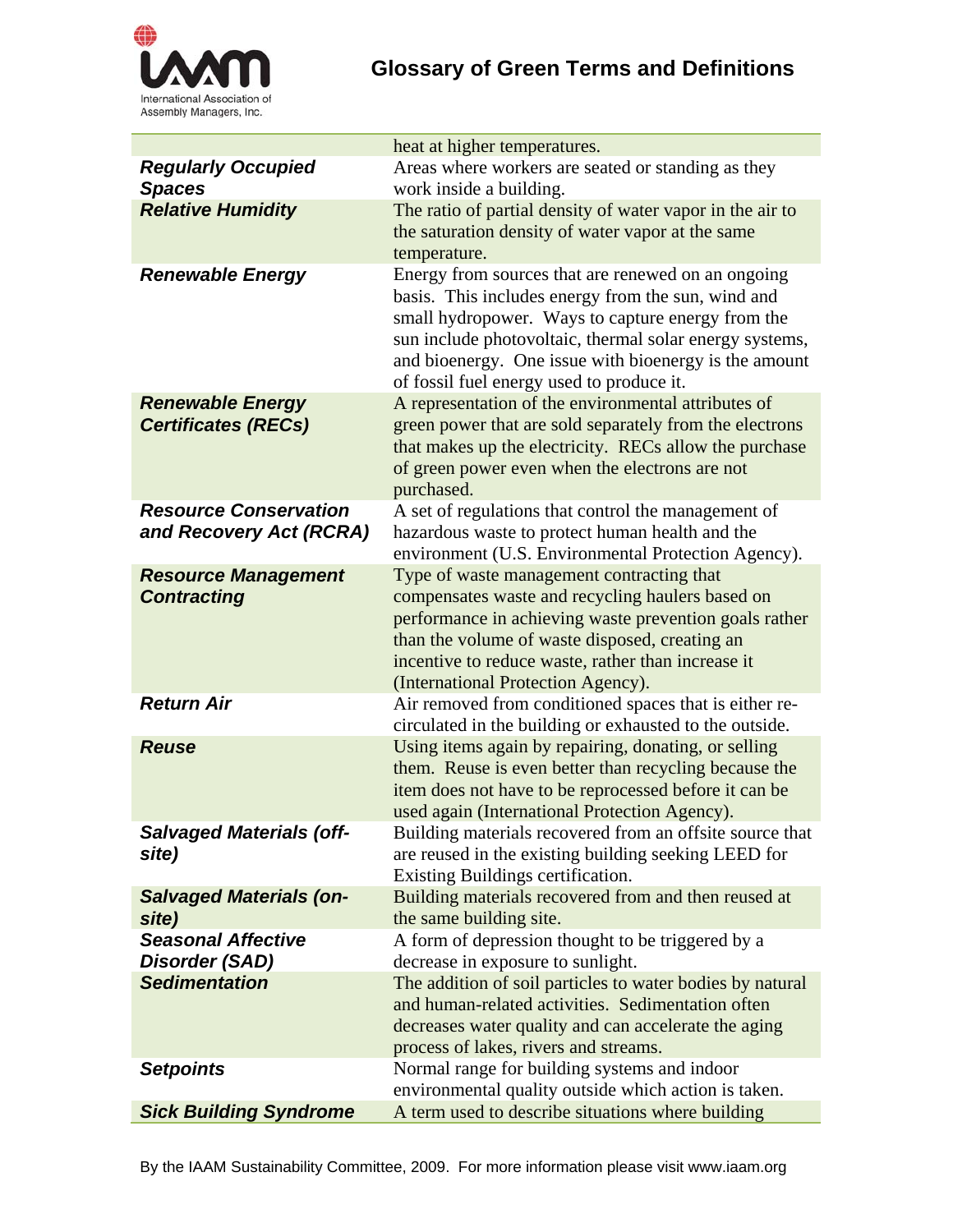

| <b>Site Energy Use Intensity</b><br>(kBtu/Sq. Ft./yr)          | occupants experience acute discomfort and negative<br>health effects as a result of time spent in the building<br>without any specific cause that can be identified, the<br>symptoms disappear soon after the occupants leave the<br>building.<br>The annual on-site energy intensity estimate for your<br>building design which accounts for all energy                                                                                                                                                                                                                                                                                                                             |
|----------------------------------------------------------------|--------------------------------------------------------------------------------------------------------------------------------------------------------------------------------------------------------------------------------------------------------------------------------------------------------------------------------------------------------------------------------------------------------------------------------------------------------------------------------------------------------------------------------------------------------------------------------------------------------------------------------------------------------------------------------------|
|                                                                | consumed at the building location (Energystar).                                                                                                                                                                                                                                                                                                                                                                                                                                                                                                                                                                                                                                      |
| <b>Smart Growth</b>                                            | "Smart growth" covers a range of development and<br>conservation strategies that help protect our natural<br>environment and make our communities more<br>attractive, economically stronger and more socially<br>diverse. Based on the experience of communities<br>around the nation that have used smart growth<br>approaches to create and maintain great<br>neighborhoods, the Smart Growth Network<br>developed a set of 10 basic principles:                                                                                                                                                                                                                                   |
|                                                                | 1.<br>Mix land uses<br>2.<br>Take advantage of compact building design<br>Create a range of housing opportunities and<br>3.<br>choices<br>4.<br>Create walkable neighborhoods<br>Foster distinctive, attractive communities with<br>5.<br>a strong sense of place<br>Preserve open space, farmland, natural beauty<br>6.<br>and critical environmental areas<br>Strengthen and direct development towards<br>7.<br>existing communities<br>Provide a variety of transportation choices<br>8.<br>Make development decisions predictable, fair<br>9.<br>and cost-effective<br>10. Encourage community and stakeholder<br>collaboration in development decisions (Go<br>Green Virginia) |
| <b>Soil Waste</b>                                              | Unneeded or unusable soil from construction,<br>demolition or renovation projects.                                                                                                                                                                                                                                                                                                                                                                                                                                                                                                                                                                                                   |
| <b>Solar Reflectance</b>                                       | A measure of the ability of a surface material to reflect<br>sunlight – including the visible, infrared and ultraviolet<br>wavelengths – on a scale of 0 to 1. Solar reflectance is<br>also called albedo. White paint (titanium dioxide) is<br>defined to have a solar reflectance of 1 while black<br>paint has a solar reflectance of 0.                                                                                                                                                                                                                                                                                                                                          |
| <b>Source Energy Use</b><br><b>Intensity (kBtu/Sq. Ft./yr)</b> | The annual source energy intensity estimate for your<br>building design. Source energy is a measure that                                                                                                                                                                                                                                                                                                                                                                                                                                                                                                                                                                             |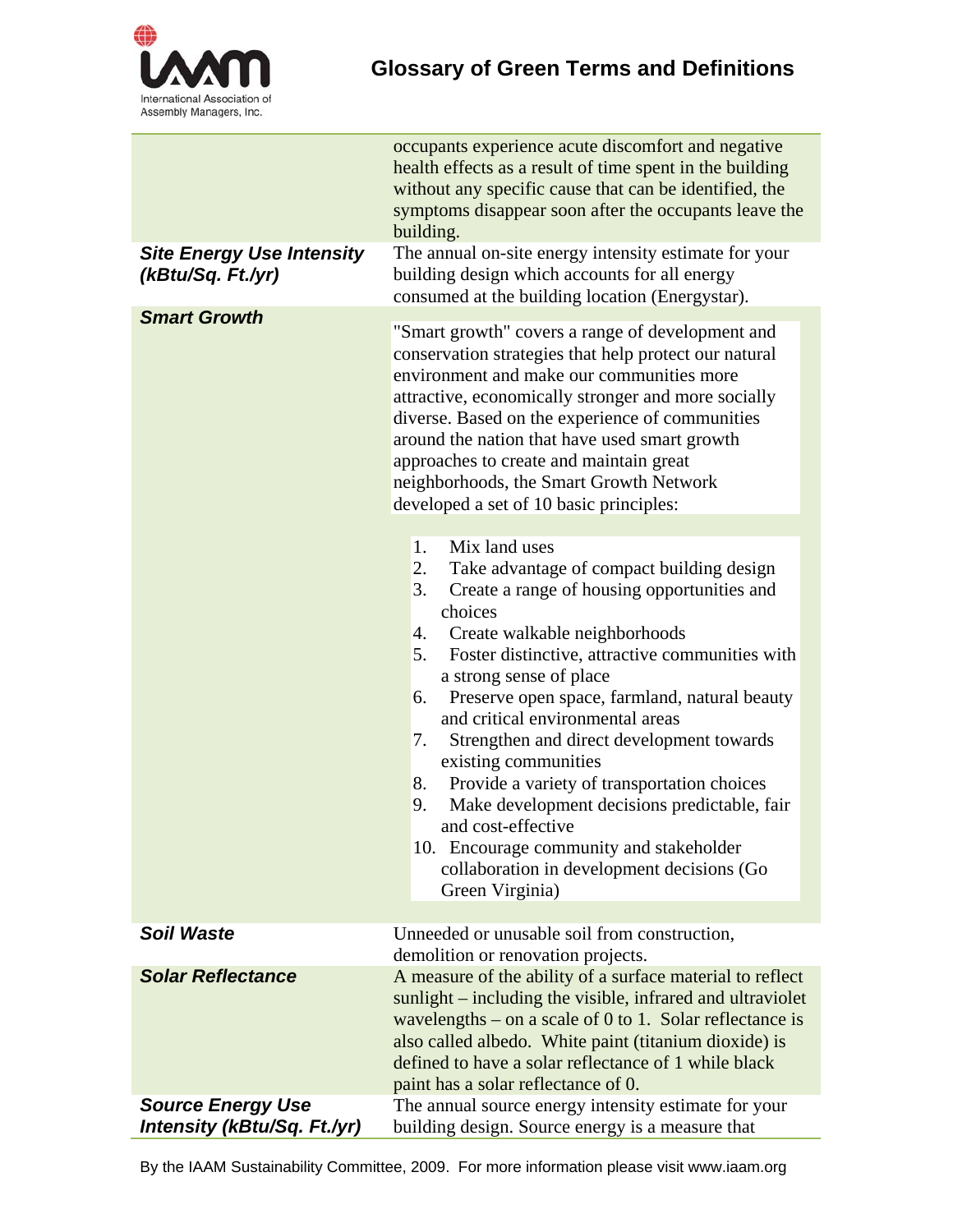

l,

| <b>Source Reduction</b>                                   | accounts for the energy consumed on site in addition to<br>the energy consumed during generation and<br>transmission in supplying the energy to your site. EPA's<br>national energy performance rating is calculated using<br>source energy (Energystar).<br>Reducing or eliminating waste at the source, before it is                                                                                                                                                                                                           |
|-----------------------------------------------------------|----------------------------------------------------------------------------------------------------------------------------------------------------------------------------------------------------------------------------------------------------------------------------------------------------------------------------------------------------------------------------------------------------------------------------------------------------------------------------------------------------------------------------------|
|                                                           | generated. Source reduction actually prevents the<br>generation of waste in the first place, so it is the<br>preferred method of waste management and goes a long<br>way toward protecting the environment (International<br>Protection Agency).                                                                                                                                                                                                                                                                                 |
| Soy or Vegetable-Based<br>Ink                             | Ink made from soybeans and other vegetable oils<br>instead of petroleum. It's easier to recycle, comes in<br>brighter colors and some believe it's also more<br>economical. However, the ink isn't 100 percent<br>biodegradable because of the other components added<br>to it during the production process. It also cannot be<br>used in many places where traditional inks are used,<br>such as in ball-point pens and personal printers. The<br>ink also takes longer to dry, creating a problem for<br>some presses (Expo). |
| <b>Space Occupied for</b><br><b>Critical Visual Tasks</b> | Rooms used for tasks like reading and computer<br>monitor use.                                                                                                                                                                                                                                                                                                                                                                                                                                                                   |
| <b>Square Footage of a</b><br><b>Building</b>             | The total floor area in square feet of all rooms<br>including corridors, elevators, stairwells, and shaft<br>spaces.                                                                                                                                                                                                                                                                                                                                                                                                             |
| <b>Stormwater Runoff</b>                                  | Water volumes that are created during precipitation<br>events and flow over surfaces into sewer systems or<br>receiving waters. All precipitation waters that leave<br>project site boundaries on the surface are considered to<br>be stormwater runoff volumes.                                                                                                                                                                                                                                                                 |
| <b>Submetering</b>                                        | Metering added by the building owner and managers to<br>track the amount of water and energy use and where it<br>is occurring in the facility.                                                                                                                                                                                                                                                                                                                                                                                   |
| <b>Supply Air</b>                                         | Air delivered to conditioned spaces for use in<br>ventilating, heating, cooling, humidifying and<br>dehumidifying those spaces.                                                                                                                                                                                                                                                                                                                                                                                                  |
| <b>Sustainable</b>                                        | A resource that can be maintained at current levels<br>indefinitely. Sustainability has become a social<br>movement advocating for responsible development<br>both ecologically and socially (Expo).                                                                                                                                                                                                                                                                                                                             |
| <b>Sustainable Forestry</b>                               | The practice of managing forest resources in a manner<br>that meets the long term forest product needs to humans<br>while maintaining the biodiversity of forested<br>landscapes.                                                                                                                                                                                                                                                                                                                                                |
| <b>Sustainable Purchasing</b>                             | The preferential purchasing of products that meet                                                                                                                                                                                                                                                                                                                                                                                                                                                                                |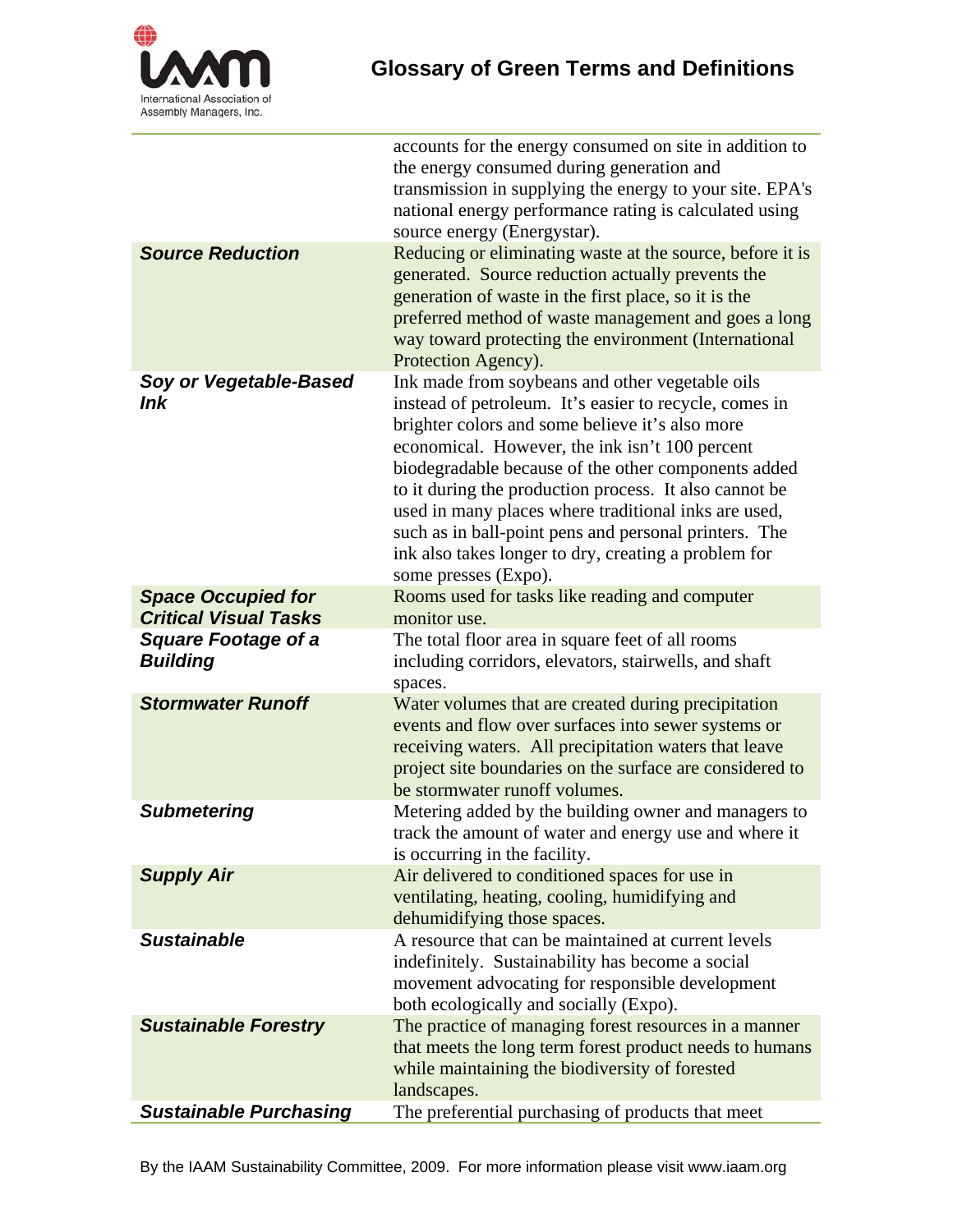

| <b>Policy</b><br><b>Sustainable Purchasing</b> | sustainability standards. Per this MR Credit 4, the<br>sustainable purchasing policy for cleaning products and<br>materials should include all cleaning products, paper<br>products and trashcan liners included in the U.S. EPA's<br>Comprehensive Procurement Guidelines.<br>Includes the development, adoption and                                                  |
|------------------------------------------------|------------------------------------------------------------------------------------------------------------------------------------------------------------------------------------------------------------------------------------------------------------------------------------------------------------------------------------------------------------------------|
| <b>Program</b>                                 | implementation of an organizational policy that<br>outlines the types of materials that will be targeted to<br>meet the sustainability criteria of this credit. Per the<br>credit requirements, this program at a minimum must<br>include office paper, office equipment, furniture,<br>furnishings and building materials for use in the<br>building and on the site. |
| <b>System Lifetime</b>                         | The length of time from installation until a system<br>needs to be replaced.                                                                                                                                                                                                                                                                                           |
| <b>System Operator</b>                         | A facility management staff person who is responsible<br>for the operation of the building and for receiving and<br>responding to HVAC system out of range performance<br>alarms.                                                                                                                                                                                      |
| <b>Take-Back Program</b>                       | A program in which products are returned to the<br>manufacturer at the end of their lives. The manufacture<br>is responsible for remanufacturing, recycling, or<br>properly disposing of the products once they are<br>returned (International Protection Agency).                                                                                                     |
| <b>Target</b>                                  | Column that displays estimated energy use, costs,<br>rating and % "better than average" for a selected target<br>(Energystar).                                                                                                                                                                                                                                         |
| <b>Telecommuting</b>                           | Work that is done through the use of<br>telecommunications and computer technology from a<br>location other than the usual or traditional place of<br>business – for example, home, a satellite office or a<br>telework center.                                                                                                                                        |
| <b>Tertiary Treatment</b>                      | The highest form of wastewater treatment that includes<br>the removal of nutrients, organic and solid material,<br>along with biological or chemical polishing (generally<br>to effluent limits of 10mg/L Bod5 and 10 mg/L tss).                                                                                                                                       |
| <b>Thermal Bridging</b>                        | An element in a building envelope which is a poor<br>insulator and compromises the insulating value of the<br>envelope, e.g., wood studs without exterior insulation<br>(Green Home Consulting).                                                                                                                                                                       |
| <b>Thermal Comfort</b>                         | A condition of mind experienced by building occupants<br>expressing satisfaction with the thermal environment.                                                                                                                                                                                                                                                         |
| <b>Thermal Emittance</b>                       | The ratio of the radiant heat flux emitted by a sample to<br>that emitted by a blackbody radiator at the same<br>temperature.                                                                                                                                                                                                                                          |
| <b>Tipping Fee</b>                             | Fee assessed for waste disposal in a sanitary landfill,                                                                                                                                                                                                                                                                                                                |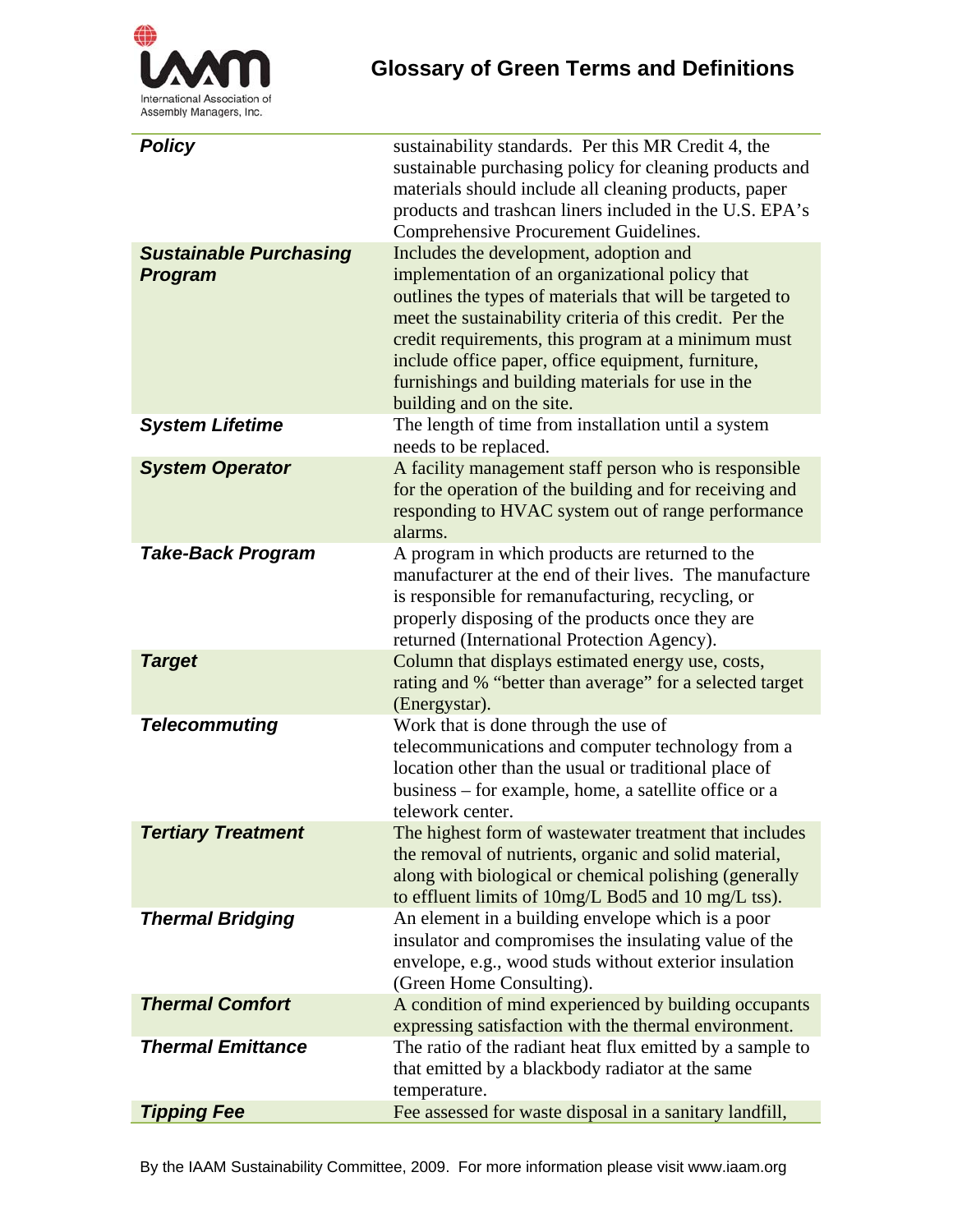

|                                                    | waste-to-energy plant, or composting facility for a<br>given amount of waste, usually in dollars per ton. Fees<br>are established based on disposal facility costs and the<br>amount disposed of at the facility (U.S. Environmental<br>Protection Agency).                                                                                                                                                                                                                                                                                                                                                                                                                                                                                                                    |
|----------------------------------------------------|--------------------------------------------------------------------------------------------------------------------------------------------------------------------------------------------------------------------------------------------------------------------------------------------------------------------------------------------------------------------------------------------------------------------------------------------------------------------------------------------------------------------------------------------------------------------------------------------------------------------------------------------------------------------------------------------------------------------------------------------------------------------------------|
| <b>Top 10%</b>                                     | Column that displays energy use, costs, rating and %<br>"better than average" for a design intended to perform<br>among the top 10% of similar US commercial buildings<br>(Energystar).                                                                                                                                                                                                                                                                                                                                                                                                                                                                                                                                                                                        |
| <b>Total Annual Energy Cost</b><br>$($ \$)         | The total annual energy cost. If an energy rate is not<br>entered, the rate is derived from the DOE-EIA State<br>Average Fuel Rate based on the zip code for your<br>design (Energystar).                                                                                                                                                                                                                                                                                                                                                                                                                                                                                                                                                                                      |
| <b>Total Annual Site Energy</b><br>(kBtu)          | The estimated total annual on-site energy consumption<br>for the building design (Energystar).                                                                                                                                                                                                                                                                                                                                                                                                                                                                                                                                                                                                                                                                                 |
| <b>Total Annual Source</b><br><b>Energy (kBtu)</b> | The estimated total annual energy consumption for on-<br>site energy and energy consumed during generation and<br>transmission (Energystar).                                                                                                                                                                                                                                                                                                                                                                                                                                                                                                                                                                                                                                   |
| <b>Tracking</b>                                    | Tools used for monitoring and evaluating waste<br>reduction data (International Protection Agency).                                                                                                                                                                                                                                                                                                                                                                                                                                                                                                                                                                                                                                                                            |
| <b>Trawling</b>                                    | Trawling is a method of fishing that involves pulling a<br>large fishing net through the water behind one or more<br>boats. The net that is used for trawling is called a trawl.<br>The boats that are used for trawling are called trawlers.<br>Trawlers vary in size; from small open boats with only<br>30 hp to large factory trawlers with over 10,000 hp.<br>Trawling can be carried out by one trawler or by two<br>trawlers fishing cooperatively (pair trawling). Bottom<br>trawling can leave serious incidental damage to the sea<br>bottom and deep water coral reefs, in its trail; by<br>contrast midwater trawling is relatively benign,<br>however it catches all like within the area of the nets<br>and by catch disposal is evident in this fishing method. |
| <b>Triple Bottom Line</b>                          | A business and development philosophy incorporating<br>the three E's: equity, environment, economics. Also<br>referred to as the three P's: people, plant, profit<br>(Meeting Strategies Worldwide).                                                                                                                                                                                                                                                                                                                                                                                                                                                                                                                                                                           |
| <b>Turbidity</b>                                   | The state of having sediment stirred up or suspended.<br>Turbidity in lakes or estuaries affects water clarity,<br>light penetration, and their suitability as habitat for<br>aquatic plants and animals.                                                                                                                                                                                                                                                                                                                                                                                                                                                                                                                                                                      |
| <b>Underground Parking</b>                         | A "truck-under" or stacked parking structure that<br>reduces the exposed parking surface area.                                                                                                                                                                                                                                                                                                                                                                                                                                                                                                                                                                                                                                                                                 |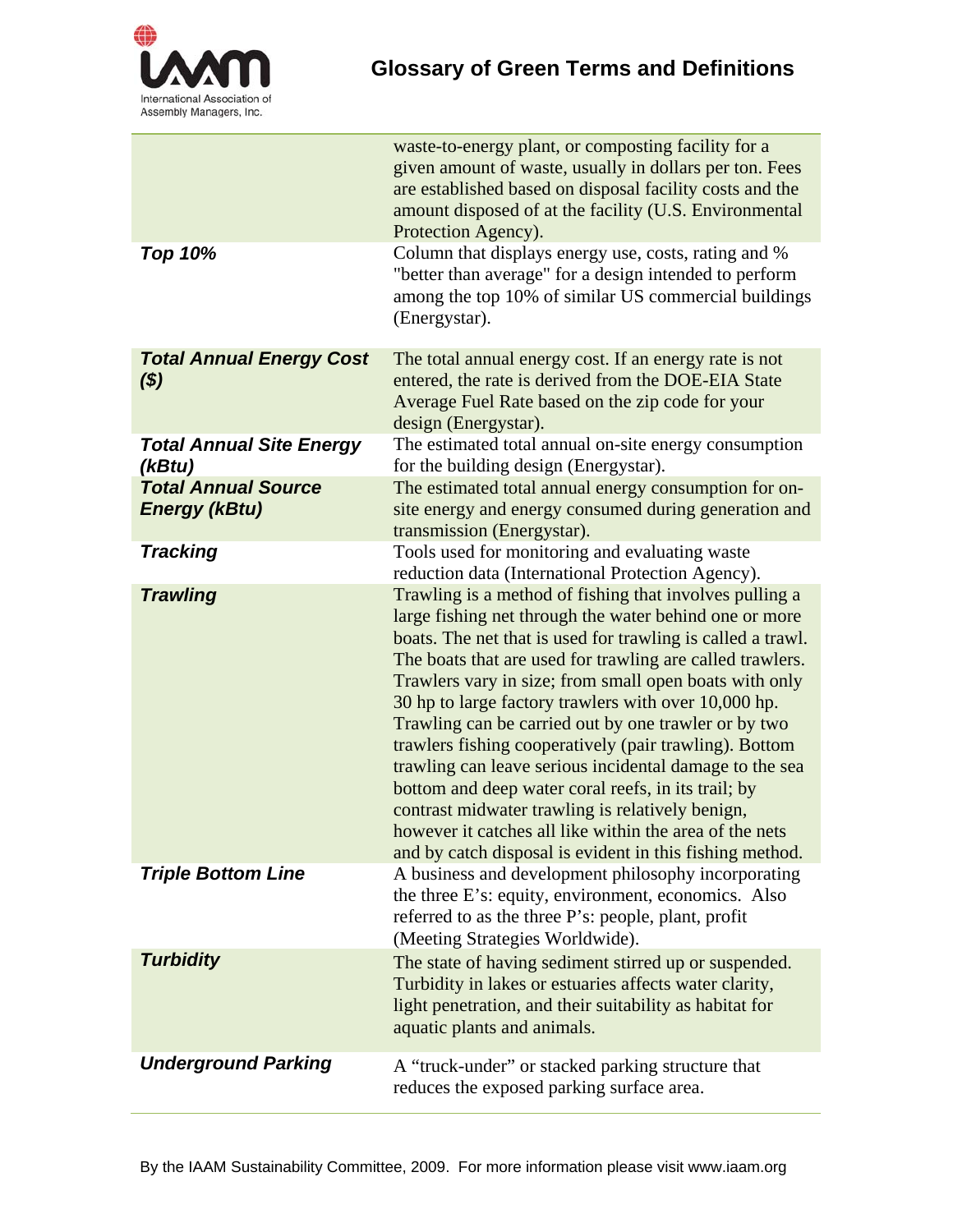

| <b>Uniform Building Code</b>                         | A model building code published by the International<br>Council of Building Officials (ICBO) that provides<br>complete regulations covering all major aspects of<br>building design and construction relating to fire and life<br>safety and structural safety.                                                                                                                                                                     |
|------------------------------------------------------|-------------------------------------------------------------------------------------------------------------------------------------------------------------------------------------------------------------------------------------------------------------------------------------------------------------------------------------------------------------------------------------------------------------------------------------|
| <b>Unit-Based Pricing/PAYT</b><br>(Pay-As-You-Throw) | A system in which residents pay for municipal solid<br>waste management services per unit of waste (by<br>weight or volume) collected rather than through a fixed<br>fee. Residents, for example, might purchase a sticker to<br>place on each bag of waste set out at the curb—the<br>price of the sticker covers the solid waste management<br>service costs for the volume of the bag (U.S.<br>Environmental Protection Agency). |
| <b>Utility Metering</b>                              | Involves the use of meters provided by utilities to<br>measure consumption.                                                                                                                                                                                                                                                                                                                                                         |
| The U.S. Green Building<br><b>Council (USGBC)</b>    | Is a $501(c)(3)$ non profit organization that certifies<br>sustainable businesses, homes, hospitals, schools, and<br>neighborhoods. USGBC is dedicated to expanding<br>green building practices and education, and its LEED®<br>(Leadership in Energy and Environmental Design)<br>Green Building Rating System™ (USGBC).                                                                                                           |
| Variable Air Volume (VAV)                            | A type of HVAC system that varies the volume of<br>conditioned air delivered to rooms.                                                                                                                                                                                                                                                                                                                                              |
| <b>Vegetated Filter Strips</b>                       | Strips of vegetation to filter sediment and pollutants<br>from storm water. Strips are appropriate for treating<br>low velocity surface street flows in areas where runoff<br>is not concentrated. They are often used as<br>pretreatment for other storm water measures such as<br>infiltration basins and trenches.                                                                                                               |
| <b>Ventilation</b>                                   | The process of supplying and removing air to and from<br>interior spaces by natural or mechanical means.                                                                                                                                                                                                                                                                                                                            |
| <b>Visible Transmittance</b><br>(Tvis)               | The ratio of total transmitted lights to total incident<br>lights. In other words, it is the amount of light passing<br>through a glazing surface divided by the amount of<br>light striking the glazing surface. A higher Tvis value<br>indicates that a greater amount of incident light is<br>passing through the glazing.                                                                                                       |
| <b>Vision Glazing</b>                                | Glazing that provides views of outdoor landscapes to<br>building occupants for vertical windows between 2'6"<br>and $7'6''$ above the floor. Windows below $2'6''$ and<br>windows above 7'6" (including daylight glazing,<br>skylights, and roof monitors) do not count as vision<br>glazing for this credit.                                                                                                                       |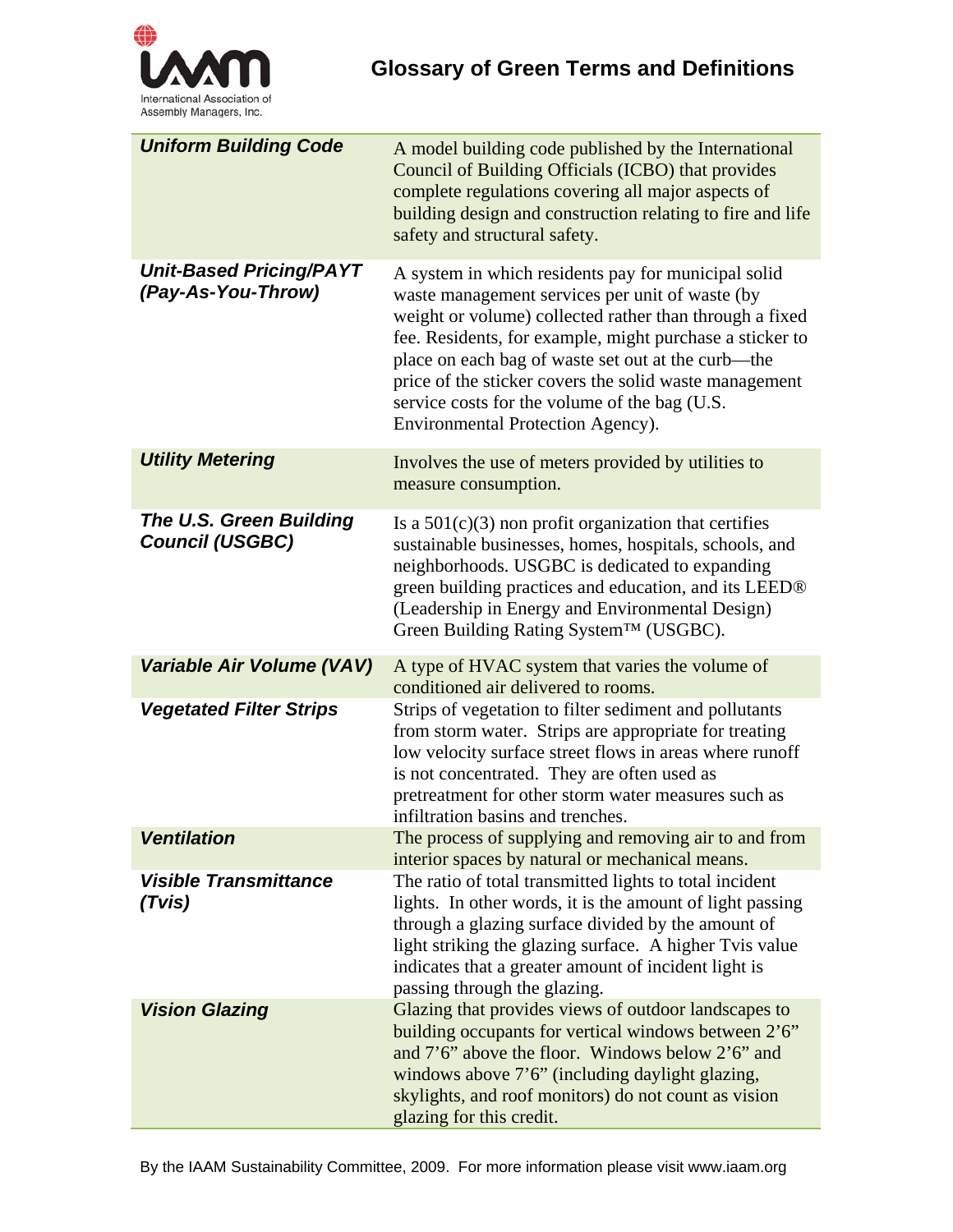

| <b>VOC (Volatile Organic</b><br>Compounds)         | Typically industrial cleaners and solvents, these<br>materials have a high enough vapor pressure under<br>normal conditions that they can enter the atmosphere<br>(Expo). Many VOCs are human made chemicals used<br>and produced in the manufacture of paints,<br>pharmaceuticals and refrigerants. VOCs typically are<br>industrial solvents, such as trichloroethylene; fuel<br>oxygenates, such as methyl tert-butyl either (MTBE);<br>or by-products produced by chlorination in water<br>treatment, such as chloroform. VOCs are often<br>components of petroleum fuels, hydraulic fluids, paint<br>thinners and dry cleaning agents. VOCs are common<br>ground water contaminants (Meeting Strategies<br>Worldwide). |
|----------------------------------------------------|-----------------------------------------------------------------------------------------------------------------------------------------------------------------------------------------------------------------------------------------------------------------------------------------------------------------------------------------------------------------------------------------------------------------------------------------------------------------------------------------------------------------------------------------------------------------------------------------------------------------------------------------------------------------------------------------------------------------------------|
| <b>Volatile Organic</b><br><b>Compounds (VOCs)</b> | Organic compounds that are volatile at typical room<br>temperatures. The specific organic compounds<br>addressed by the referenced Green Seal Standard are<br>identified in U.S. Environmental Protection Agency<br>(EPA) Reference Test Method 24 (Determination of<br><b>Volatile Matter Content, Water Content, Density</b><br>Volume Solids, and Weight Solids of Surface<br>Coatings), Code of Federal Regulations Title 40, Part<br>60, Appendix A                                                                                                                                                                                                                                                                    |
| <b>Volume-Based Pricing</b><br>(pay as you throw)  | Charging businesses for the collection of municipal<br>solid waste based on the amount they throw away. This<br>creates a direct economic incentive to recycle more and<br>to generate less waste (International Protection<br>Agency).                                                                                                                                                                                                                                                                                                                                                                                                                                                                                     |
| <b>Walk-Off Mats</b>                               | Mats placed inside or outside building entrances to<br>remove dirt from the feet of people and off equipment<br>entering the building.                                                                                                                                                                                                                                                                                                                                                                                                                                                                                                                                                                                      |
| <b>Waste Assessment</b>                            | A tool to help identify and quantify the amount of<br>waste generated. A waste assessment could include<br>examining waste bills, conducting a facility walk-<br>through, and/or performing a waste sort (International<br>Protection Agency).                                                                                                                                                                                                                                                                                                                                                                                                                                                                              |
| <b>Waste Disposal</b>                              | The process of eliminating waste by means of burial in<br>a landfill, combustion in an incinerator, dumping at sea,<br>or eliminating waste in some other way that is not<br>recycled or reused.                                                                                                                                                                                                                                                                                                                                                                                                                                                                                                                            |
| <b>Waste Diversion</b>                             | Includes waste management activities that divert waste<br>from disposal through incineration or land filling.<br>Typically waste diversion methods are reuse and<br>recycling.                                                                                                                                                                                                                                                                                                                                                                                                                                                                                                                                              |
| <b>Waste Management</b>                            | Administration of activities that provide for the<br>collection, source separation, storage, transportation,                                                                                                                                                                                                                                                                                                                                                                                                                                                                                                                                                                                                                |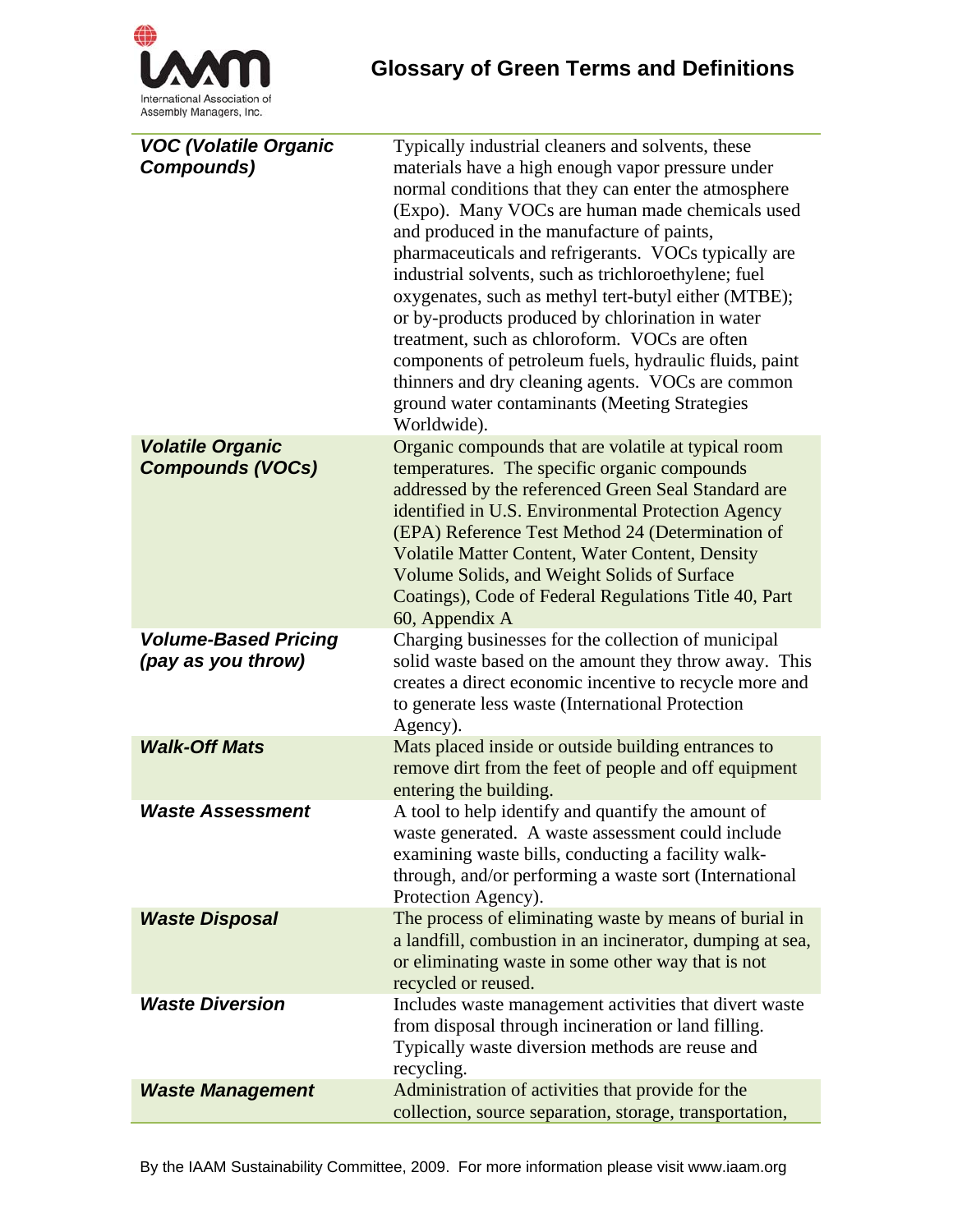

|                                   | transfer, processing, treatment, and disposal of waste<br>(U.S. Environmental Protection Agency).                                                                                                                                                                                                                                                                                                                                                                                                                                                                       |
|-----------------------------------|-------------------------------------------------------------------------------------------------------------------------------------------------------------------------------------------------------------------------------------------------------------------------------------------------------------------------------------------------------------------------------------------------------------------------------------------------------------------------------------------------------------------------------------------------------------------------|
| <b>Waste Minimization</b>         | Includes reducing waste before it is even generated and<br>environmentally sound recycling. Often used in relation<br>to hazardous waste (U.S. Environmental Protection<br>Agency).                                                                                                                                                                                                                                                                                                                                                                                     |
| <b>Waste Neutral</b>              | Used to describe the goal of creating an event that does<br>not generate any additional waste for landfills. This<br>goal can be achieved in a variety of ways such as<br>recycling, composting or choosing products created in a<br>sustainable manner (Expo).                                                                                                                                                                                                                                                                                                         |
| <b>Waste Prevention</b>           | Reducing or eliminating waste at the source before it is<br>generated (International Protection Agency).                                                                                                                                                                                                                                                                                                                                                                                                                                                                |
| <b>Waste Reduction</b>            | Using source reduction, recycling, or compositing to<br>prevent or reduce waste generation (International<br>Protection Agency).                                                                                                                                                                                                                                                                                                                                                                                                                                        |
| <b>Waste Reduction Policy</b>     | Includes (1) a statement describing the organization's<br>commitment to minimize waste disposal by using<br>source reduction, reuse and recycling (2) assignment of<br>responsibility within the organization for<br>implementation of waste reduction program (3) a list of<br>the general actions that will be implemented in the<br>waste reduction program to reduce waste (4) a<br>description of the tracking and review components in<br>the waste reduction program to monitor waste reduction<br>success and improve waste reduction performance over<br>time. |
| <b>Waste Sort</b>                 | Identifying each component of a convention center's<br>waste and calculating its percentage of the facility's<br>total waste generation (International Protection<br>Agency).                                                                                                                                                                                                                                                                                                                                                                                           |
| <b>Waste Stream</b>               | The total flow of solid waste from homes, businesses,<br>institutions, and manufacturing plants that is recycled,<br>burned, or disposed of in landfills, or segments thereof<br>such as the "residential waste stream" or "recyclable<br>waste stream" (International Protection Agency).                                                                                                                                                                                                                                                                              |
| <b>Waste-to-Energy-Facilities</b> | Specially designed waste management facilities where<br>waste is burned to create energy, which is captured for<br>use in generating electricity (U.S. Environmental<br>Protection Agency).                                                                                                                                                                                                                                                                                                                                                                             |
| <b>Waste Wise</b>                 | An EPA partnership program through which<br>organizations reduce municipal solid waste and<br>industrial wastes while improving their bottom lines<br>and helping the environment (International Protection<br>Agency).                                                                                                                                                                                                                                                                                                                                                 |
| <b>Weathered Radiative</b>        | The solar reflectance and thermal emittance of a                                                                                                                                                                                                                                                                                                                                                                                                                                                                                                                        |